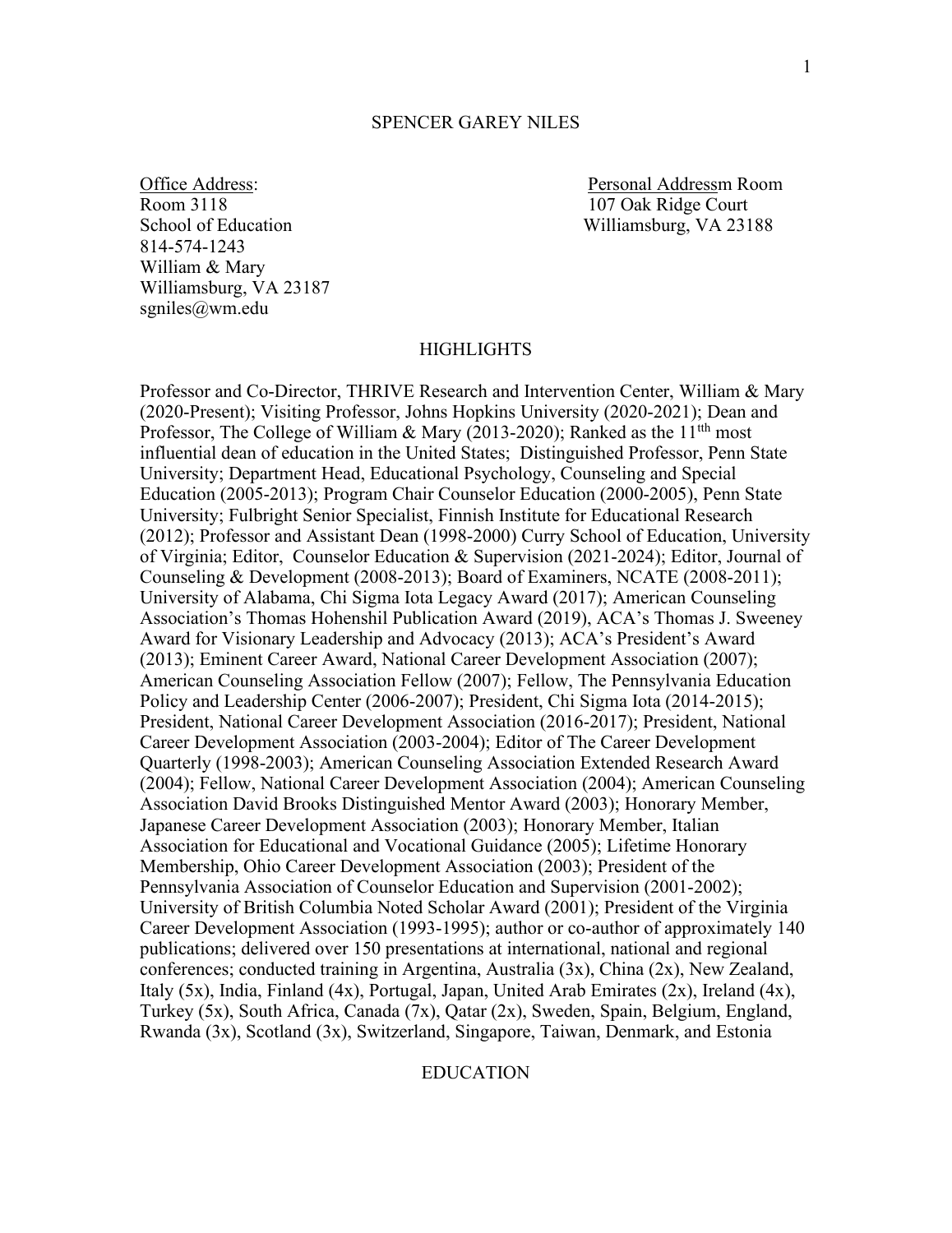Post-Doctoral Leadership Training, Institute for Management and Leadership Institutes for Higher Education Harvard University (June, 2015)

Conversational Leadership Training Whidbey Island Institute (2014-2015)

Inner Strengths of Successful Leaders Institutes for Higher Education Harvard University (December 2012)

NCATE, Board of Examiners Training (April, 2008)

Committee on Institutional Cooperation Departmental Executive Officers Seminar (February, 2008)

American Council on Education Institute for Deans and Department Heads (February, 2007)

Fellow, Education Policy and Leadership Center (2006-2007)

Management Development Program Institutes for Higher Education Harvard University (July, 1999)

Doctor of Education, Counselor Education and Supervision Department of Counselor Education, Counseling Psychology and Rehabilitation Services, The Pennsylvania State University (1986)

Master of Education, Counselor Education Lehigh University (1983)

Master's Degree Studies Colgate Rochester Divinity School/Crozer Theological Seminary (graduate coursework in philosophy and counseling interventions) (1976-1978)

Bachelor of Science, Elementary Education, minor in Sociology Bloomsburg University (1976)

### EMPLOYMENT

Professor and Co-Director of the THRIVE Research and Intervention Center School of Education, The College of William & Mary, Williamsburg, VA (2020-Present)

Counselor Education faculty member. Teach and advise students in the master's and doctoral programs. Co-direct the THRIVE Center focused on identifying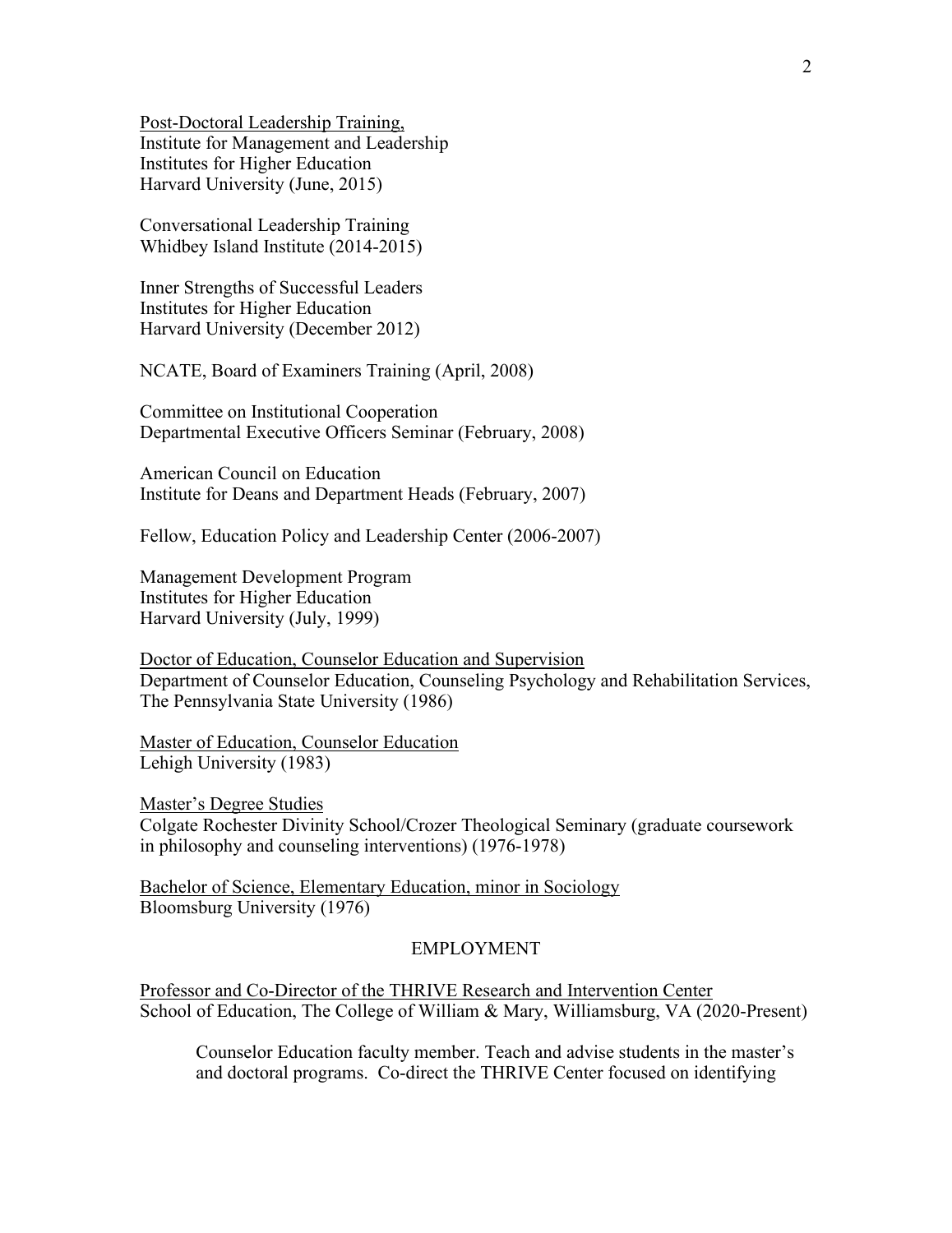factors contributing to the capacity for people to not only survive but to thrive following traumatic experiences.

#### Visiting Professor

School of Education, Johns Hopkins University, Baltimore, MD (2020-2021)

Review and evaluate the Counselor Education Program as a special consultant to the Dean of the School; Develop new systems, evaluate current program policies and procedures to ensure compliance with the standards of the Counseling and Related Educational Programs (CACREP); teach in the counselor education program; provide regular reports to the Dean.

Dean and Professor

School of Education, The College of William & Mary, Williamsburg, VA (2013-Present)

Lead administrator for all aspects of the operations for the School of Education. Manage budget for academic program areas and nine centers. Developed, facilitated and implemented successful strategic plan. Lead the development of the first on-line degree programs for the School. Instituted Holmes Scholars initiative within the School. Created university-wide Social Justice Scholars Program. Expanded the Executive Education program and developed a partnership with Miami-Dade School District. Strengthened relationships with key funding agencies (e.g., NSF, IES, VDOE). Oversee personnel, conduct faculty reviews, and foster a "mattering climate" to create a positive, inclusive, and more diverse environment for this highly ranked School of Education. Identified and implemented initiatives to increase the School's reach, relevance and revenue. Manage annual budget of approximately \$13,000,000. Current development campaign goal for the School of \$32,000,000 with \$19.3 million raised to date. Ranked 11th most influential dean of education in the United States.

Department Head and Distinguished Professor Educational Psychology, Counseling, and Special Education The Pennsylvania State University, University Park, PA (2011-2013)

> Led and managed all aspects of departmental administration including budget, faculty development, faculty and staff evaluations, curriculum development, fund raising, accreditation reviews, student issues, and strategic planning for 6 academic programs, 55 tenure-line faculty members, more than 1,000 students, 7 staff assistants. Oversaw two large undergraduate programs, 2 undergraduate programs, 7 master's degree programs, and 5 doctoral programs. U.S. News  $\&$ World Report ranked all programs in the top 20. Annual budget of \$4.4 million. Led successful merger of two departments. Departmental programs included: Special Education, Educational Psychology, School Psychology, Counselor Education, Counseling Psychology, Rehabilitation and Community Services.

Fulbright Senior Specialist, University of Jyvaskyla, Finnish Institute for Educational Research, Jyvaskyla, Finland (April/May, 2012)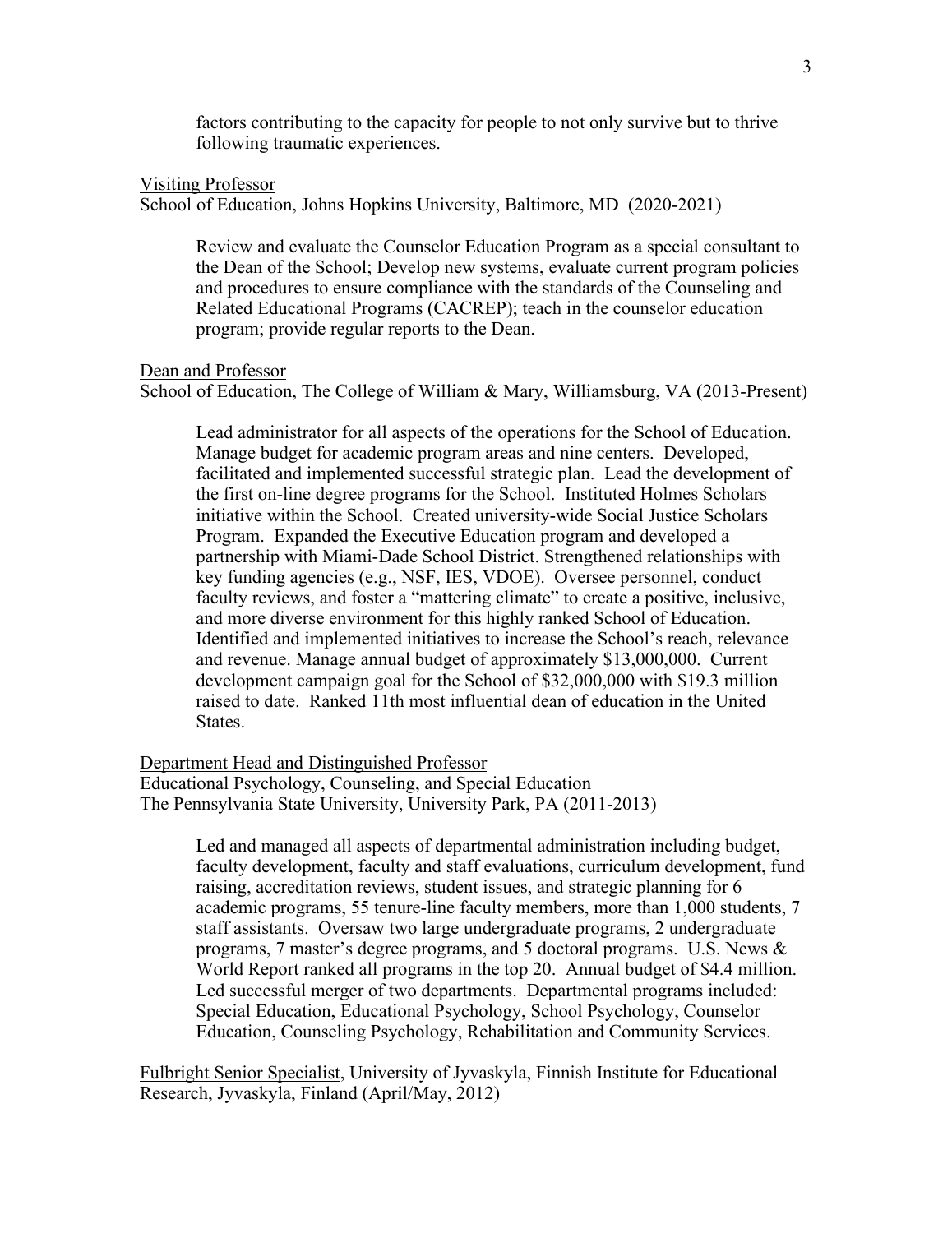Conducted research related to public policy and education. Provided training workshops for the University of Jyvaskyla, Eastern Finland University, and Finnish professional associations.

#### Department Head

Counselor Education, Counseling Psychology, and Rehabilitation Services The Pennsylvania State University, University Park, PA (2005–2011)

> Led and managed all aspects of departmental administration including budget, faculty development, faculty and staff evaluations, curriculum development, fund raising, accreditation reviews, student issues, and strategic planning. Created doctoral program and led the effort to secure its initial accreditation. Created and led collaborative relationships with several international universities. Department comprised of 55 faculty members and more than 1,000 students.

> Oversaw one undergraduate degree program, four master's degree programs, and two doctoral degree programs. U.S. News & World Report rankings for each departmental program were consistently in the top 10 and all programs underwent successful accreditation reviews (CACREP, NCATE, APA, CORE, PDE) during my time as department head. Rankings in the Chronicle of Higher Education listed both departmental doctoral programs as #1 in the nation for faculty scholarly productivity. Annual budget of \$2.4 million.

#### Co-Director

Center for the Study of Career Development and Public Policy Penn State University

> Created center to study public policy and legislation related to career and workforce development. Co-founded the National Collaborative for Workforce and Career Development Public Policy, a collaborative initiative among the Center for the Study of Career Development and Public Policy at Penn State, the Center for Education and Work at the University of Wisconsin, the Institute for Educational Leadership, and the National Career Development Association.

#### Visiting Professor

Hacettepe University, Ankara, Turkey (May, 2010)

Provided lectures and workshops to graduate counseling students and developed a post-graduate program of study plan.

### Consultant

Kuder, Inc

Adel, Iowa (March 2009 to Present)

Direct the research program for the Kuder Career Planning System, which provides computer-assisted career guidance interventions to children, adolescents, and adults. Reoriented research program to focus on important policy and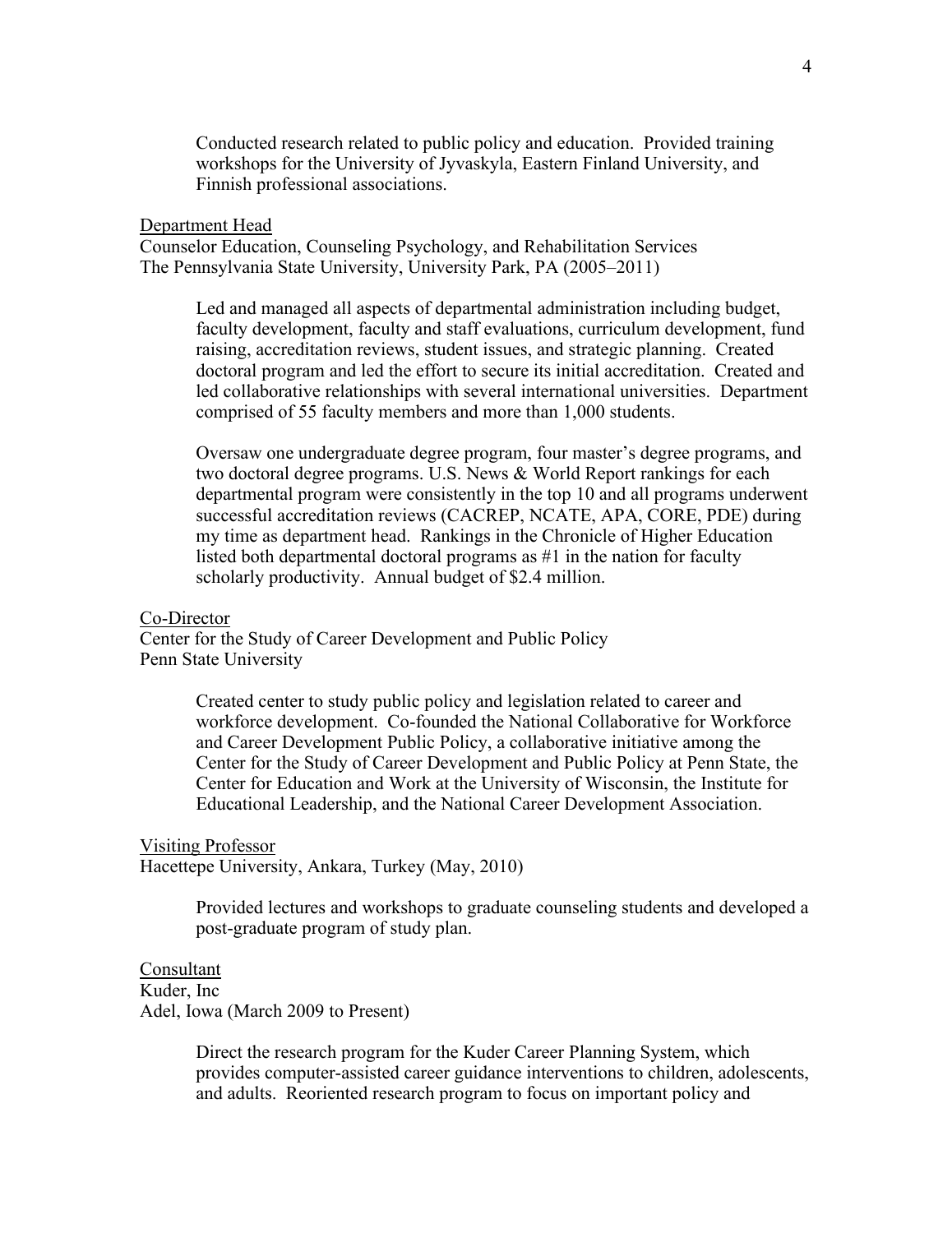educational outcomes (e.g., graduation, transition to post-secondary education, transition to work).

Professor of Education, Professor-in-Charge (Program Chair) Counselor Education, Coordinator, Doctoral Counselor Education Doctoral Program Counselor Education Program Penn State University, University Park, PA (August, 2000–June, 2005)

Directed the Counselor Education Programs that included a doctoral program in counseling and four master's level counselor education programs. Coordinated the secondary school counseling option. Taught courses in career development, school counseling, and professional issues for master's students. Taught doctoral practicum and professional issues seminars. Served on various department and college committees. Led the programs toward initial CACREP accreditation. Program achieved its highest U.S. News and World Report ranking (#5) during my final year as program chair.

#### Interim Department Head

Department of Counselor Education, Counseling Psychology, and Rehabilitation Services, Penn State University, University Park, PA (Spring, 2002)

Served as interim department head while the permanent department head was on sabbatical leave. Responsible for all administrative aspects of the department (e.g., budget, faculty issues, staff concerns, student issues).

Visiting Professor University of Padua, Padua, Italy (November, 2005)

Taught graduate classes in adult career development.

Visiting Professor Johns Hopkins University, Baltimore, MD (Summer, 2004, 2007, 2008).

Taught summer course in career counseling.

Noted Scholar College of Education University of British Columbia, Vancouver, Canada (July-August, 2001).

> Received Noted Scholar Award from the College of Education. Delivered speech to faculty. Taught career counseling and career development course to students in counseling psychology.

Assistant Dean, Professor, Associate Professor and Assistant Professor Curry School of Education University of Virginia, Charlottesville, VA (September 1987-August 2000)

Maintained responsibility for creating, developing, and managing activities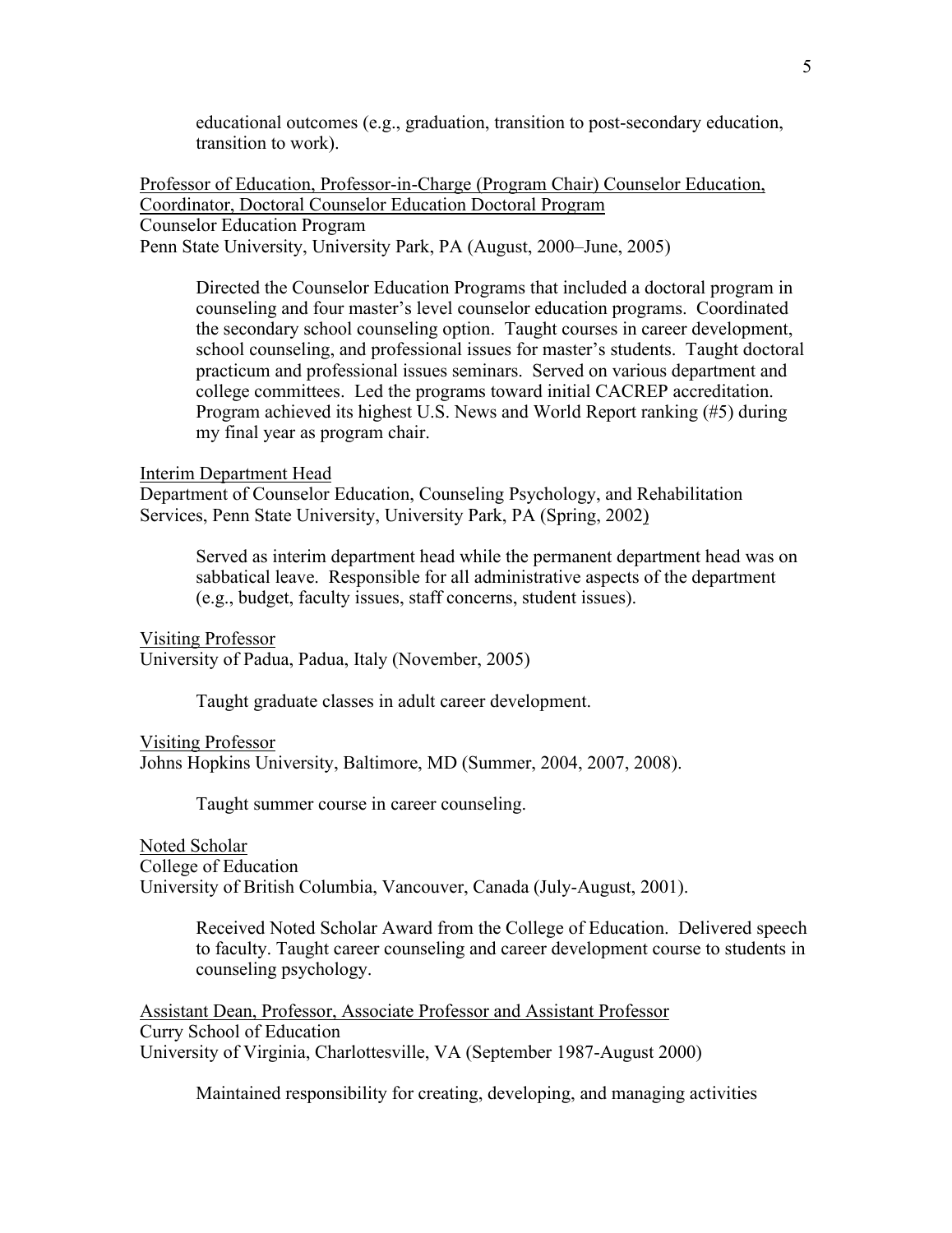and interactions with the University and external constituents as they related to teacher, school administrator, and school counselor licensure; oversaw student affairs, recruiting, admissions, and professional credential process for graduates; served as the initial Dean's staff contact for academic appeals, special accommodation requests, waiver requests, and grievances by Curry School students; developed and coordinated orientation and information programs for potential students, and Curry students; served as resource person/advisor for Curry's student organizations, including the Education Council and Student Virginia Education Association; managed, organized, and led the Curry School orientation, family weekend, diploma, and hooding ceremonies; served as exofficio member of Curry committees such as the Student Awards Committee and Academic Affairs Committee; served as the initial contact for prospective Curry School students; collaborated with academic programs and Curry Admissions Committee to maintain student enrollments consistent with the University approved enrollment targets for the Curry School; reviewed the University Record, the Curry School First Year Book, the Curry website, and other university publications that depict Curry School programs for prospective and new students; coordinated, processed, and supervised staff and faculty responses to student and graduates' requests and inquiries about licensure and certification; facilitated and monitored Curry representation to university-wide committee served as the Curry contact person for the University Information Service; conducted information sessions for, and provide liaison with, external constituents as requested.

Professor (2000-1998) Associate Professor (1998-1993) Assistant Professor (1993-1987) Counselor Education Program Curry School of Education University of Virginia Charlottesville, VA

> Taught doctoral and master's level courses in the following areas: introduction to career interventions, advanced career counseling, internship supervision for students in the secondary school counseling, community counseling, and student affairs practice option areas, introduction to secondary school counseling, counseling theories and techniques, advanced counseling practicum, and basic counseling skills; managed, supervised, and directed the School of Education's counseling clinic; provided individual and group counseling supervision for masters and doctoral students in the counselor education counseling clinic, assisted in program and curriculum development according to CACREP standard; provided academic advising to doctoral and master's students, provided outreach programs to a variety of community agencies and educational institutions; served on numerous program, school, and university committees.

Visiting Scholar Aalborg University, Aalborg, Denmark (November, 1998)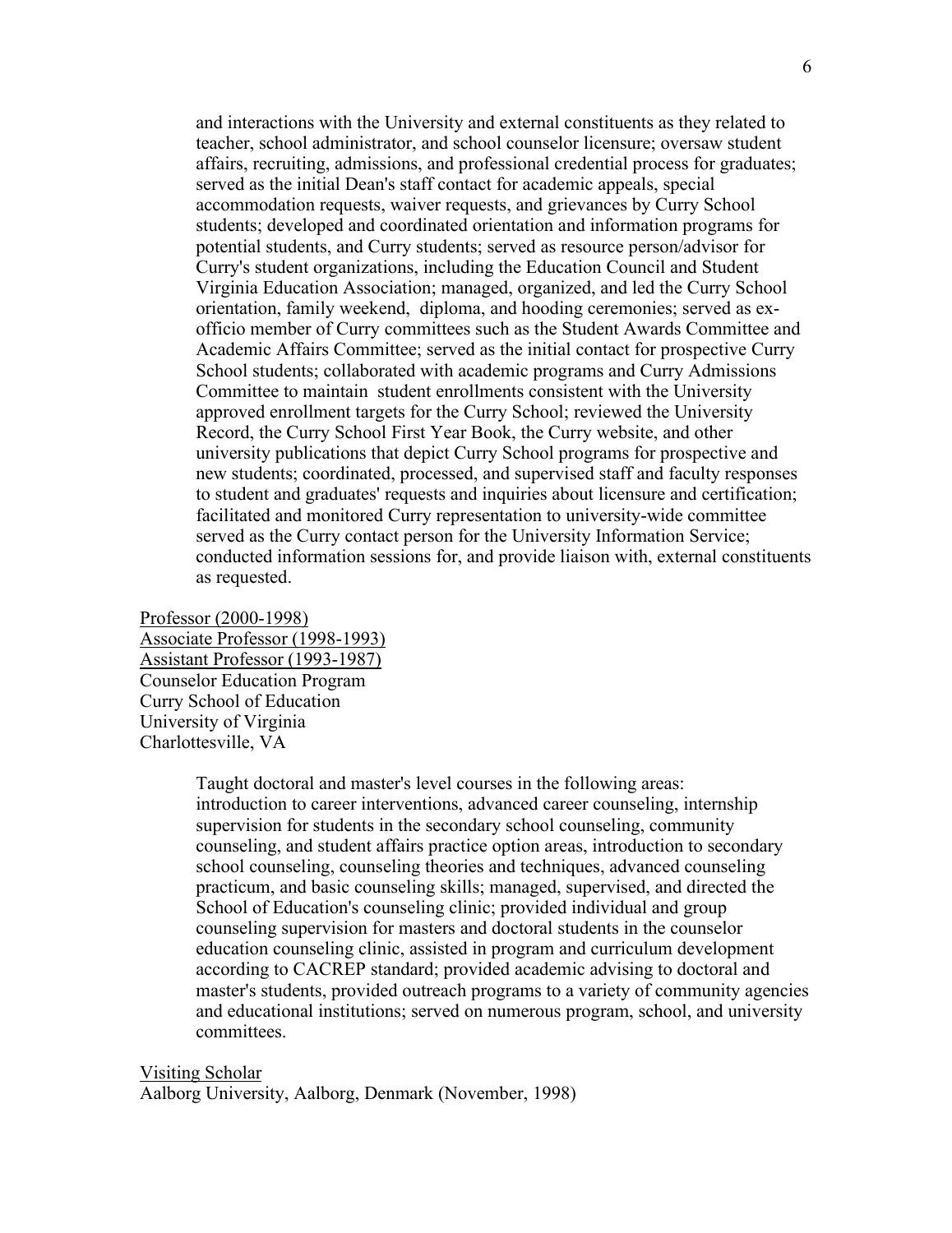Trained school counselors in career and multicultural counseling. Consulted with the Danish Ministry of Education on training programs for school counselors.

Visiting Professor

Department of Counselling Psychology, University of British Columbia, Vancouver, Canada (July- August, 2006; July-August, 2005; July-August, 2003; July-August, 2001; July-August, 1998)

Taught advanced career counseling and career development course to advanced master's degree and doctoral students.

Visiting Scholar Faculty of Psychology and Education, University of Lisbon, Lisbon, Portugal (October, 1994)

> Lectured in the areas of career guidance in the schools, higher education, and business/industry. Provided a public lecture on the topic of multicultural career guidance in the schools.

Senior Counselor

Career Development and Placement Services, The Pennsylvania State University, University Park, PA (July 1986-August 1987)

Conducted individual and group counseling for career decision making; taught academic courses dealing with topics such as career and personal decision making and career implementation; coordinated the implementation and utilization of the DISCOVER computer-assisted career guidance program for Commonwealth Educational System; developed and delivered career education outreach programs; supervised graduate student interns; assisted in the orientation of over 1000 corporate recruiters during the academic year.

Instructor of Education and Coordinator of the Vocational Assessment Center. Division of Counseling and Educational Psychology, The Pennsylvania State University (July 1985-August 1986)

Taught graduate and undergraduate courses in counseling and interviewing skills, introductory guidance and counseling, case recording and case management, and supervised internship experiences for graduate students in the college student personnel program; directed the Division's Vocational Assessment Center; conducted vocational assessments for diverse client populations; delivered presentations to master's and doctoral level classes within the Division of Counseling and Educational Psychology concerning the nature and process of vocational assessment.

Academic Advisor

Freshmen Testing, Counseling, and Advising Program, The Pennsylvania State University (May 1985-August 1985)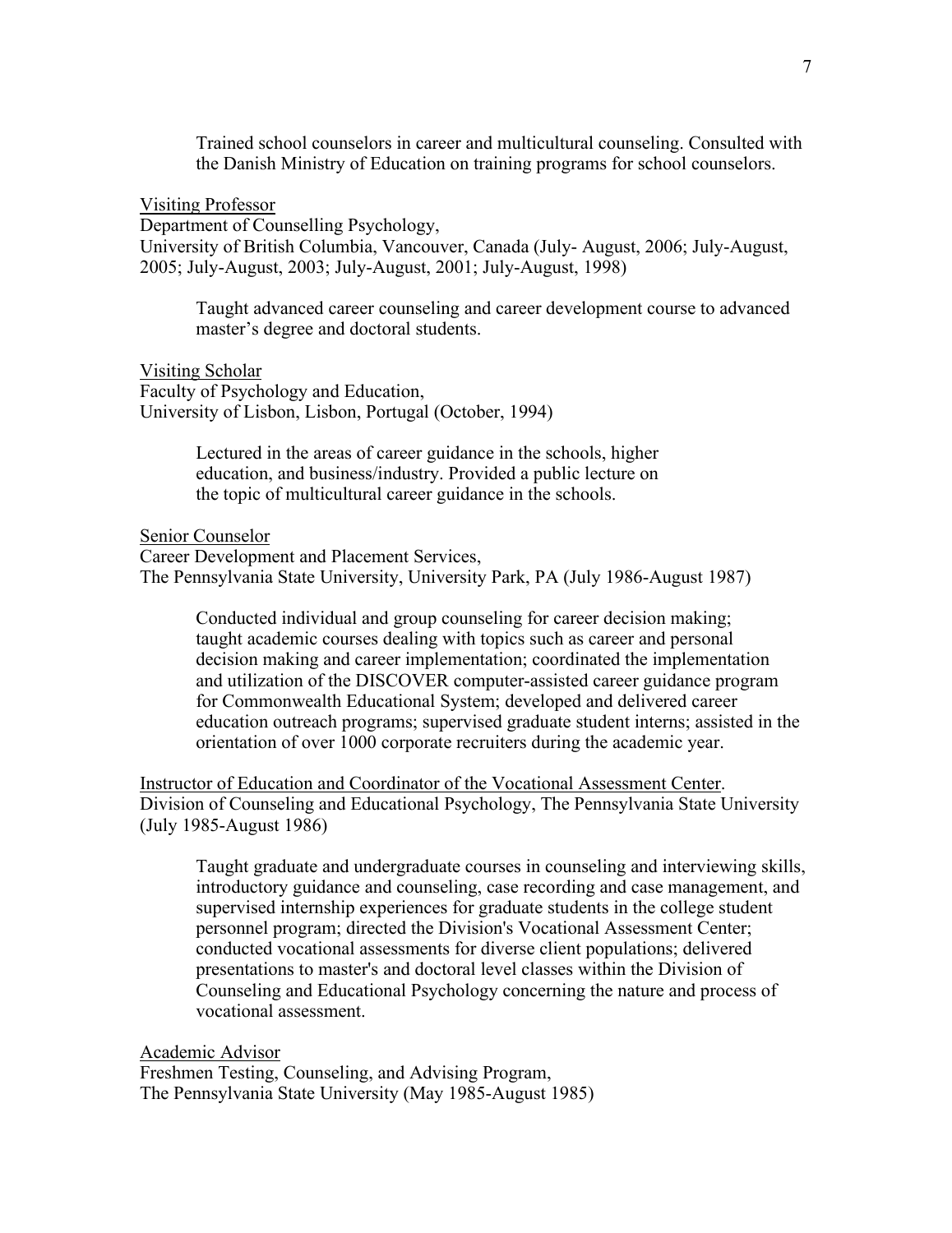Provided educational counseling to 250 first-year and transfer students.

Counselor

Adult Basic Education Program, State College School District, State College, PA (January 1984 - May 1985)

> Counseled adult learners concerning personal, career, and academic issues; utilized DISCOVER for Adult Learners computer-assisted career guidance program.

Graduate Assistant, Division of Counseling and Educational Psychology, The Pennsylvania State University (August 1984 - May 1985)

> Implemented and coordinated the services of the Division's Vocational Assessment Center; assisted in the teaching of a graduate level career development course.

Graduate Assistant Coach Track and Cross-Country teams Lehigh University (August 1982 - May 1983)

> Coached track and cross-country teams; advised athletes; assisted in recruiting; fulfilled administrative duties as assigned by Head Coach.

Assistant Director of Admissions Mansfield State College, Mansfield, PA (August 1980 - September 1982)

> Interviewed, advised, and recruited high school and college transfer students; coordinated foreign student admissions; conducted training of admissions counselors; planned and coordinated campus visitation days; served on the Advisory Board for the Equal Educational Opportunity Program, the Adult Learners Task Force, and the International Education Committee.

Financial Aid Office Mansfield State College, Mansfield, PA (May 1981-August 1981)

> Administered the state guaranteed student loan program and delivered orientation day presentations pertaining to financial aid policies and procedures.

Residential Advisor/Counselor Red Rock Job Corps Center, Lopez, PA (January 1980-August 1980)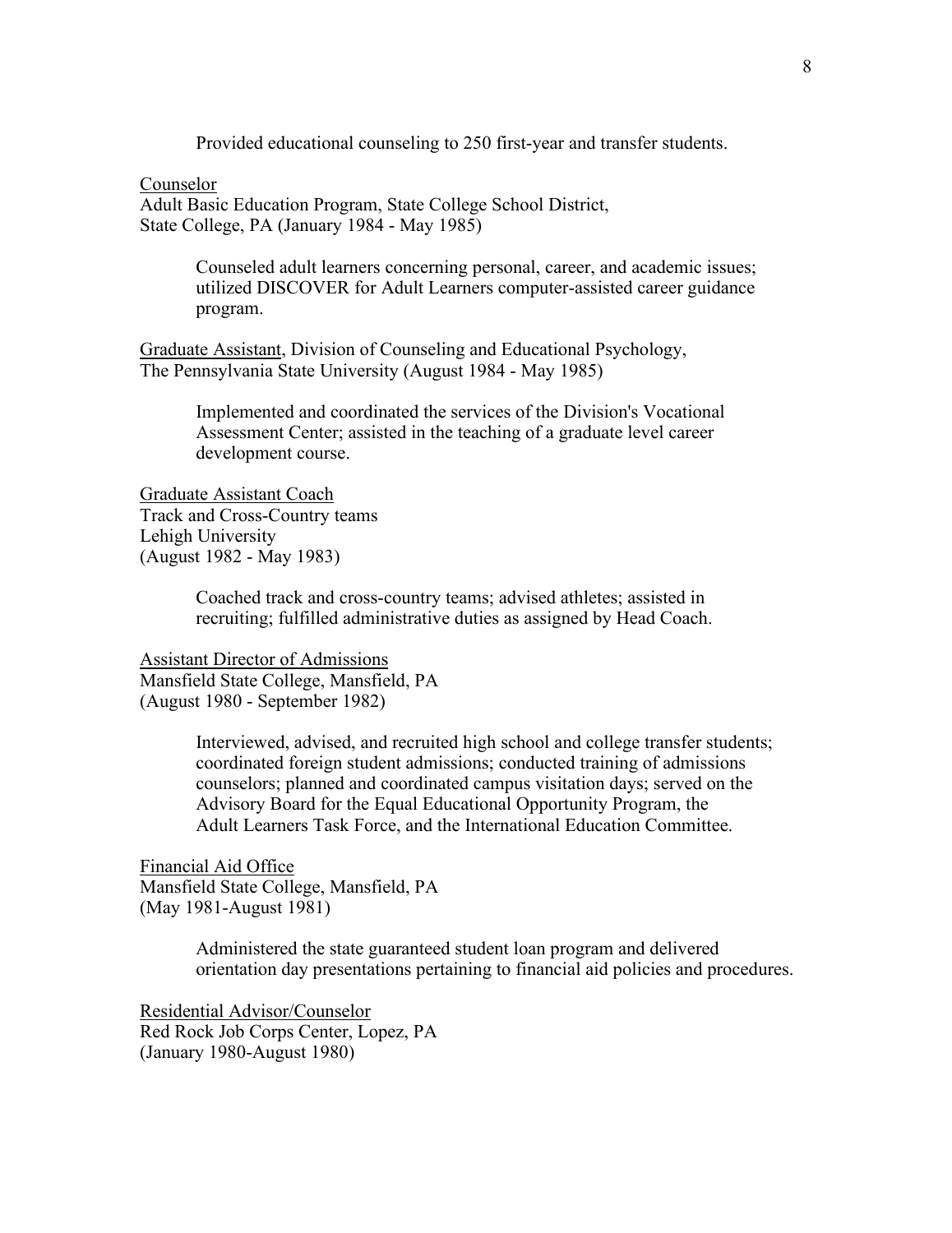Counseled sixty adolescents in a residence hall setting; planned and delivered group counseling sessions focused on educational, career and personal issues; responsible for overseeing the student judicial process.

Social Worker Central Harlem Meals on Wheels, New York City Department of Aging (August 1979-January 1980)

> Provided direct services to clients in Harlem area of New York City; served as a client advocate, referral agent, and counselor for the homebound elderly.

Teacher Rochester City School District, Rochester, NY (January 1979-June 1979)

Taught classes at the elementary school level.

Coordinator of Summer Youth Employment Program, Bloomsburg School District, Bloomsburg, PA (Summers 1976-1978).

Supervised work experiences of "at-risk" middle school and high school students; led small groups focused on self and career exploration; introduced students to the Guidance Information System, provided individual counseling.

## INTERNSHIP EXPERIENCE

The Center for Action and Contemplation, Albuquerque, NM (March 2007)

The Pennsylvania State University (August 1983 - May 1985) College of Education Counseling Service

DeSales College (January 1983 - May 1983) Counseling and Career Development Center

### PUBLICATIONS IN REFEREED JOURNALS

- Amundson, N. E., Niles, S. G., & Yoon, H. J. (2020). Hope-action theory and practice. Psychologia Wychowawcza [Educational Psychology], 60(18), 91– 102. <https://doi.org/10.5604/01.3001.0014.6227>
- Santilli, S., Ginevra, M. C., Ferrari, L., Sgaramella, T. M., Niles, S. G., Nota, L., & Soresi, S. (2020). Using the hope-centered career inventory (HCCI))- Italian version with healthcare professionals. International Journal for Educational and Vocational Guidance, 21, 145-159.

Niles, S. G., Amundson, N. E., & Yoon, H. J. (2019). Hope-action theory: Creating and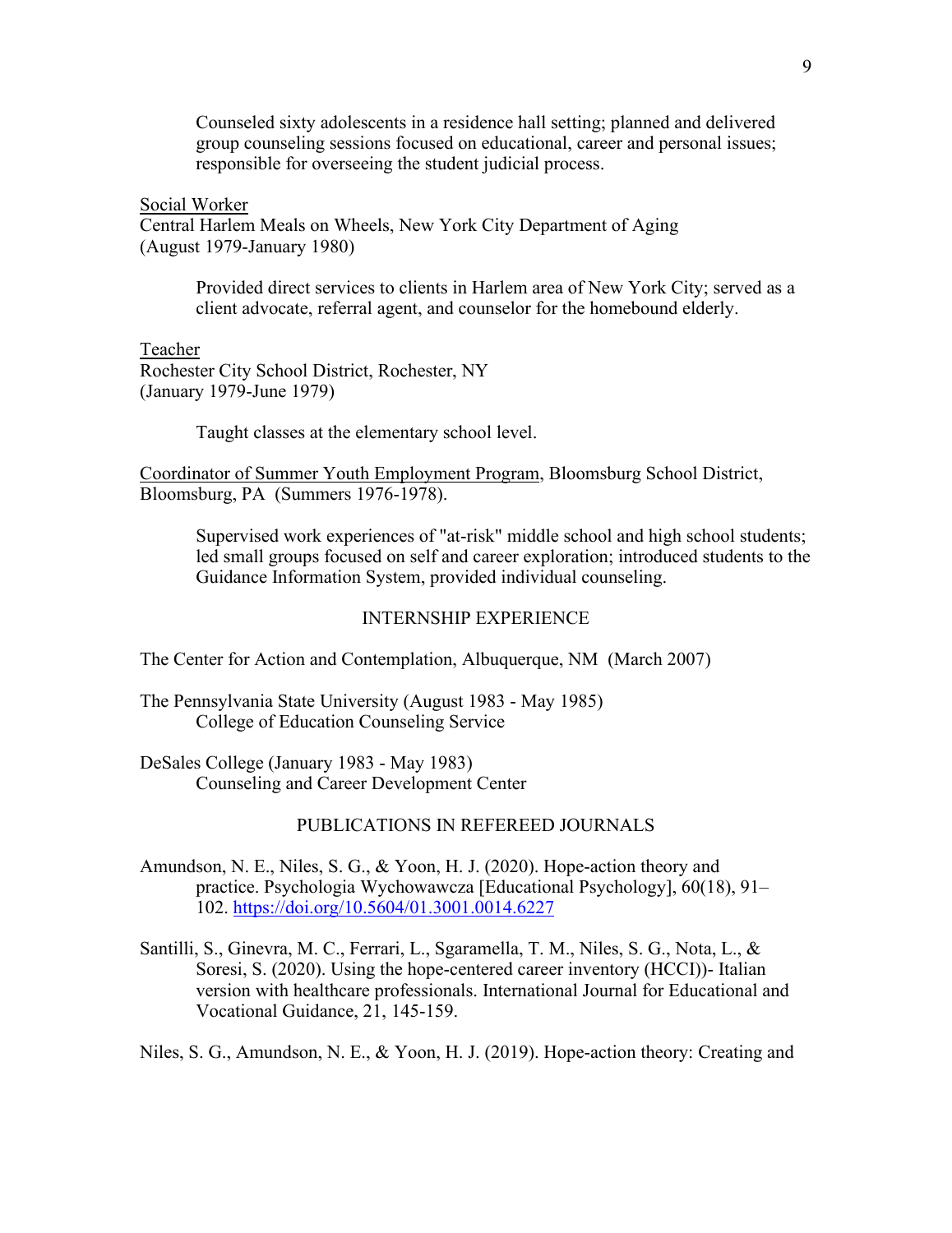sustaining hope in career development. In N. Arthur, R. Neault, & M. McMahon (Eds.), Career theories and models at work: Ideas for practice (pp. 283–294). Toronto, ON: CERIC.

- Yoon, H. J., Bailey, N., Amundson, N. E., & Niles, S. G. (2019). The effect of a career development programme based on the Hope-Action Theory: Hope to Work for refugees in British Columbia. British Journal of Guidance and Counselling, 47(1), 6–19. <https://doi.org/10.1080/03069885.2018.1544827>
- Amundson, N. E., Goddard, T., Yoon, H. J., Niles, S. G. (2018). Hope-centered interventions with unemployed clients. Canadian Journal of Career Development, 17, 87-98.
- Clarke, A., Amundson, N. E., Niles, S. G., & Yoon, H. J. (2018). Hope:An agent of change for internationally educated professionals. Journal of Employment Counseling, 55, 155-165.
- Coll, K., Niles, S. G, Coll, K. F., Ruch, C. P., & Stewart, R. A. (2018). Education Deans: Challenges and stress. Journal of Organizational & Educational Leadership. 4(1), Article 2.
- Yoon, H.J., In, H., Niles, S.G., Amundson, N.E., Smith, B.A. & Mills, L. (2015). The effects of hope on student engagement, academic performance, and vocational identity. Canadian Journal of Career Development. 14, 34-45.
- Smith, B.A., Mills, L., Amundson, N., Niles, S., Yoon, H.J. & In, H. (2014). What helps and hinders post-secondary students who maintain high levels of hope despite experiencing significant barriers. Canadian Journal of Career Development, 13, 59-74.
- Niles, S. G. (2014). Using an action-oriented hope-centered model of career interventions. Asia Journal of Counselling and Psychotherapy, 4, 1-15.
- Niles, S.G., In, H. & Amundson, N. (2014). Using an action-oriented hope-centered model of career development. Journal of Asia Pacific Counseling, 4, 1-13.
- Hirschi, A., Niles, S., & Akos, P. (2011). Engagement in adolescent career preparation: social support, personality and the development of choice decidedness and congruence. Journal of Adolescence, 34, 173-182.
- Niles, S. G. (2011). Career flow: A hope-centered model of career development. Journal of Employment Counseling, 48, 173-175.
- Savickas, M. L., Pope, M., & Niles, S. G. (2011). The Career Development Quarterly: A centennial retrospective. The Career Development Quarterly, 59, 528-538.
- Niles, S. G., Amundson, N. E., & Yoon, H.. (2010). The Hope-Action Inventory [Online Assessment] Revtrieved from http://mycareerflow.com.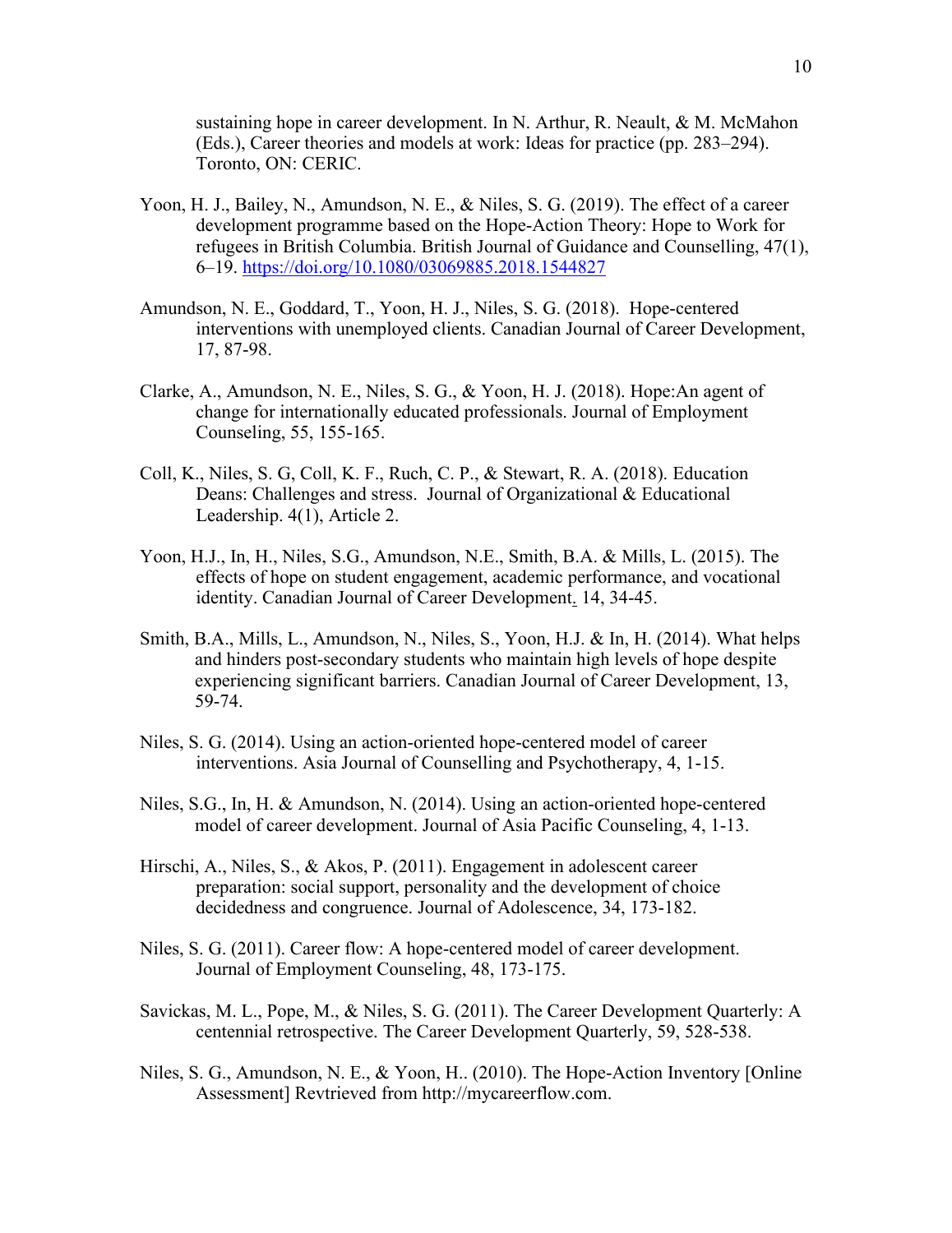- Niles, S. G., Yoon, H., Balin, E., & Amundson, N. E. (2010). Using a hope-centered model of career development in challenging times. Turkish Psychological Counseling and Guidance Journal, 4, 101-108.
- Niles, S. G. (2009). Introduction to the commemorative section: John Holland and Kenneth Hoyt. The Career Development Quarterly, 58, 98.
- Niles, S. G., Engels, D. W., & Lenz, J. (2009). Training career practitioners: International Perspectives. The Career Development Quarterly, 57, 358-366.
- Engels, D.W., Niles, S.G, & Russell, M. (2006). Pioneering work, evolution and research related to employability skills: Practice and policy implications. Invited article in, Shaping the future: Connecting career development and workforce development. International Symposium on Career Development and Public Policy CD. Sydney: Australian Government, Department of Education, Science and Training.
- Niles, S. G., Engels, D. W., & Russell, M. (2006). Career development services for workforce development: Practice and policy implications. Invited article in, Shaping the future: Connecting career development and workforce development. International Symposium on Career Development and Public Policy CD. Sydney, Australian Government, Department of Education, Science and Training.
- Russell, M., Niles, S.G. & Engels, D.W. (2006). Mature Worker Sustainability. Invited article in, Shaping the future: Connecting career development and workforce development. International Symposium on Career Development and Public Policy CD. Sydney: Australian Government, Department of Education, Science and Training.
- Trusty, J., Niles, S. G., & Carney, J. V. (2005). Education-career planning and middle school counselors. Professional School Counselor, 9, 136-144.
- Akos, P., Konold, T., & Niles, S. G. (2004). A career readiness typology and typal membership in middle school. The Career Development Quarterly, 53, 53-66.
- Trusty, J., & Niles, S. G. (2004). Realized potential or lost talent: High school variables and bachelor's degree completion. The Career Development Quarterly, 53, 2-15.
- Trusty, J., & Niles, S. G. (2004). High-school math courses and completion of the bachelor's degree. Professional School Counseling, 7, 108-115.
- Hunt, B., Jacques, J., Niles, S. G., & Wierzalis, E. (2003). Career concerns of persons with HIV/AIDS. Journal of Counseling & Development, 81, 55-60. bachelor's degree. Professional School Counseling, 7, 108-115.

Niles, S. G. (2003) Career counselors confront a critical crossroad: A vision for the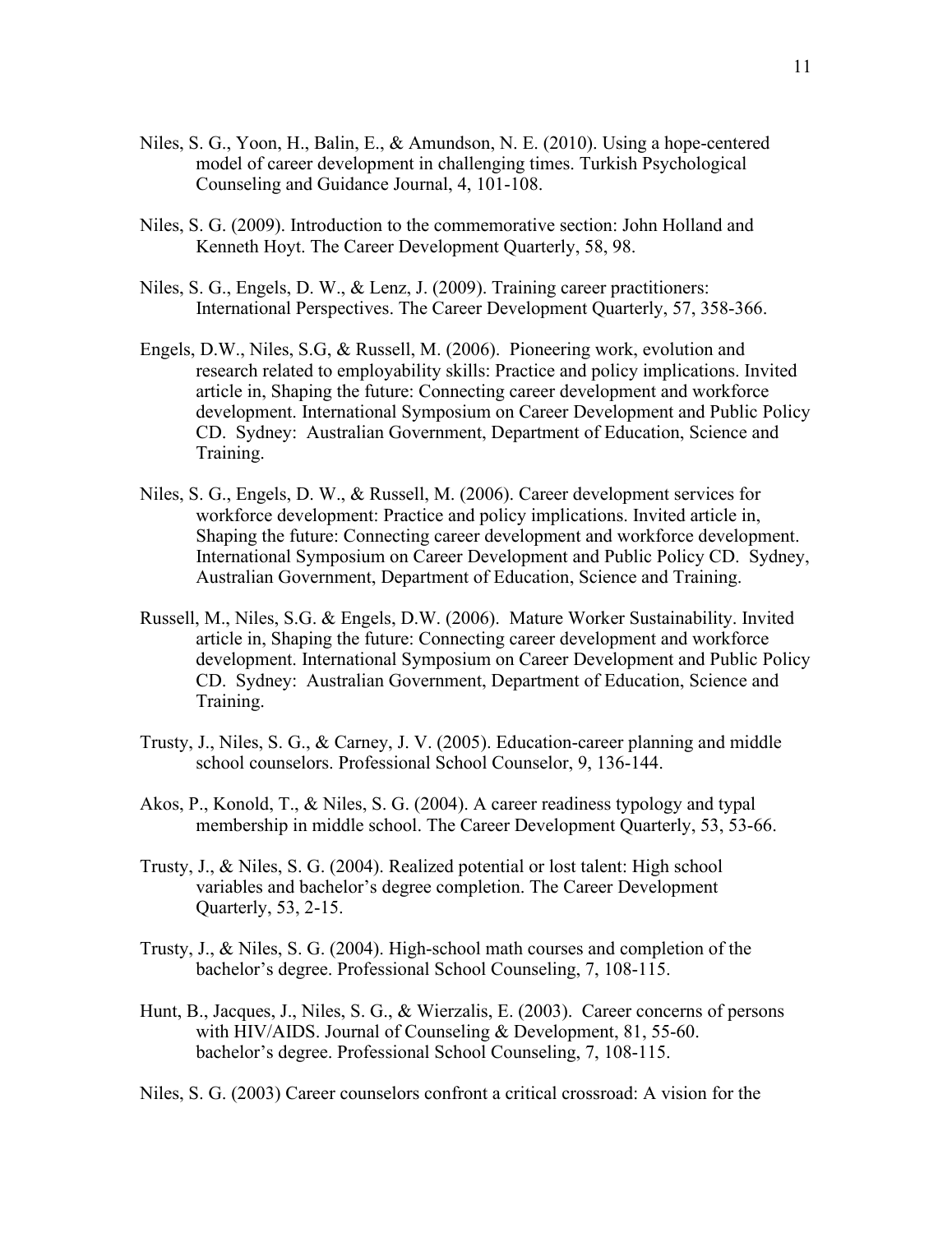future. The Career Development Quarterly, 52, 70-78.

- Hartung, P., Lewis, D. M., May, K., & Niles, S. G. (2002). Family interaction patterns and college student career development. Journal of Career Assessment, 10, 78-90.
- Niles, S. G. (2001). Using Super's theory to link theory to practice. International Journal of Educational and Vocational Guidance, 1, 131-139.
- Niles, S. G., Akos, P., & Cutler, H. (2001). Counselor educators' strategies for success. Counselor Education and Supervision, 40, 276-291.
- Amundson, N. E., & Niles, S. G. (2000). Editors' introduction to the joint special issue on collaboration, partnership, policy, and practice in career development. The Career Development Quarterly, 48, 291-292.
- Niles, S. G., Anderson, W. P., Jr., & Cover, S. (2000). Comparing intake concerns and goals with career counseling concerns. The Career Development Quarterly, 49, 135-145.
- Anderson, W. P., Jr., & Niles, S. G. (2000). Important events in career counseling: Counselors and clients' perceptions. The Career Development Quarterly, 48, 251- 263.
- Niles, S. G. (1999). Time and timing in career counseling. The Career Development Quarterly, 47, 4-6.
- Niles, S. G., & Akos, P. (1999). Career counseling in the new millennium: Coping with life structure issues. Pennsylvania Counseling Journal, 1, 40-49.
- Niles, S. G., Anderson, W. P., Hartung, P. J., & Staton, A. (1999). Identifying client types from Adult Career Concerns Inventory scores. Journal of Career Development, 25, 173-185.
- Hartung, P., Vandiver, B., Leong, F., Pope, M., Niles, S., & Farrow, B. (1998). Appraising cultural identity in career-development assessment and counseling. The Career Development Quarterly, 46, 277-293.
- Niles, S. G. (1998). Developing life-role readiness in a multicultural society: Topics to consider. International Journal for the Advancement of Counselling, 20, 71-77.
- Niles, S. G., Anderson, W. P., & Goodnough, G. (1998). Exploration to foster career development. The Career Development Quarterly, 46, 262-275.
- Herr, E. L., & Niles, S. G. (1997). Perspectives on career assessment of work-bound youth. Journal of Career Assessment, 5, 137-150.

.

Niles, S. G. (1997). Annual review: Career counseling practice and research. The Career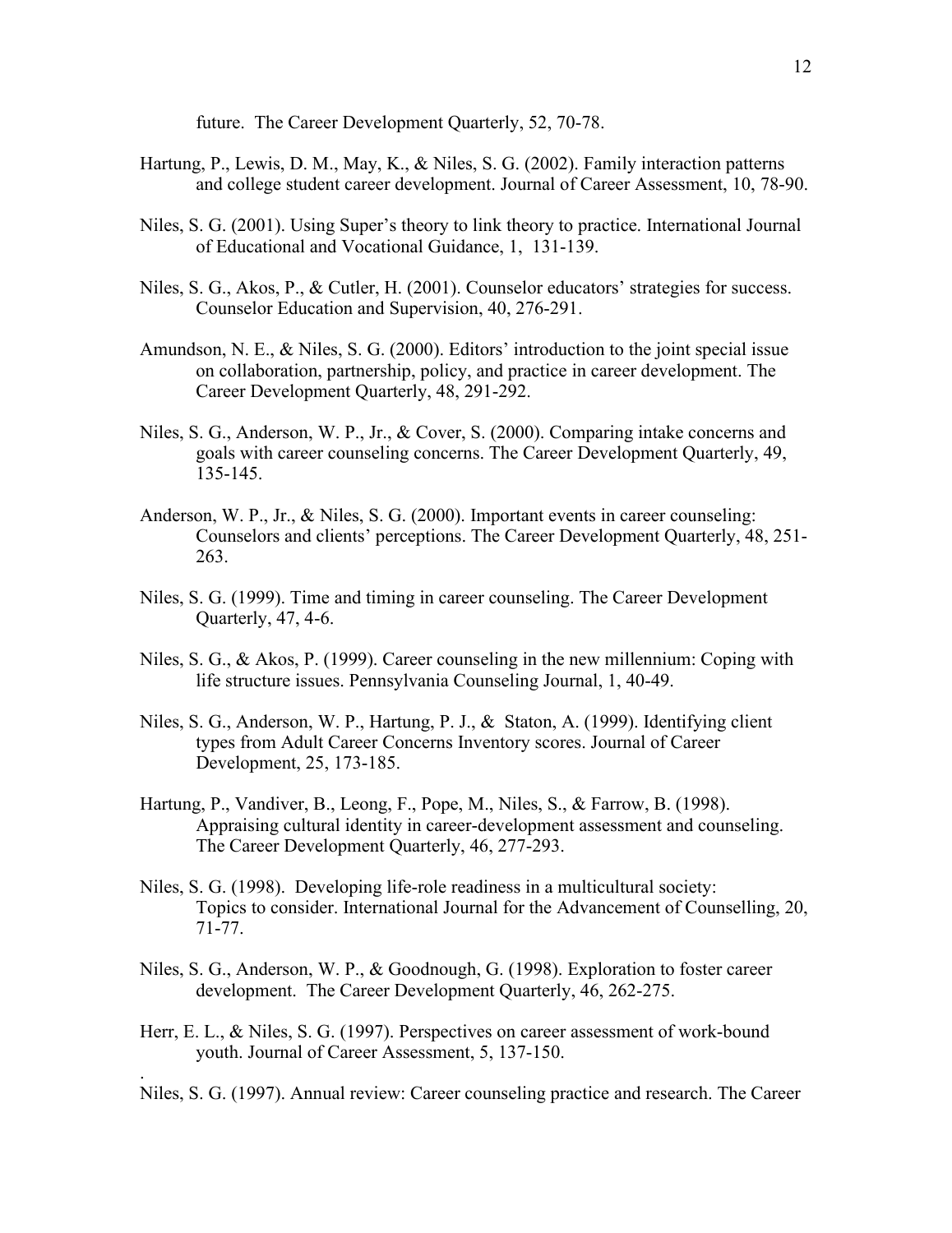Development Quarterly, 46, 115-141.

- Niles, S. G., Erford, B., Hunt, B., & Watts, R. (1997). Decision-making styles and career development in college students. Journal of College Student Development, 38, 479-488.
- Niles, S. G., Lewis, D., & Hartung, P. (1997). Using the Adult Career Concerns Inventory to measure task involvement. The Career Development Quarterly, 46, 87-97.
- Niles, S. G. (1996). Offering appraisal support in career counseling. Journal of Employment Counseling, 33, 163-173.
- Niles, S. G., & Goodnough, G. E. (1996). Life-role salience and values: A review of recent research. The Career Development Quarterly, 45, 65-86.
- Anderson, W. P., & Niles, S. G. (1995). Career and personal concerns expressed by career counseling clients. The Career Development Quarterly, 43, 240-245.
- Long, B. E., Sowa, C. J., & Niles, S. G. (1995). Differences in student development reflected by the career decisions of college seniors. Journal of College Student Development, 36, 47-52.
- Niles, S. G., & Anderson, W. P. (1995). A content analysis of career and personal concerns expressed by career counseling clients. Educational and Vocational Guidance Bulletin, 57, 59-62.
- Niles, S. G., Sowa, C. J., & Laden, J. (1994). Life role participation and commitment as predictors of college student development. Journal of College Student Development, 35, 159-163.
- Sowa, C. J., May, K., & Niles, S. G. (1994). The occupational stress within the counseling profession: Implications for counselor training. Counselor Education and Supervision, 34, 19-29.
- Mathieu, P., Sowa, C. J., & Niles, S. G. (1993). Differences in career self-efficacy among women. Journal of Career Development, 19, 187-196.
- May, K. M., Sowa, C. J., & Niles, S. G. (1993). Family environments as predictors of personality hardiness and self-efficacy. The Family Journal, 1, 131-135.
- Niles, S. G. (1993). The relationship between Holland types and preferences for career counseling. Journal of Career Development, 19, 209-220.
- Niles, S. G. (1993). The timing of counselor contact in the use of a computer information delivery system with adult career counseling clients. Journal of Employment Counseling, 30, 2-12.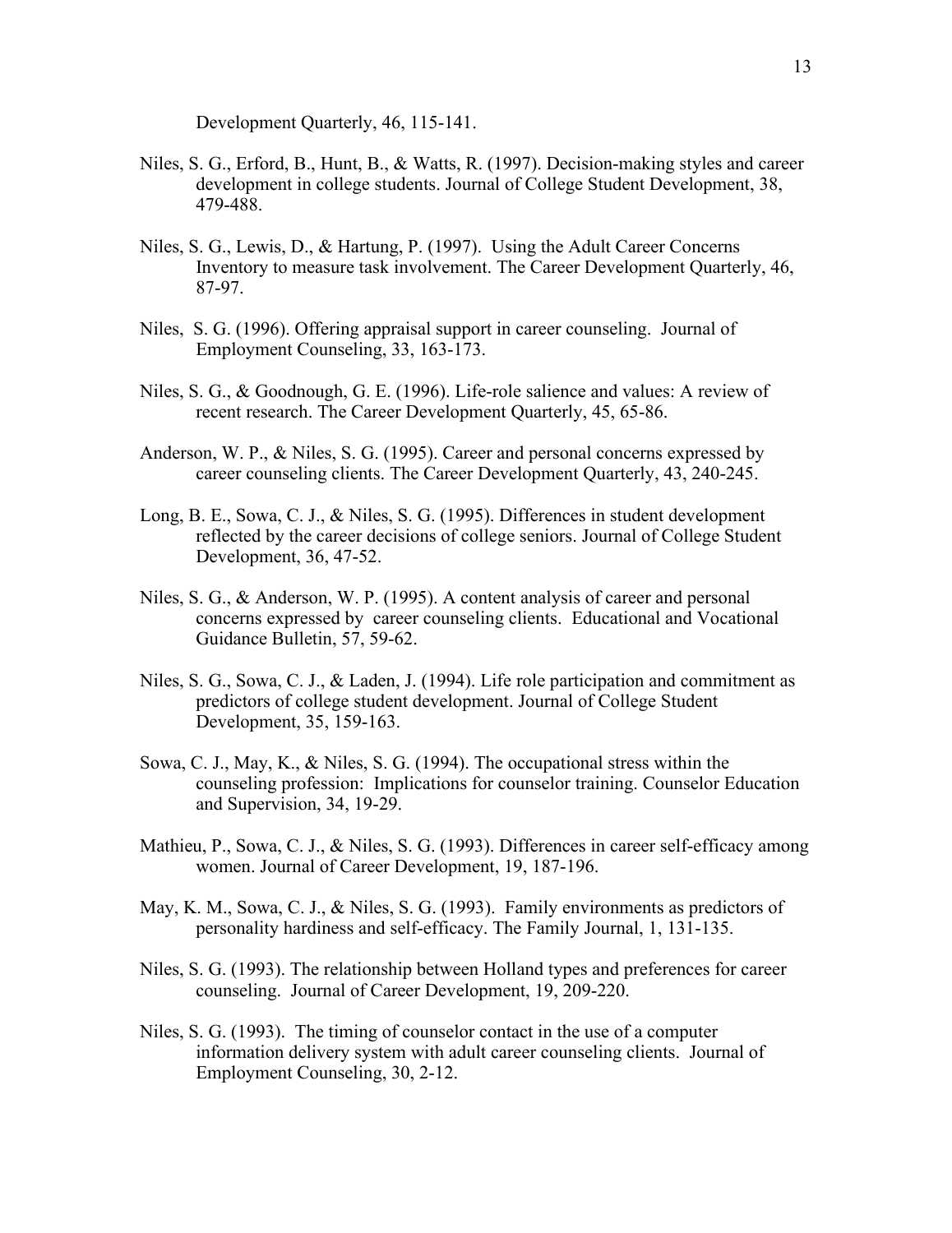- Niles, S. G., & Anderson, W. P. (1993). Career development and adjustment: The relation between concerns and stress. Journal of Employment Counseling, 30, 79- 87.
- Niles, S. G., & Usher, C. (1993). Applying the Career Development Assessment and Counseling model to the case of Rosie. The Career Development Quarterly, 42, 61-66.
- Patrick, J., Niles, S. G. , Margetick, C., & Cunning, T. (1993). The longitudinal relationship of congruency between initial and final selection of major, persistence, and graduation of college students. CACD Journal, 13, 33-37.
- Patrick, J., Niles, S. G., Margetick, C., & Cunning, T. (1993). The longitudinal relationship between extracurricular activities and congruence between initial and final selection of major among college students. NACADA Journal, 13, 28-33.
- Niles, S. G., & Sowa, C. J. (1992). Mapping the nomological network of career selfefficacy. The Career Development Quarterly, 11, 13-21.
- Niles, S. G., Sowa, C. J., & May, K. M. (1992). The relationship among characteristics of college students and career developmental concerns. International Journal of Psychology, 27, 493.
- Super, D. E., Osborne, L., Walsh, D., Brown, S., & Niles, S. G. (1992). Developmental career assessment in counseling: The C-DAC Model. Journal of Counseling & Development, 71, 74-80.
- Niles, S. G., & Arthur, G. (1991). Cultural and career changes: The case of Ebo. The Career Development Quarterly, 40, 20-23.
- Garis, J., & Niles S. G. (1990). The effects of two computer-assisted career guidance systems and a career planning class on undecided university students. The Career Development Quarterly, 38, 261-274.
- Niles, S. G., & Garis, J. W. (1990). The effects of a career planning course and a computer-assisted career guidance program (SIGI PLUS) on undecided university students. Journal of Career Development, 16, 237-248.
- Niles, S. G., & Tiffany, S. A. (1990). Strategies for an effective vocational assessment program. Academic Therapy, 25, 547-559.
- Niles, S. G. & Wallace, G. (1990). Curry School of Education: Education in the Jeffersonian tradition. Education, 111, 156-158.
- Niles, S. G., & Herr, E. L. (1989). Using secondary school behaviors to predict career behaviors in young adulthood: Does success breed success? The Career Development Quarterly, 37, 345-354.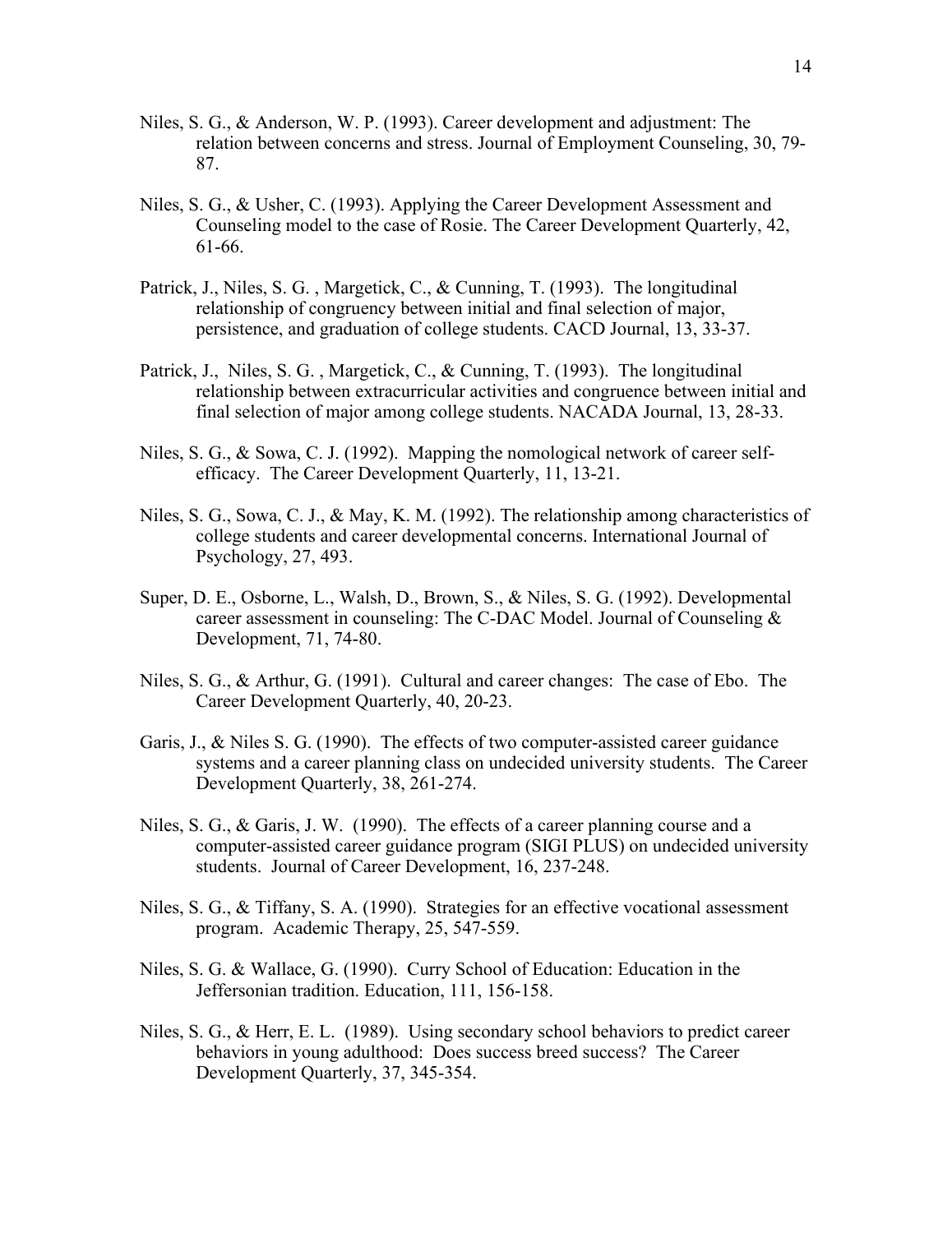- Niles, S. G., & Pate, R. H. Jr. (1989). Competency and training issues related to the integration of career counseling and mental health counseling. Journal of Career Development, 16, 63-71.
- Herr, E. L., & Niles, S. G. (1988). The values of counseling: Three domains. Counseling and Values, 33, 4-17.
- Niles, S. G. (1988). The case of Fabian: Considering the influence of life roles and readiness for career decision-making. The Career Development Quarterly, 38, 28- 38.
- Patrick, J., & Niles, S. G. (1988). Establishing accountability and evaluation procedures in student affairs offices. NASPA Journal, 25, 291-296.
- Herr, E. L., Dambrocia, J. P., & Niles, S. G. (1986). Heterogeneity in a changing work force and in the emerging purposes of cooperative education. Journal of Cooperative Education, 22, 26-38.

#### BOOKS

- Niles, S. G., & Harris-Bowlsbey, J. (2021). Career development interventions  $(6<sup>th</sup> edition)$ . Columbus, OH: Pearson. (This book is the best-selling book in this area in the world and has been translated into 4 languages.)
- Niles, S. G., Amundson, N. E., Neault, R., & Yoon, H. J. (2020). Career flow and development: Hope in action. San Diego, CA: Cognella Press.
- Niles, S. G., Amundson, N. E., Neault, R., & Yoon, H. J. (2020). Career recovery: Creating careers with hope in difficult times. San Diego, CA: Cognella Press.
- Nassar, S. C., & Niles. S. G. (Eds.). (2018). Orientation to professional counseling: Past, present, and future trends. Alexandria, VA: American Counseling Association.
- Niles, S. G., & Harris-Bowlsbey, J. (2017). Career development interventions (5th edition). Columbus, OH: Pearson.
- Niles, S. G., Goodman, J., & Pope, M. (2014). The career counseling casebook: A resource for students, practitioners, and counselor educators  $(2<sup>nd</sup>$  ed.). Broken Arrow, OK: National Career Development Association.
- Amundson, N. E., Harris-Bowlsbey, J., & Niles, S. G. (2014). Essential elements of career counseling (3rd ed.). Columbus, OH: Pearson.
- Hohenshil, T. H., Amundson, N. E., & Niles, S. G., (Eds.). (2013). Counseling around the world: An international handbook. American Counseling Association, Alexandria, VA.

Niles, S. G., & Harris-Bowlsbey, J. (2013). Career development interventions in the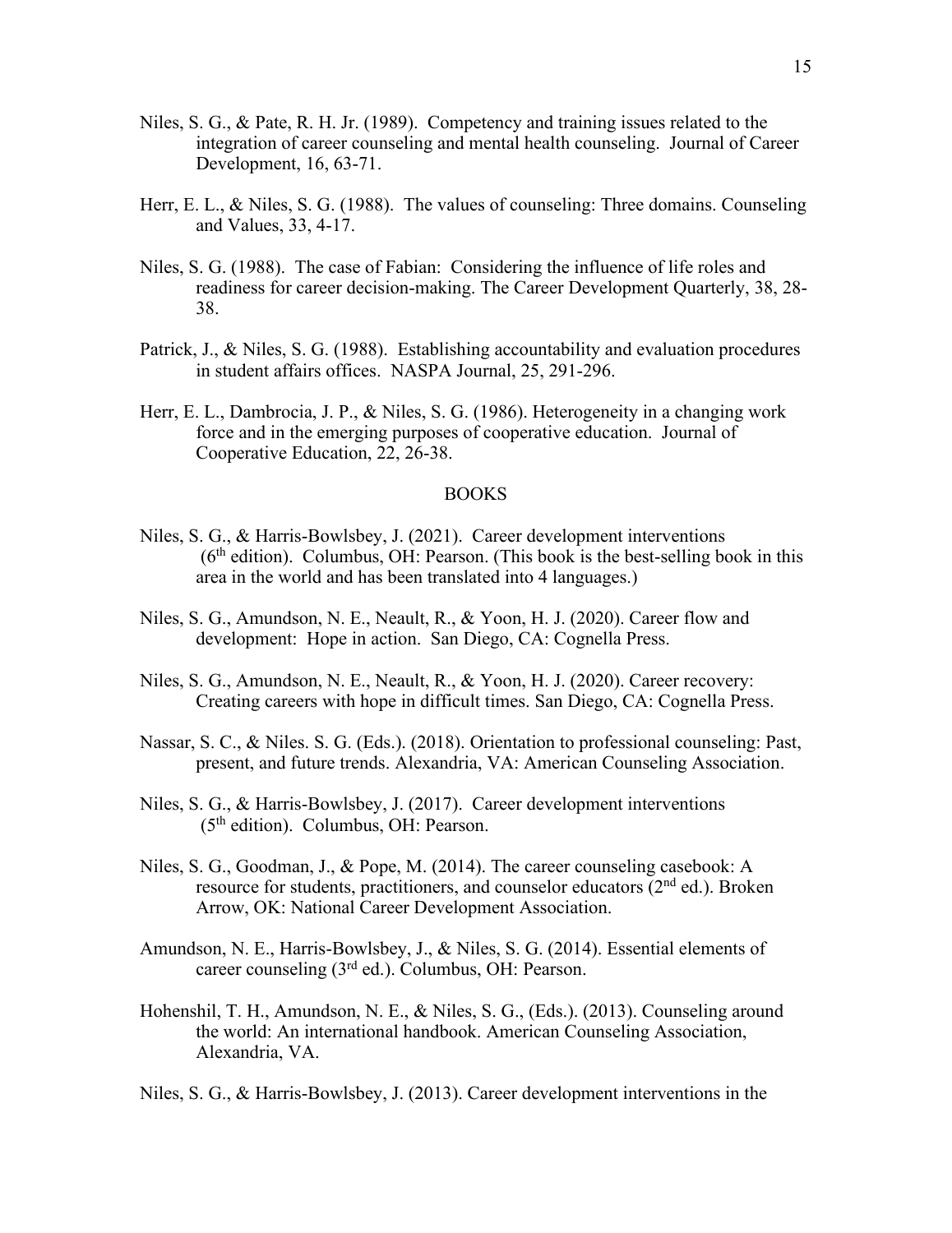21st century (4th edition). Columbus, OH: Merrill Prentice Hall

- Niles, S. G., Amundson, N. E., & Neault, R. (2011). Career flow: A Hope-centered model of career development. Columbus, OH: Merrill/Prentice Hall.
- Nassar-McMillan, S., & Niles, S. G. (Eds.). (2010). Joining the Counseling profession: Developing your professional identity. Belmont, CA: Brooks/Cole, Cengage Learning.
- Niles, S. G., & Harris-Bowlsbey, J. (2009). Career development interventions in the 21st century (3rd ed.). Columbus, OH: Merrill Prentice Hall
- Amundson, N. E., Harris-Bowlsbey, J., & Niles, S. G., & Amundson, N. E. (2008). Essential elements of career counseling (2nd ed.). Columbus, OH: Merrill Prentice Hall.
- Harrington, T., Niles, S. G. & Garraway, G. (2006). Career planning. Shoreview, MN: AGS Publishing.
- Niles, S. G., & Harris-Bowlsbey, J. (2005). Career development interventions in the 21<sup>st</sup> century (2nd. edition). Columbus, OH: Merrill Prentice Hall
- Amundson, N. E., Harris-Bowlsbey, J., & Niles, S. G., & Amundson, N. E. (2005). Essential elements of career counseling. Columbus, OH: Merrill Prentice Hall.
- Herr, E. L., Cramer, S. H., & Niles, S. G. (2004). Career guidance and counseling through the lifespan ( $6<sup>th</sup>$  ed.). Boston, MA: Allyn & Bacon.
- Niles, S. G. (Ed.). (2002). Adult career development: Concepts, models, and practices (3rd edition). Tulsa: OK: National Career Development Association.
- Niles, S. G., & Harris-Bowlsbey, J. (2002). Career development interventions in the 21<sup>st</sup> century. Columbus, OH: Merrill Prentice Hall.
- Niles, S. G., Goodman, J., & Pope, M. (2002). The career counseling casebook: A resource for students, practitioners, and counselor educators. Tulsa, OK: National Career Development Association.
- Osborne, W., Brown, S., Niles, S., & Miner, C. (1997). Career development assessment and counseling. Alexandria, VA: American Counseling Association.

### MONOGRAPHS, MANUALS, WEBSITES

Niles, S. G., & Harris-Bowlsbey, J. (2013). Instructor's manual and career counseling videos: Career development interventions in the  $21<sup>st</sup>$  century (4<sup>th</sup> ed.). Columbus, OH: Pearson.

Jacob, C., Niles, S. G., Amundson, N. E., & Neault, R. (2011). Instructor's manual: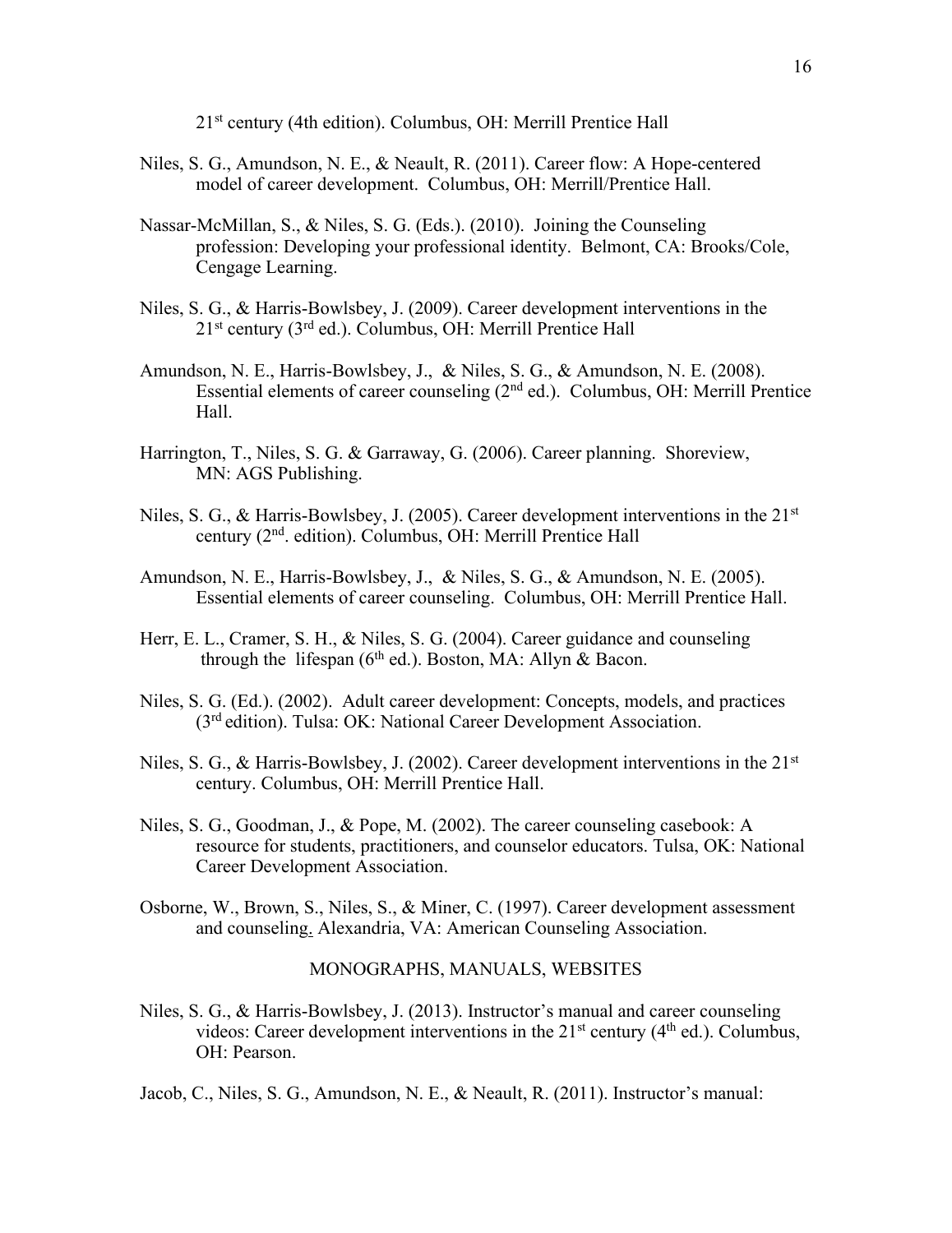Career Flow: A Hope-centered Approach to Career Development. Columbus, OH: Merrill Prentice Hall.

- Harrington, T., Niles, S. G., & Garraway, G. (2006). Instructor's manual: Career planning. Circle Pines, MN: AGS Publishing.
- Niles, S. G. (2005). Best practices in school counseling in transforming school counseling, Education Trust, Washington, DC: Education Trust.
- Niles, S. G., Herr, E. L., Hartung, P. J. (2002). Achieving Life Balance: Myths, Realities, and Developmental Perspectives. Information series no. 387, Columbus, HO: ERIC Clearinghouse on Adult, Career, and Vocational Education.
- Niles, S. G., & Harris-Bowlsbey, J. H. (2002). Instructor's manual: Career development interventions in the 21<sup>st</sup> century. Columbus, OH: Merrill Prentice Hall.
- Niles, S. G., & Harris-Bowlsbey, J. H. (2002). Companion website for Career Development Interventions in the  $21<sup>st</sup>$  century. Columbus, OH: Merrill Prentice Hall.

### BOOK CHAPTERS

- Niles, S. G., Egwu, O., & Niles, J. (2022). Career counseling for social justice. In Butler, S. K., Locke, A. F., & Filmore, J. M. Introduction to 21<sup>st</sup>Century Counseling: A Multicultural and Social Justice Approach, San Diego: Cognella Academic Publishing.
- Hutchison, B., Niles, S. G., & Trusty, J. G. (2020). Career development interventions in the schools. In B. Erford (Ed.), Professional school counseling: A handbook of theories, programs,  $\&$  practices (3<sup>rd</sup> Ed.). Austin, TX: Pro-Ed
- In, H., Akos, P., & Niles, S. G. (2020). Promoting educational and career planning in schools. In B. Erford (Ed.), Transforming school counseling  $(3<sup>rd</sup> Ed)$ . Columbus, OH: Merrill Prentice Hall.
- Niles, S. G., Martin, C., & Herr, E. L. (2020). Trends and issues in career assessment. issues. In K. Stoltz, & S. Barclay (Eds.), A counselor's guide to career assessment instruments ( $7<sup>th</sup>$  ed.). Broken Arrow, OK: National Career Development Association.
- Niles, S. G., Vuorinen, R., & Siwiec, A. K. (2020). Training career practitioners in a global context. In J. Athanasou & R. Esbroeck (Eds.). International handbook of career guidance ( $2<sup>nd</sup>$  edition). Springer Science + Business Media. New York.
- Niles, S. G., Amundson, N. E., & Yoon, H. J., (2019). Hope Action Theory: Creating and sustaining hope in challenging contexts. In N. Arthur, R. Neault, & M. McMahon, Career theory and models at work: Ideas for practice. pp. 293- 294. Ottawa, Canada: CERIC.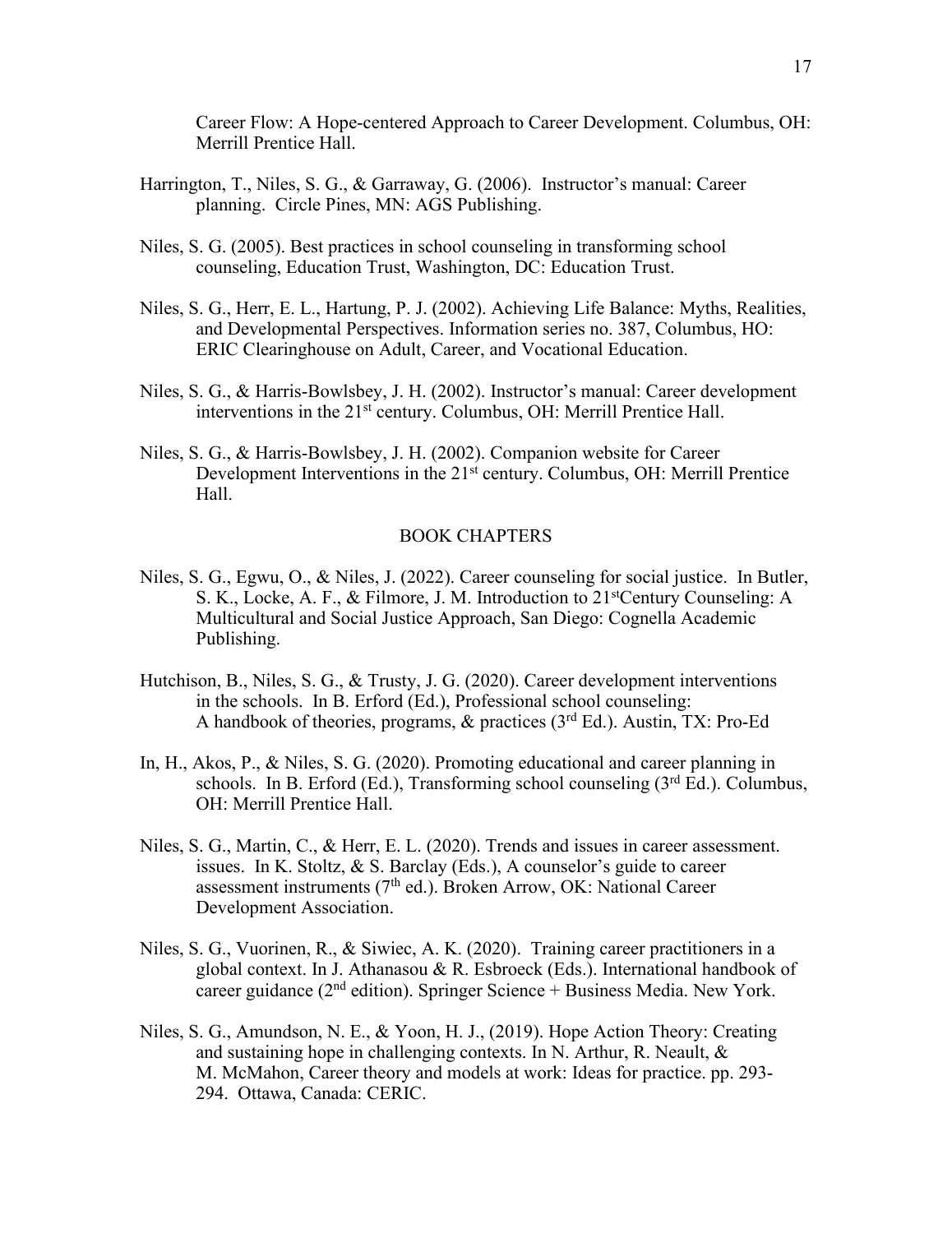- Niles, S. G., Amundson, N. E., Yoon, H. J. (2019). Hope-Action Theory: Creating and sustaining hope in career development. In Career theories and models at work: Ideas for Practice, pp. 283-294, Ottawa, Canada: CERIC.
- Niles, S. G., & Erford, B. T. (2019) Promoting career and individual planning in schools. In B. T. Erford (Ed.)., Transforming the school counseling profession  $(5<sup>th</sup>$ edition). Pearson: Columbus, OH.
- Niles, S. G., & Gutierrez, D. (2019). Career counseling with soul. In Maree, J. G. (Ed.) Innovating career counselling theory, research, and practice: In search of promoting inclusion and sustainable employment for all. New York, NY: Springer
- Niles, S. G. (2015). Un modello dello sviluppo professionale centrato sulla speranza oreintata all azione. In L. Nota & S. Soresi (Eds.). Il counselling del futuro (pp 107-114). Padova, Italy: Cleup.
- Niles, S. G. (2014). Training career practitioners: Opportunities and challenges. In G. Arulmani, A. Bakshi, F. Leong, & A. Watts (Eds.) The handbook of career development: International perspectives (pp. 727-740). New York: Springer.
- Herr, E. L., & Niles, S. G. (2013). Trends and issues in career assessment. issues. In C. Wood & D. Hays (Eds.), A counselor's guide to career assessment instruments (6<sup>th</sup> ed., pp. 13-21). Broken Arrow, OK: National Career Development Association.
- Niles, S. G., & Herr, E. L. (2013). Public Policy and the Psychology of Work. In D. Blustein (Ed.). The Oxford handbook of the psychology of working (pp. 311- 322). New York: Oxford Press.
- Niles. S. G. (2011). Mental health counselors and career counseling. In A. Palmo, W. Weikel, & D. Borsos (Eds.). Foundations of mental health counseling  $(4<sup>th</sup>$  ed.). Springfield, IL: Charles C. Thomas Publisher.
- Akos, P., & Niles, S. G. (2010). Promoting educational and career planning in schools. In B. Erford (Ed.), Transforming school counseling (2nd Ed., pp. 195-210). Columbus, OH: Merrill Prentice Hall.
- Hutchison, B., Niles, S. G., & Trusty, J. G. (2010). Evolution of career counseling in the schools. In J. Patrick  $& E$ . Eliason (Eds.). Career development in the schools (pp. 35-53). Charlotte, NC: Information Age Publishing.
- Niles, S. G. (2010). Career counseling. In S. Nassar-McMillan & S. G. Niles (Eds.). Developing your identity as a professional counselor: Settings and specialties (pp. 265-283). Cengage/Brooks Cole Publishers Press.
- Niles, S. G., & Trusty, J. G., & Hutchison, B. (2010). Career development interventions in the schools. In B. Erford (Ed.), Professional school counseling: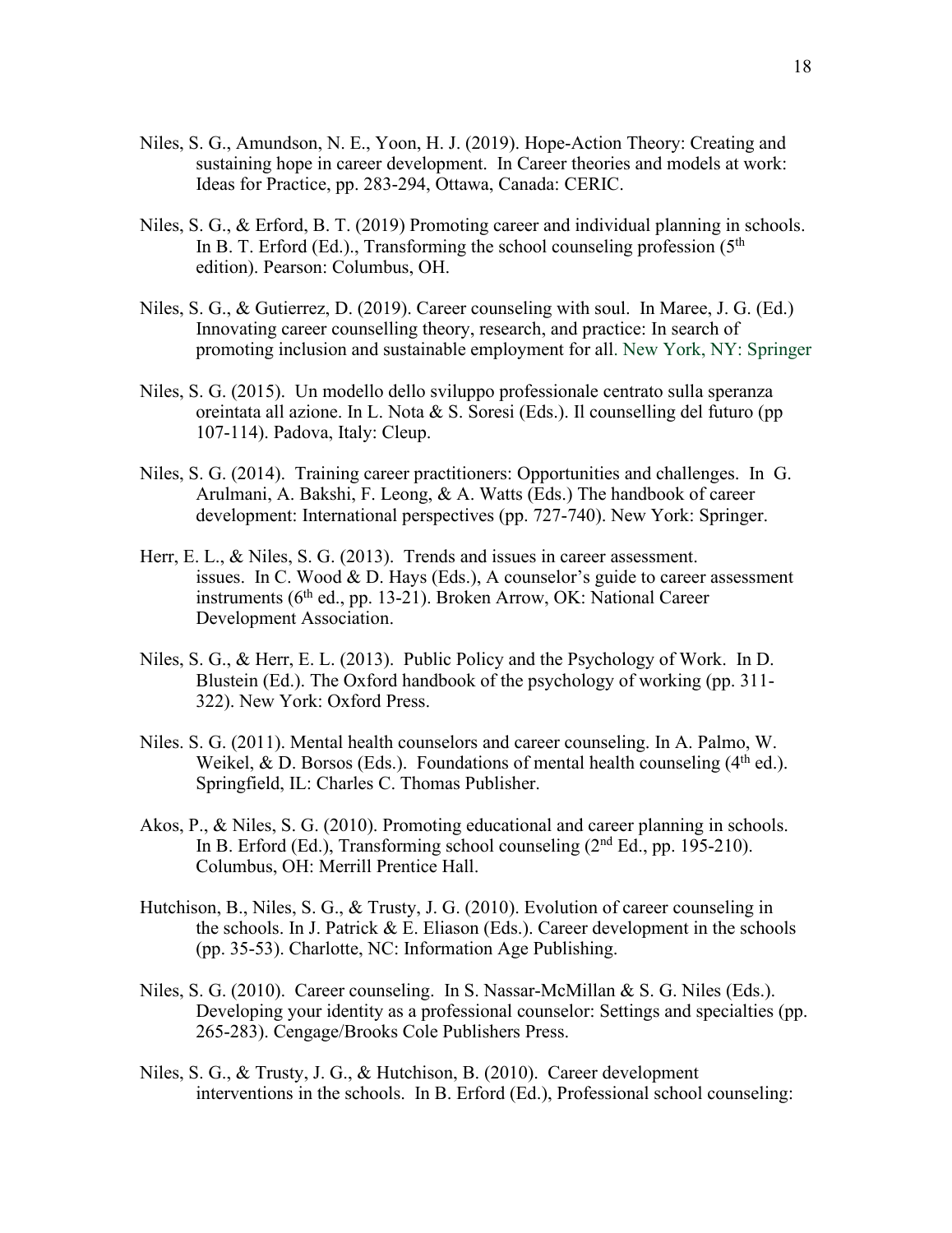A handbook of theories, programs, & practices  $(2<sup>nd</sup>$  ed., pp. 260-273). Austin, TX: Pro-Ed.

- Trusty, J. G., Niles, S. G., & Pertuit, T. (2010). A practical approach to career assessment in the schools. In B. Erford (Ed.), Professional school counseling: A handbook of theories, programs,  $\&$  practices ( $2<sup>nd</sup>$  ed., pp. 516-527). Austin, TX: Pro-Ed.
- Hutchison, B., & Niles, S. G. (2009). Career theories. In Marini, I., & Stebnicki, M. (Eds.) The Professional Counselor's Desk Reference (pp. 467-476). New York: Springer Publishing.
- Niles, S. G. (2009). Life-career rainbow. Encyclopedia of career development. Thousand Oaks, CA: Sage Publishing.
- Niles, S. G. (2009). Life role balance in career development. Encyclopedia of Counseling. Alexandria, VA: American Counseling Association
- Niles, S. G., & Hutchison, B. (2009). Career development theory for career advisors. In K. Hughey (Ed.) Handbook of Career Advising (pp. 68-96). San Francisco: Jossey-Bass.
- Niles, S. G., Jacobs, C. J., & Nichols, L. M. (2009). Career development and self-esteem. In M. H. Guindon (Ed.), Self-esteem across the lifespan: Issues and intervention (pp. 249-262). New York: Routledge/Taylor & Francis.
- Niles, S. G., & Karajic, A. (2008). Training career practitioners in the 21<sup>st</sup> century. In J. A. Athanasou & R. V. Esbroeck (Eds.). International Handbook of Career Guidance (pp. 355-374). New York: Springer Publishing.
- Akos, P., & Niles, S. G. (2006). Promoting educational and career planning in schools. In B. Erford (Ed.), Transforming school counseling (pp. 195-210). Columbus, OH: Merrill Prentice Hall.
- Porfeli, E. J., Niles, S. G., & Trusty, J. (2005). Theories of career development: Core concepts and propositions. In J. Patrick, G. Eliason, & Thompson, D. (Eds.) Issues in career development (pp. 1-42). Greenwich, CT: Information Age Publishing.
- Niles, S. G., & Trusty, J. G. (2004). Career development interventions in schools. In B. Erford (Ed.), Professional school counseling: A handbook of theories, programs & practices (pp. 311-324). Austin, TX: Pro-Ed.
- Trusty, J. G., & Niles, S. G. (2004). A practical approach to career assessment in schools. In B. Erford (Ed.), Professional school counseling: A handbook of theories, programs & practices (pp. 431-442). Austin, TX: Pro-Ed.

Niles, S. G., Trusty, J. G., & Mitchell, N. (2004). Advocating for career development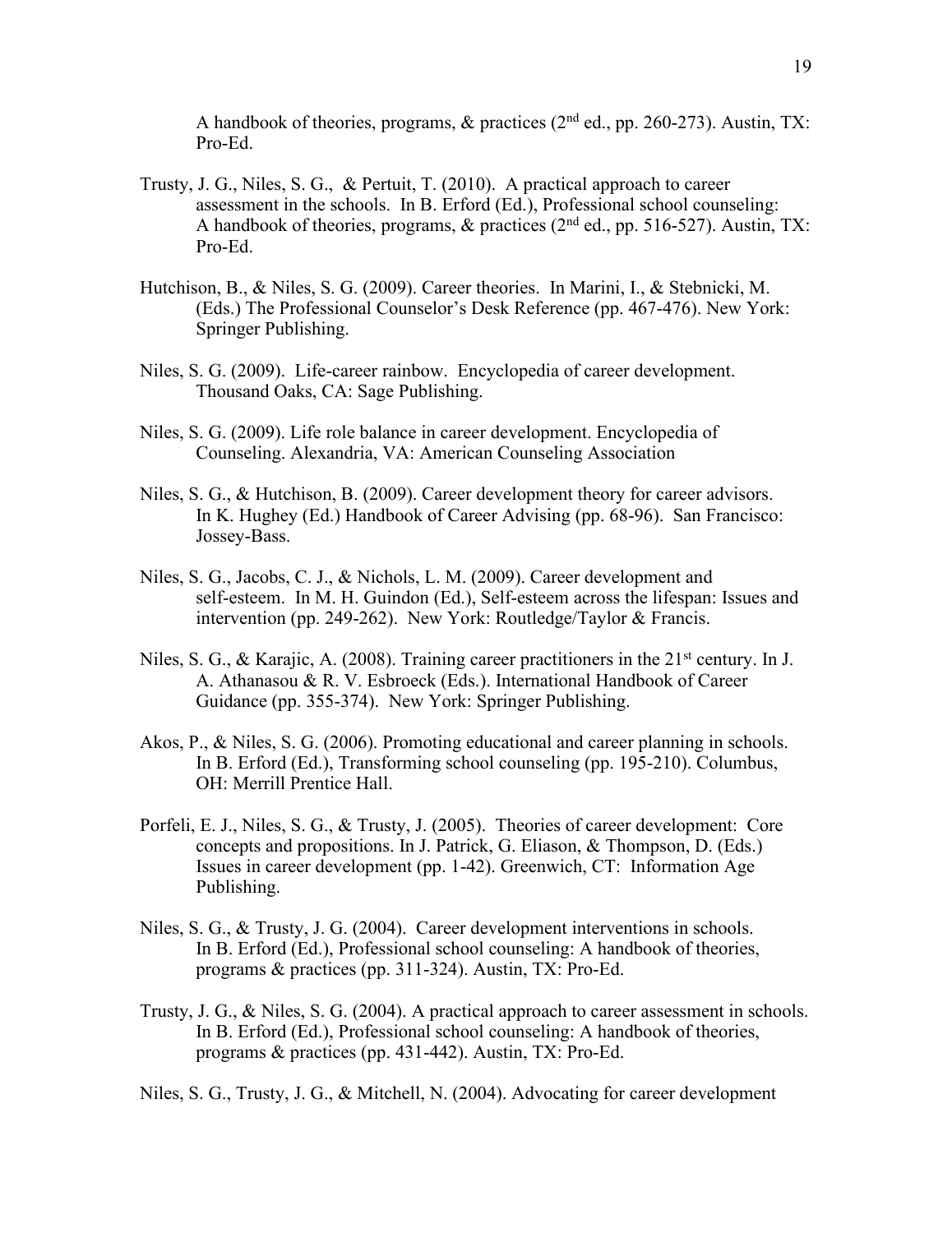of students in grades K-12. In G. Goodnough & R. Perusse (Ed.), Advocacy in school counseling. Columbus, OH: Merrill Prentice Hall.

- Niles, S. G. (2003). Edwin L. Herr: A Legacy of caring. J. West, C. Osborn, & D. Bubenzer (Eds.). Leaders and legacies: Contributions to the profession of counseling (pp. 173-182). New York: Brunner-Routledge.
- Niles, S. G. (2002). Forward to Counseling employees: A multifaceted approach (pp.ix-xi). Alexandria, VA: American Counseling Association.
- Niles, S. G., Herr., E. L., & Hartung, P. (2002). Emerging adult career concerns in contemporary society. Traditional career development theories. In S. G. Niles (Ed.), Adult career development: Concepts, models, and practices  $(3<sup>rd</sup>$  ed.). Columbus, OH: National Career Development Association.
- Niles, S. G., & Akos, P. (2002). Fostering career and educational planning for secondary school students. In B. Erford (Ed.). Transforming the school counseling profession (pp. 153-170). Englewood Cliffs, NJ: Merrill/Prentice-Hall.
- Herr, E. L., & Niles, S. G. (2001). Educating for character. In D. Locke, J. Myers, & E. Herr (Eds.), The Handbook of Counseling (pp.629-640). Thousand Oaks, CA: Sage.
- Hartung, P. J., & Niles, S. G. (2000). Using traditional career theories with college students. In D. Luzzo (Ed.), Career development of college students: Translating theory and research into practice (pp. 3-22). Washington, DC: American Psychological Association.
- Niles, S. G. (2000). Values sorting exercise. In M. Pope & C. Minor (Eds.), Experiential activities for teaching career counseling (pp. 81-85). Columbus, OH: National Career Development Association.
- Niles, S. G., Hartung, P. J. (2000). Using emerging career theories with college students. In D. Luzzo (Ed.), Career development of college students: Translating theory and research into practice (pp. 23-42).Washington, DC: American Psychological Association.
- Herr, E. L., & Niles, S. G. (1998). Career: A source of hope and empowerment in a time of despair. In C. Lee & G. Walz (Eds.), Social action: A mandate for counselors (pp. 117-136). Greensboro, NC: ERIC/CASS.
- Niles, S. G. (1997). School counselors and career development. In J. Dykeman (Ed.), School administrator's guide to school counseling (pp. 81-87). Greensboro, NC: ERIC/CASS
- Herr, E. L., & Niles, S. G. (1994). Multicultural career guidance in the schools. In P. Pederson & J. Carey (Eds.), Multicultural counseling in schools. (pp. 177-194). Boston: Allyn and Bacon.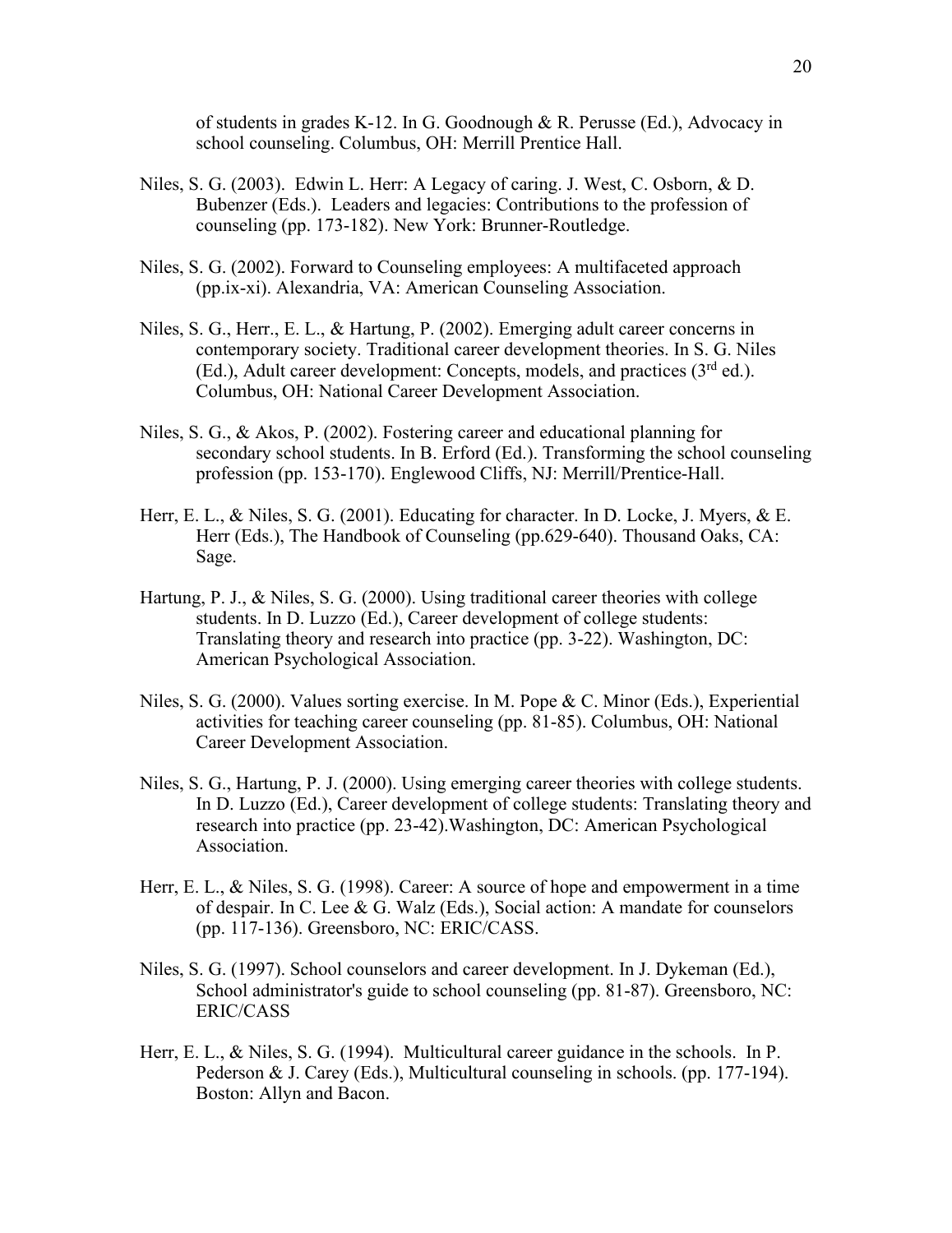Herr, E. L., & Niles, S. G. (1992). The values of counseling: Three domains. In M. Burke, & J. Miranti (Eds.), Ethical and spiritual values in counseling. Alexandria, VA: American Association for Counseling and Development.

## SELECTED REVIEWS & ABSTRACTS

- Niles, S. G. (2007). [Review of Palmo, A. J., Weikel, W. J., & Borsos, D. P. (Eds.). (2006). Foundations of Mental Health Counseling. Springfield, Il. : Charles C. Thomas.] In Counseling Today.
- Niles, S. G. (1997). [Review of Career transitions in turbulent times]. Greensboro, NC: ERIC/CASS]. The Professional School Counselor.
- Niles, S. G. (Winter, 1989-1990). [Review of Managing the new careerists]. Career Planning and Adult Development Journal, 5, 19.
- Niles, S. G. (1989). [Review of Practical management for productivity]. Career Planning and Adult Development Journal, 5, 11.
- Herr, E. L., & Niles, S. G. (1988). [Review of The Adult Career Concerns Inventory]. In Kapes, J. T., & Mastie, M. M. (Eds.). A counselor's guide to career guidance instruments (2nd edition). Alexandria, VA: National Career Development Association, 160-164.
- Niles, S. G. (1987). [Review of The master's degree: Tradition, Diversity, Innovation]. NACADA Journal, 7, 77.

### EDITORIAL BOARD APPOINTMENTS

Counselor Education & Supervision Editor (2021-2024) Incoming Editor (2020-2021)

Journal of Counseling & Development Associate Editor (2013-Present) Editor (2008-2013) Incoming Editor (2007-2008) Editorial Board (1993-1996; 1996-1999)

Journal of Asia Pacific Counselling Advisory Editor (2010-2013)

South African Journal of Psychology Editorial Board (2010-2015)

Encyclopedia of Counseling, American Counseling Association Co-editor, Career Development (2009)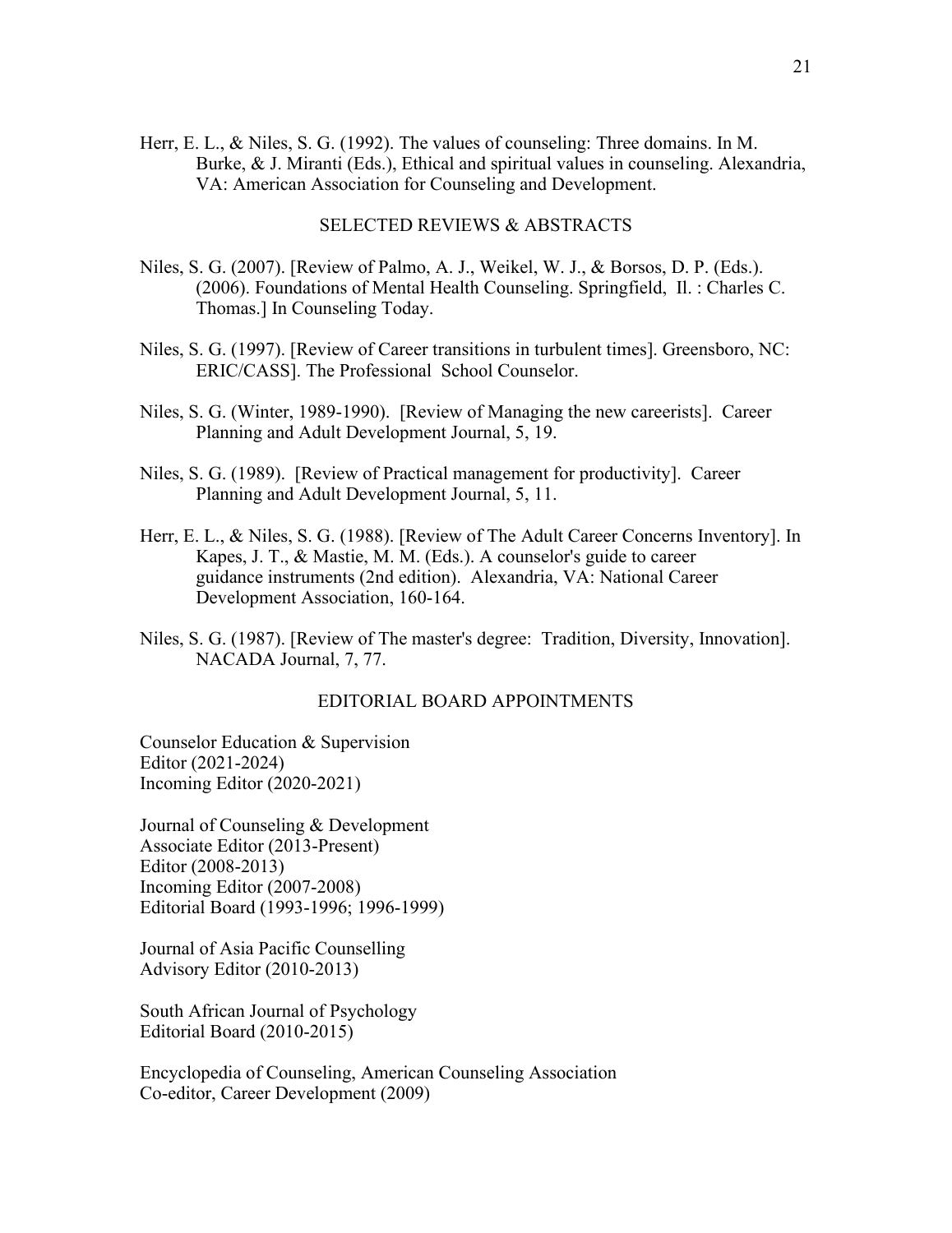The Career Development Quarterly ) Editor (Two terms, July 1998-June 2001; July 2001-June 2003) Incoming Editor (September 1997-July 1998) Associate Editor (1996-1997) Editorial Board (1990-1996) Select Panel of Reviewers (1988-1990)

International Career Development Journal Editorial Board (2000-2006)

International Journal for the Advancement of Counselling Editorial Board (1998-2015)

International Journal for Educational and Vocational Guidance Editorial Board (1999-Present)

Journal of Career Development Editorial Board (1997-2015) Reviewer for Thematic Issue on Job Change (1990) Journal of College Student Development Editorial Board (1996-1999; 1999-2002)

Career Planning and Adult Development Journal Book Reviewer (1989-1990)

# SAMPLE BOOKS REVIEWED FOR PUBLISHERS

Book review for Allyn Bacon- Days in the Lives of Counselors

Book review for Wadsworth Publishing Company- Becoming an agency counselor in the new millennium: Inner and outer explorations.

Book review for the American Counseling Association- Counseling in a dynamic society (2nd ed.).

Book review for Sage Publications- Handbook of counseling.

Book review for Brooks/Cole Publishing Company- Research for helping professionals.

Book review for Kendall/Hunt Publishing Company- Training for life: A practical guide to career and life planning.

Book review for Scott, Foresman, and Company- Career guidance and counseling through the life span: Systematic approaches (4th ed.).

Book review for Prentice-Hall Publishing- The helping relationship: Process and skills (4th ed.).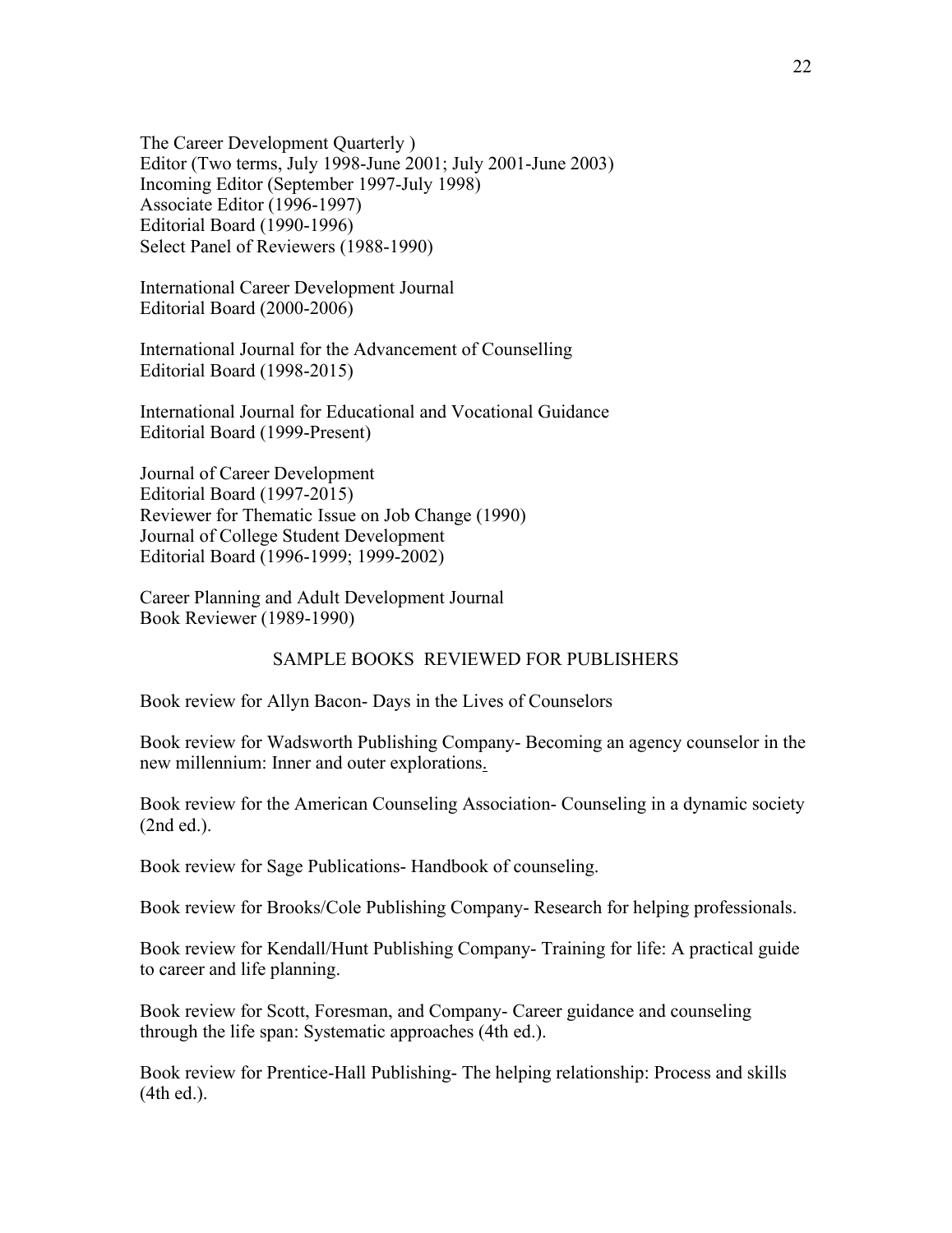Book review for Allyn and Bacon - The skills of helping.

## EXTERNAL REVIEWER

Provide 4-6 external promotion and tenure reviews annually.

### GRANTS/CONTRACTS

Hope 2 Work – in partnership with MOSAIC, funding by the BC Ministry of Social Development and Social Innovation \$133,785

Co-principal investigator for study that addressed group counseling interventions for Syrian refugees. The interventions were based on the Hope-Action Model (Niles, Amundson, & Yoon) (Funded)

Canadian Educational and Research Institute for Counselling (CERIC). \$90,000

> Co-principal investigator for outcome study using the Hope- Action Model with unemployed adults (Funded)

Canadian Educational and Research Institute for Counselling (CERIC) \$50,421

> Co-principal investigator for study examining relationship between components of the Hope-Action Model, student engagement, and student success with college students. (Funded)

Career Development Alliance, Comprehensive Employment Services for Veterans \$20,000

Principal investigator for student examining career services for Pennsylvania National Guard members returning from deployment in Afghanistan and Iraq. (Funded)

Children, Youth, and Families Consortium, Level II Grant \$19,465

> Principal investigator for study examining career development from childhood to early adulthood. (Funded)

University of Virginia, Grant Development Proposal \$5,000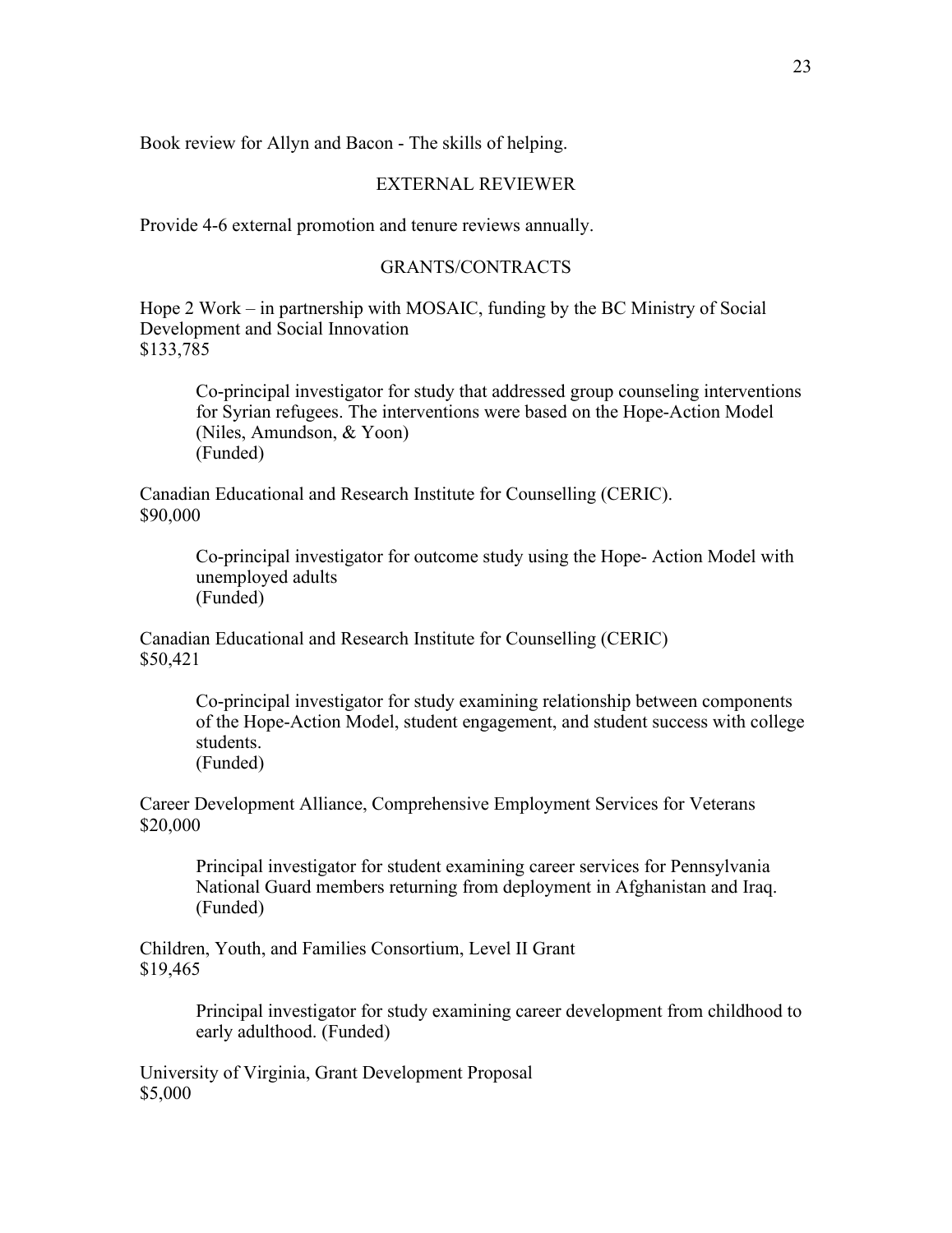School-to-Work Transition literature review. (Funded)

School-to-Work Transition Grant \$1,500,000

External Evaluator, University of Eastern Washington and Spokane City Schools.

PROFESSIONAL PRESENTATIONS (International, National, and State)

- Niles, S. G. (2021, June). Hope in career development. Presentation delivered to the Career Development Association of Australia.
- Niles, S. G. (2021, February). Creating and Sustaining Hope. A keynote presentation delivered at the annual conference of the Irish Guidance Counsellors' Institute.
- Niles, S. G, Amundson, N. E., & Fruhling, A. (2021, January). Hope-Action Theory and Practice. Presentation delivered to the CANNEXUS annual conference, Ottawa, Canada.
- Niles, S. G. (2020, December). The Practice of Hope-Action Theory. Keynote delivered to the Finnish Counsellor's Association. Helsinki, Finland.
- Niles, S. G. (2020, October). A Hope-Centered Approach to Career Development. Keynote presentation to the Saudi Aramco conference. Riyadh, Saudi Arabia.
- Niles, S. G. (2020, March). Hope-Action Theory. Keynote presentation to the Singapore Career Developmebnt Association.
- Niles, S. G. (2020, July). Hope in Action. Webinar presented to the Career Industry Council of Australia.
- Niles, S. G.,& Amundson, N. E. (2020, January). Hope-Action Theory. Paper presented at the annual meeting of CANNEXUS, Ottawa, Canada.
- Niles, S. G., (2019, January). Career counseling with soul. Paper presented at the annual meeting of CANNEXUS, Ottawa, Canada.
- Niles, S. G. (2018, June). Publishing in The Career Development Quarterly. Paper presented at the annual meeting of the National Career Development Association, Phoenix, AZ.
- Niles, S. G., Amundson, N. E., & Yoon, H. J. (2018, June). Hope-Action Theory: Current status and future directions. Paper presented at the annual meeting of the National Career Development Association, Phoenix, AZ.

Niles, S. G., (2018, April). Transformational leadership: Your professional imperative.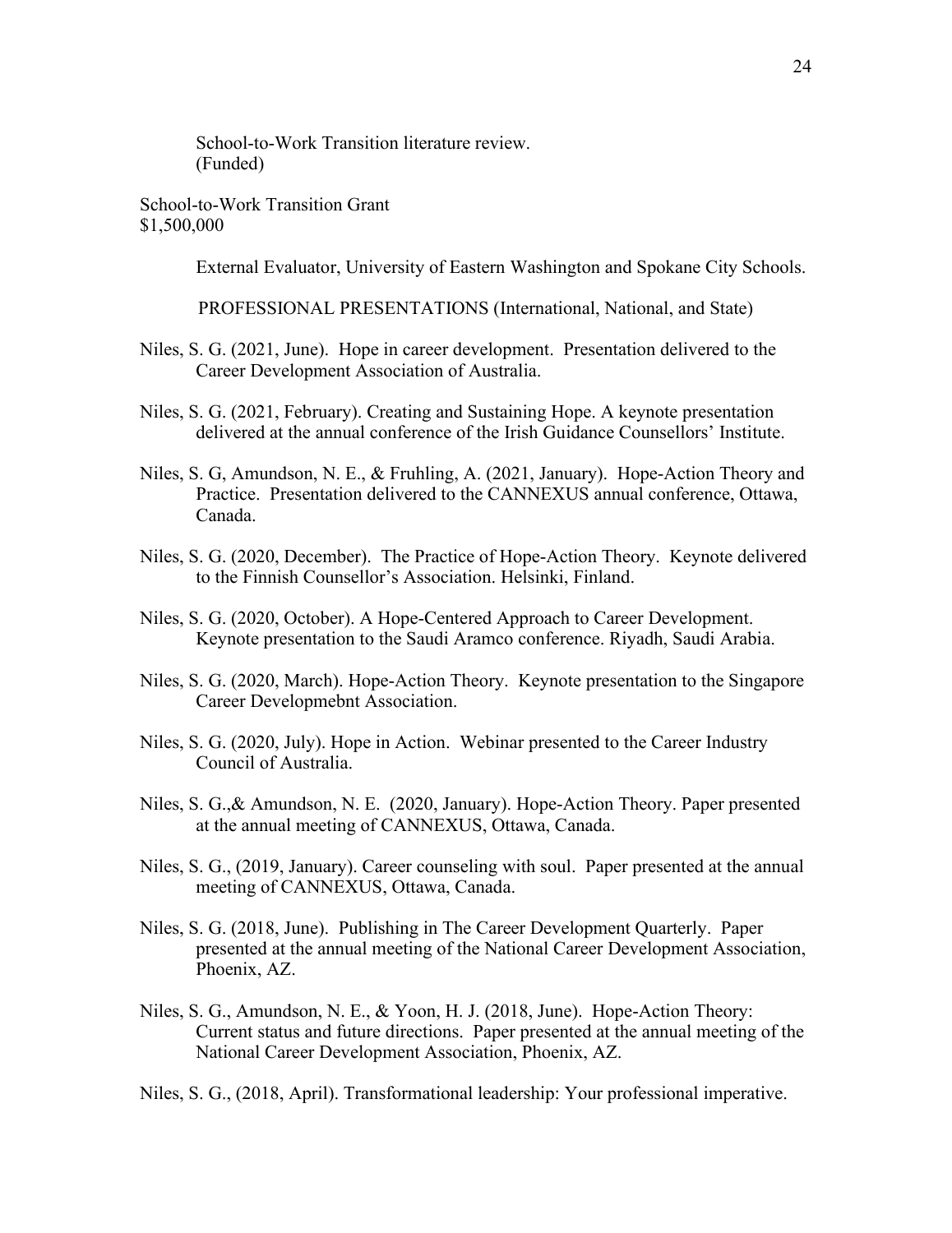Keynote speech delivered to the Pennsylvania Chi Sigma Iota Conference, West Chester, PA.

- Niles, S. G. (2018, January). Reclaiming your soul from work. Keynote speech delivered at the annual Cannexus Conference, Ottawa, Canada.
- Amundson, N. E., Yoon, H. J., & Niles, S. G., (2018, January). MOSAIC: Career Intervention with Syrian refugees. Paper presented at the annual Cannexus Conference. Ottawa, Canada.
- Niles, S. G. (2017, December). Hope theory in career development. Paper presented at the Career Development and Credentialing Conference, Shanghai, China.
- Niles, S. G. (2017, November). Using Hope Action Theory to guide your engagement as a Fulbright scholar. Paper presented at the annual conference of the Fulbright Association, Washington, DC.
- Niles, S. G., (2017, October). Helping adolescents develop hope to guide their career and educational planning. Keynote speech delivered at the Rwanda Summit on National Career Guidance: Bridges to Education and Economic Development. Kigali, Rwanda.
- Niles, S. G., Amundson, N. E., & Yoon, H. (2017, June). Status update: Hope in Action model. Paper presented at the annual meeting of the National Career Development Association. Orlando, FL.
- Lee, C. C., Niles, S. G., Bhatt, C. (2017, March). Counseling Globally. Paper presented at the annual conference of the American Counseling Association. San Francisco, CA.
- Niles, S. G, Amundson, N. E., Goddard, T., & Yoon, H. J. (2017, January). Hope-Centered Career Development. Paper presented at the annual conference of CANNEXUS, Ottawa, Canada.
- Niles, S. G. (2016, June). An E-learning intervention study using the Hope-Centered Model of Career Development. Paper presented at the annual conference of the National Career Development Association, Chicago, IL.
- Niles, S. G. (2016, May). Hope-centered career interventions: An action-oriented approach. Keynote speech delivered to the annual conference of the Asia Pacific Career Development Association. Taipei, Taiwan.
- Coll, K., & Niles, S. G. (2015, October). Counselor educators as academic administrators. Presentation delivered at the biannual meeting of the Association for Counselor Education and Supervision. Philadelphia, PA.
- Niles, S. G., (2015, October). Action-oriented hope in education and counseling. Keynote address delivered at the University of Padova Counseling Conference. Padova, Italy.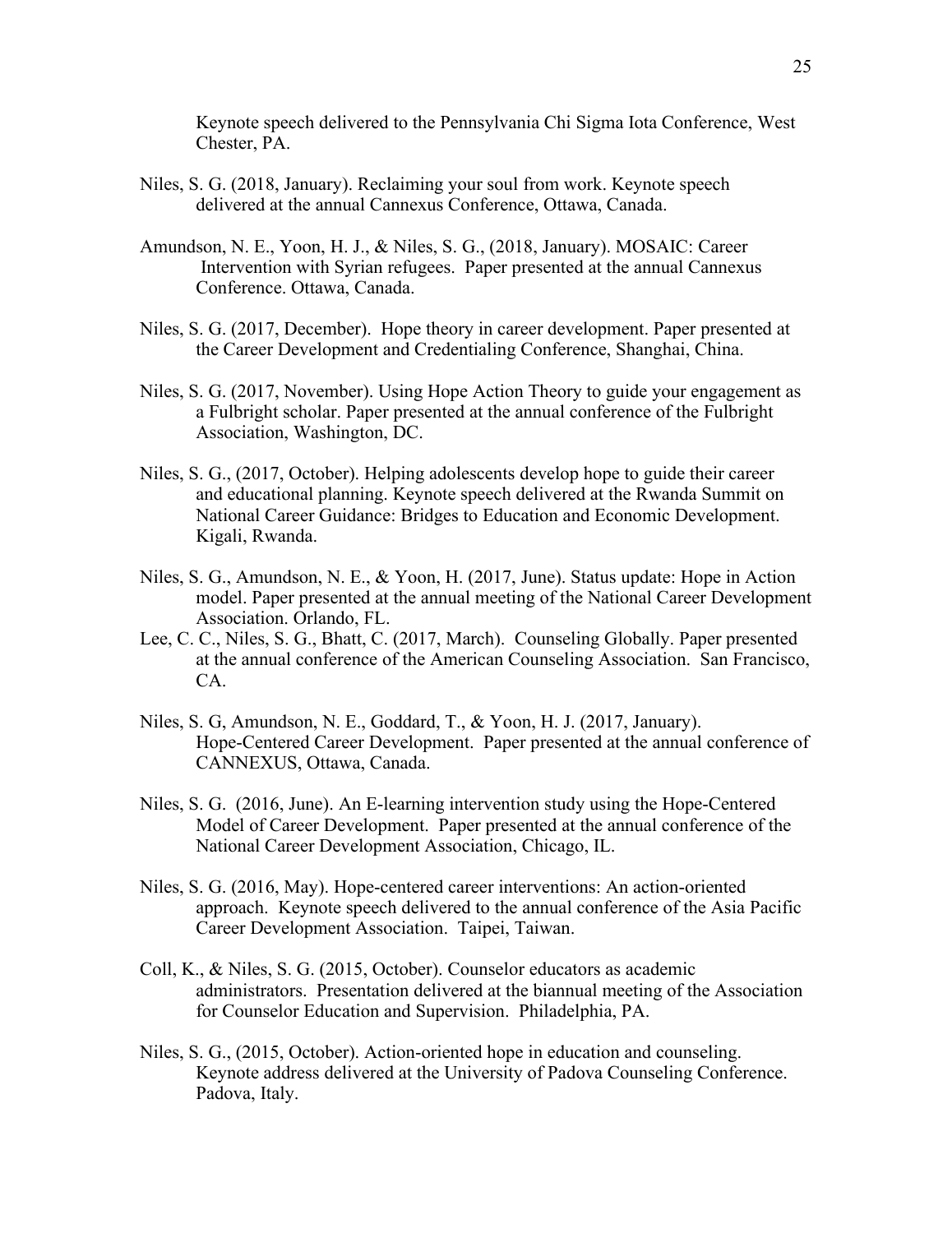- Niles, S. G., Sweeney, T., Bobby, C., & Clawson, T. (2015, October). Transformational leadership: It's importance for the counseling professional. Presentation delivered at the biannual meeting of the Association for Counselor Education and Supervision. Philadelphia, PA.
- Niles, S. G. (2015, June). Teaching career development courses. Presentation at the annual meeting of the National Career Development Association, Denver, CO.
- Niles, S. G., 2015, (April). Career flow and action-oriented hope. Keynote address at the annual meeting of the Virginia Career Development Association, Williamsburg, VA.
- Niles, S. G., Bobby, C., Clawson, T., & Lausch, L. (2015, March). Professional identity and excellence in counselor education. Presentation delivered at the annual meeting of the American Counseling Association, Orlando, FL.
- Niles, S. G., & Amundson, N. E. (2015, March). An action-oriented, hope-centered career counseling approach to economic and employment stability. Paper presented at the annual meeting of the American Counseling Association, Orlando, FL.
- Niles, S. G., In, H., Su, N. (2014, March). The action-oriented hope theory toolkit. Paper presented at the annual meeting of the American Counseling Association. Honolulu, HI.
- Niles, S. G. (2013, September). An action-oriented hope theory of career development. Keynote address presented to the International Association for Counseling Congress. Istanbul, Turkey.
- Harris-Bowlsbey, J., Trusty, J., & Niles, S. G. (2013, July). An Internet-based career planning system: Key elements in providing effective tools for students and clients. Paper presented at the annual conference of the National Career Development Association, Boston, MA.
- Lent. R., Brown, S., Juntunen, C., Niles, S. G., & Blustein, D. (2013, July). Work hope. Paper presented at the annual conference of the National Career Development Association, Boston, MA.
- Niles, S. G., & Amundson, N. E. (2013, July). Hope-centered career development. Invited featured session at the annual conference of the National Career Development Association, Boston, MA.
- Amundson, N. E., Niles, S. G., Smith, B., & In, H. (2013, June). Hope-centred career development: Theory and practice. A webinar presented to the Canadian Education and Research Institute for Counselling. Ottawa, Canada.

Niles, S. G. (2013, March). Intentional Interventions to Create Hope in Career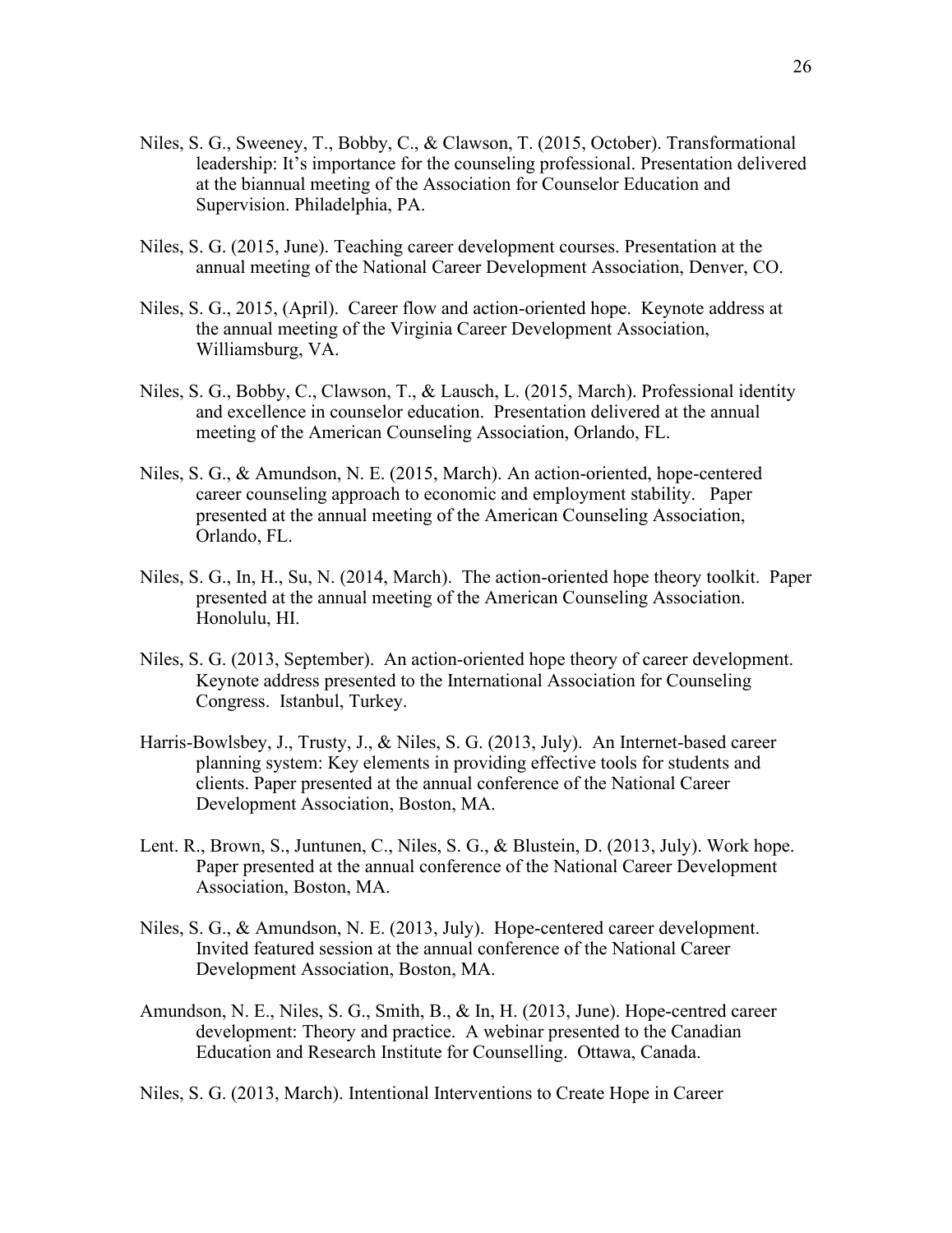Counseling. Invited keynote address presented at the India Career Development Association Conference, Delhi, India.

- Niles, S. G. (2013, March). East Meets West: Career Counseling Theory and Practice. Paper presented at the India Career Development Association Conference, Delhi, India.
- Niles, S. G., Amundson, N. E., Yoon, H. J., In, H., & Smith, B. (2013, January). Hopecentered career development with college students. Paper presented at the annual Cannexus Conference, Ottawa, Canada.
- Niles, S. G., Harris-Bowlsbey, J. H., Suen, H., & Trusty, J. G. (2012, October). Using ICT to impact educational and career planning across the lifespan. Paper presented at the International Association for Educational and Vocational Guidance, Mannheim, Germany.
- Niles, S. G., & Trusty, J. G. (2012, October). Creative approaches to career development: Using the hope-centered model and inventory to influence social justice and prosperity. Paper presented at the International Association for Educational and Vocational Guidance, Mannheim, Germany.
- Niles, S. G., In, H., Chen, F., Sen, N., Yoon, H., & DeShields, S. (2012, June). Building hope based on research: Implications from a review of the literature. Paper presented at the National Career Development Association Conference, Atlanta, GA.
- Krumboltz, J., Hackett, G., Johnston, J., & Lenz, J. (2012, June). Laying the foundations for dreams. Closing Plenary Session, National Career Development Association Conference, Atlanta, GA.
- In, H., Niles, S. G., & Su, N. (2012, March). The hope-centered model of career development and inventory: A new approach to effective career counseling. Paper presented at the American Counseling Association Conference, San Francisco, CA.
- Niles, S. G. (2012, March). Leadership and standards: Keeping career counseling at the core of our profession. Paper presented at the American Counseling Association Conference, San Francisco, CA.
- Watson, J., Balkin, R., Degges-White, S., Clauss-Ehlers, C., Duffey, T. Furbish, D., Hays, D., Lemberger-Truelove, M., McCarthy, C., Niles, S., Pearson, Q., Southern, S., Strohmer, D., Toporek, R., Trusty, J., Wood, C. (2012, March). Publishing in ACA refereed journals. Paper presented at the American Counseling Association Conference, San Francisco, CA.
- Niles, S. G., Amundson, N. E., & Neault, R. (2011, July). Career flow: A hope-centered approach. Paper presented at the National Career Development Association Conference, San Antonio, TX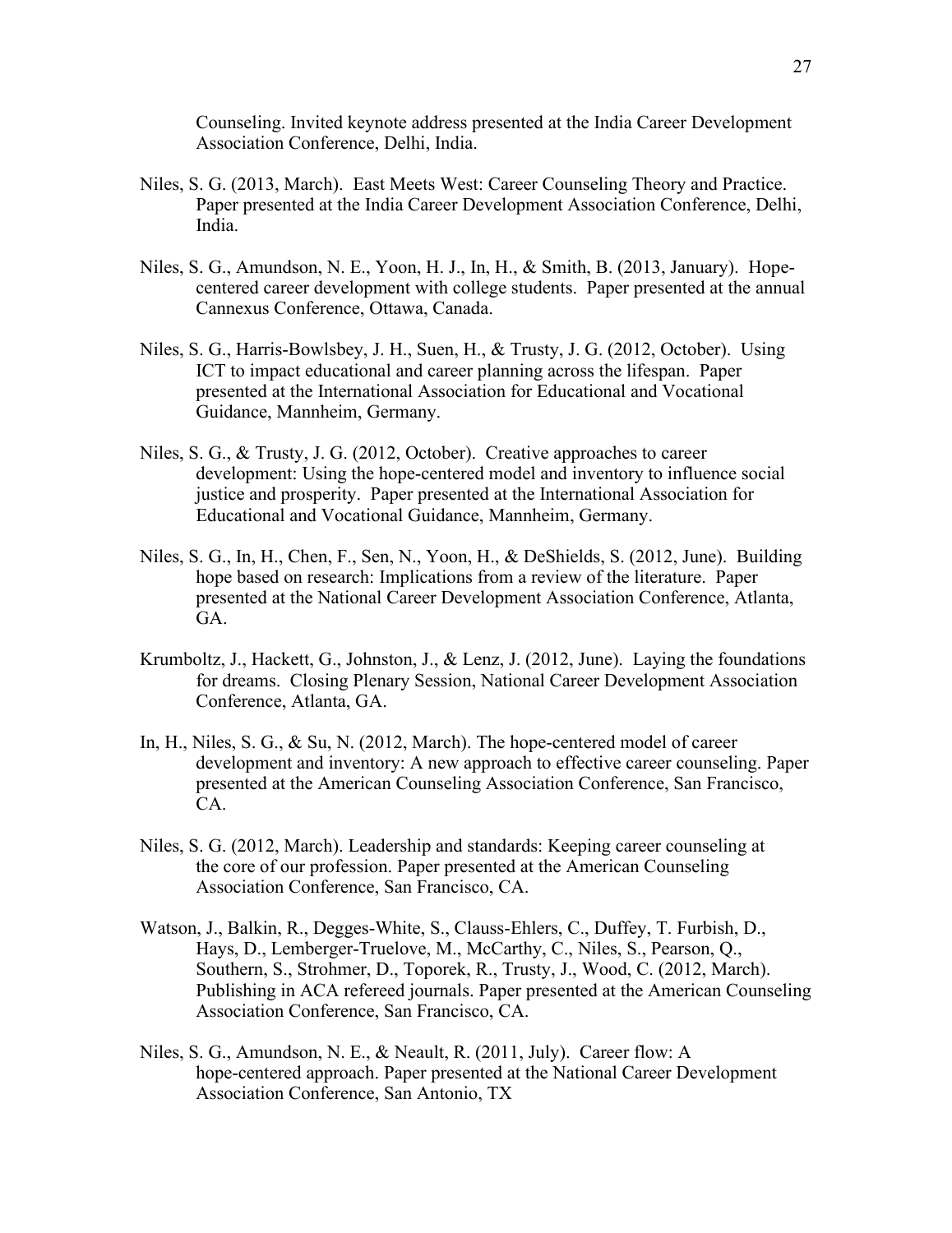- Savickas, M., Pope, M. L., Trusty, J. & Niles, S. G. (2011, July). A centennial celebration of The Career Development Quarterly. Paper presented at the National Career Development Association Conference, San Antonio, TX.
- Hansen, S., Goodman, J., Engels, D., Savickas, M., & Niles, S. G. (2011, July). Teaching courses in career development. Paper presented at the National Career Development Association. San Antonio, TX.
- Niles, S. G., Amundson, N. E., & Neault, R. (2011, March). Career flow: A hope-centered approach to purposeful transformation. Paper presented at the British Columbia Career Development Association Conference, Vancouver, British Columbia.
- Niles, S. G. (2010, November). Hope-centered career counseling. Keynote address for the Michigan Counseling Conference, Grand Rapids, MI.
- Niles, S. G., Amundson, N. E., & Neault, R. A. (2010, June). Career flow: A hope-centered approach to career development. Paper presented at the National Career Development Association Conference, San Francisco, CA.
- Niles, S. G., Russell, M., Soares, L., & Solberg, S. (2010, June). The federal role in career development. Paper presented at the National Career Development Association Conference, San Francisco, CA.
- Niles, S. G. (2010, May). Hope-centered student success. Keynote address to Turkish/Azerbaijan Education Conference held at Hacettepe University, Ankara, Turkey
- Niles, S. G., Nassar-McMillan, S, & Sharp, J. (2010, March). Career counseling courses: Diversity, advocacy, and social policy. Poster presented at the annual meeting of the American Counseling Association, Pittsburgh, PA.
- Schwitzer, A., Bauman, S., Black, L., Dollarhide, C., Duffey, T., Farly, N., Kress, V., Niles, S., Roland, C., Trepal, H., Trusty, J., Watts, R. (2010, March). Publishing in ACA Refereed Journals: Suggestions from the Council of Editors. Paper presented at the annual meeting of the American Counseling Association, Pittsburgh, PA.
- Niles, S. G. (2010, February). Career interventions to stimulate STEM interests in secondary school students. Keynote address to the ITEST NSF Summit, Washington, DC.
- Engels, D., Russell, M., & Niles, S. G. (2009, November). Masterful career counseling: Strategies from master counselors. Paper presented at the annual meeting of the International Association for Educational and Vocational Guidance Conference, Wellington, New Zealand.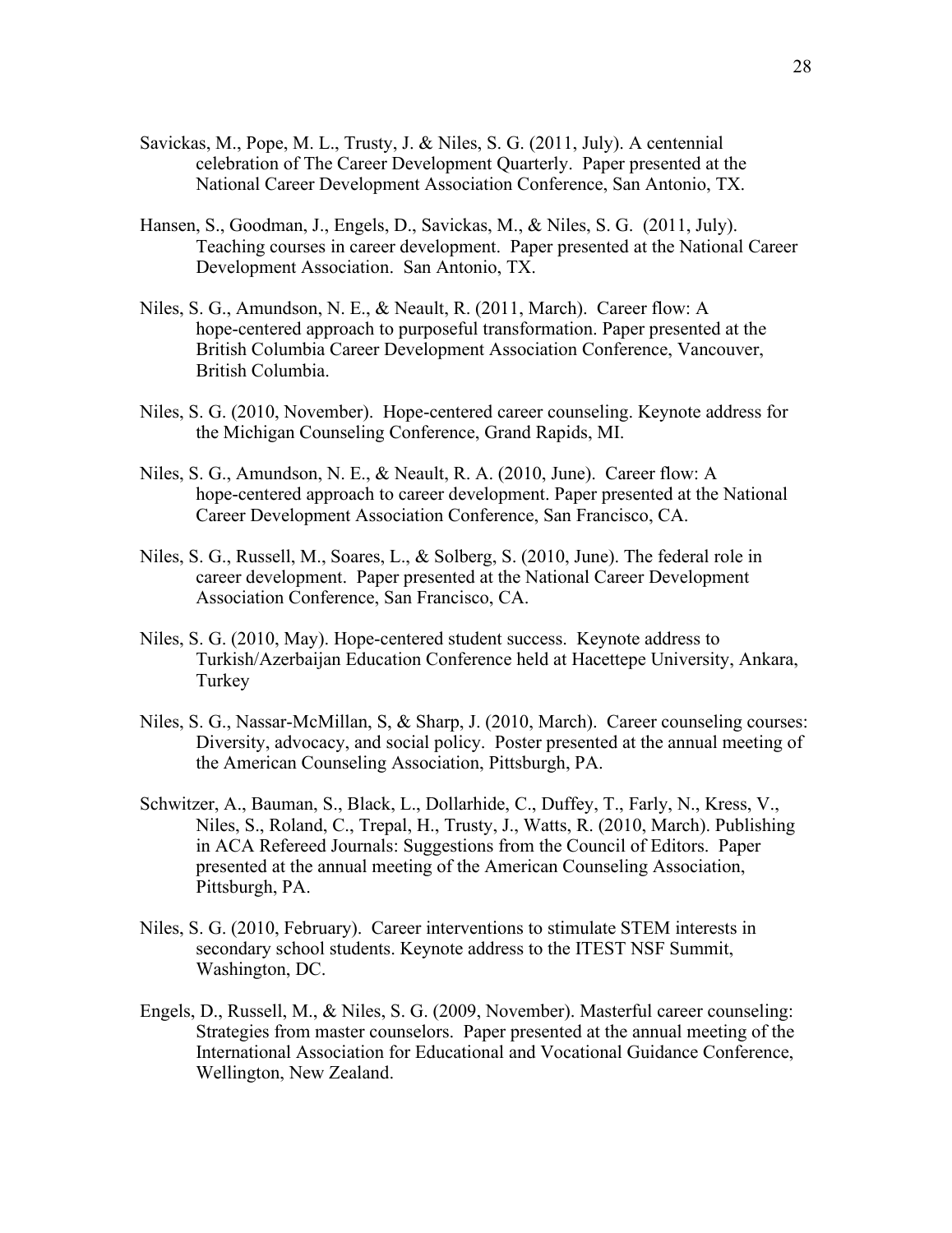- Niles, S. G. (2009, November). The impact of using the Kuder Career Planning System: School performance, career decision-making, and educational transitions. Paper presented at the annual meeting of the International Association for Educational and Vocational Guidance Conference, Wellington, New Zealand.
- Niles, S. G. (2009, October). Infusing social Justice, advocacy, and public policy into career courses. Paper presented at the Association for Counselor Education and Supervision Conference, San Diego, CA.
- Niles, S. G. (2009, October). Publishing in the Journal of Counseling & Development: The Editor's perspective. Paper presented at the Association for Counselor Education and Supervision Conference, San Diego, CA.
- Nassar-McMillan, S., & Niles, S. (2009, July). Infusing Career Courses with Policy and Advocacy Strategies: Addressing Biases and Creating Change. Paper presented at the National Career Development Association Conference, St. Louis, MO.
- Russell, M., Engels, D., & Niles, S. G. (2009, July). The National Collaborative on Workforce, Career Development and Public Policy. Paper presented at the annual meeting of the National Career Development Association. St. Louis, MO.
- Lenz, J., Brown, S., Nassar-McMillan, S., Reardon, R., Sampson, J., & Niles, S. G. (2009, June). Examining cognitive career theories: Current status, future trends, and implications for the development and implementation of guidance services. Thematic session presented at the annual meeting of the International Association for Educational and Vocational Guidance Conference, Jyvaskyla, Finland.
- Nassar-McMillan, S., & Niles, S. G. (2009, June). Social justice and public policy in training career practitioners. Paper presented at the annual meeting of the International Association for Educational and Vocational Guidance Conference, Jyvaskyla, Finland,
- Niles, S. G.,  $(2008, \text{November})$ . Career decision-making in the  $21<sup>st</sup>$  century: Simple techniques for complex times. Keynote address delivered at the annual meeting of the North Carolina Career Development Association, Raleigh, NC.
- Niles, S. G. (2008, July). Career development and public policy. (Co-chair) Pre-conference symposium held at the annual meeting of the National Career Development Association, Washington, DC.
- Niles, S. G., & Amundson, N. (2008, July). Career flow. Workshop provided at the annual meeting of the National Career Development Association, Washington, DC.
- Niles, S. G., Russell, M., Watts, A. G., McCarthy, J., Pope, M., Engels, D.,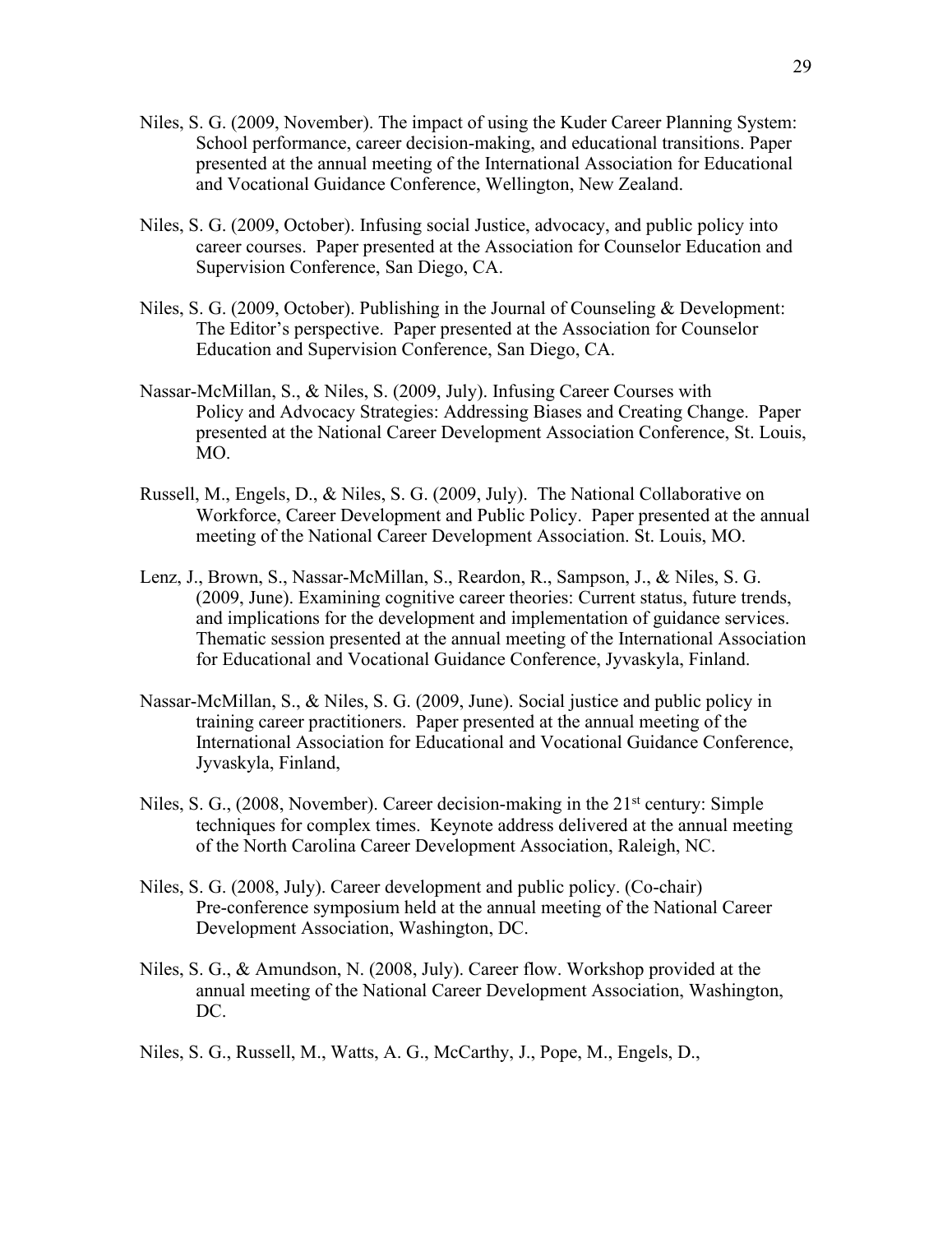Schwallie-Giddis, P., Vuorinen, R., Galashan, L, & Oakes, L. (2008, July). Public policy and career development. Featured session presented at the annual meeting of the National Career Development Association, Washington, DC.

- Niles, S. G. (2008, March). Career interventions in the current context. Keynote address presented at the annual meeting of the Irish Association of Guidance. Maynooth, Ireland.
- Niles, S. G. (2008, March). Integrating subjective and objective assessment activities in career counseling. Paper presented at the annual meeting of the Irish Association of Guidance. Maynooth, Ireland.
- Niles, S. G. (2008, March). Making career interventions relevant to the current context. Keynote address presented at the annual meeting of the Oregon Career Development Association, Portland, OR.
- Niles, S. G., & Amundson, N.E. (2007, September). Career flow. Paper presented at the annual meeting of the International Association for Educational and Vocational Guidance. Padova, Italy.
- Niles, S. G., (2007, September). Training career practitioners. Symposium leader. Joint symposium of the International Association for Educational and Vocational Guidance, National Career Development Association, and the Society for Vocational Psychology. Padova, Italy.
- Niles, S. G., & Amundson, N. E. (2006, July). Career flow. Professional development workshop delivered at the annual meeting of the National Career Development Association. Chicago, IL.
- Niles, S. G., Glavin, K., & Dorn, F. (2006, July). Career counseling using Super's C-DAC model. Paper presented at the annual meeting of the National Career Development Association, Chicago, IL.
- Dorn, F., Niles, S. G., Herr, E. L., Krumboltz, J. D., & Hansen. S. D. (2006, July). Unclear employment in uncertain times. Paper presented at the annual meeting of the National Career Development Association, Chicago, IL.
- Engels, D.W., Niles, S.G. & Russell, M. (2006). Pioneering Work, Evolution and Research Related to Employability Skills: Practice and Policy Implications. 24 Nation International Symposium on Career Development and Public Policy: Shaping the Future: Connecting Career Development and Workforce Development. Sydney: April.
- Niles, S.G., Engels, D.W. & Russell, M. (2006). Human Resource Development and Sustainability. 24 Nation International Symposium on Career Development and Public Policy: Shaping the Future: Connecting Career Development and Workforce Development. Sydney: April.

Russell, M., Niles, S.G. & Engels, D.W. (2006). Mature Worker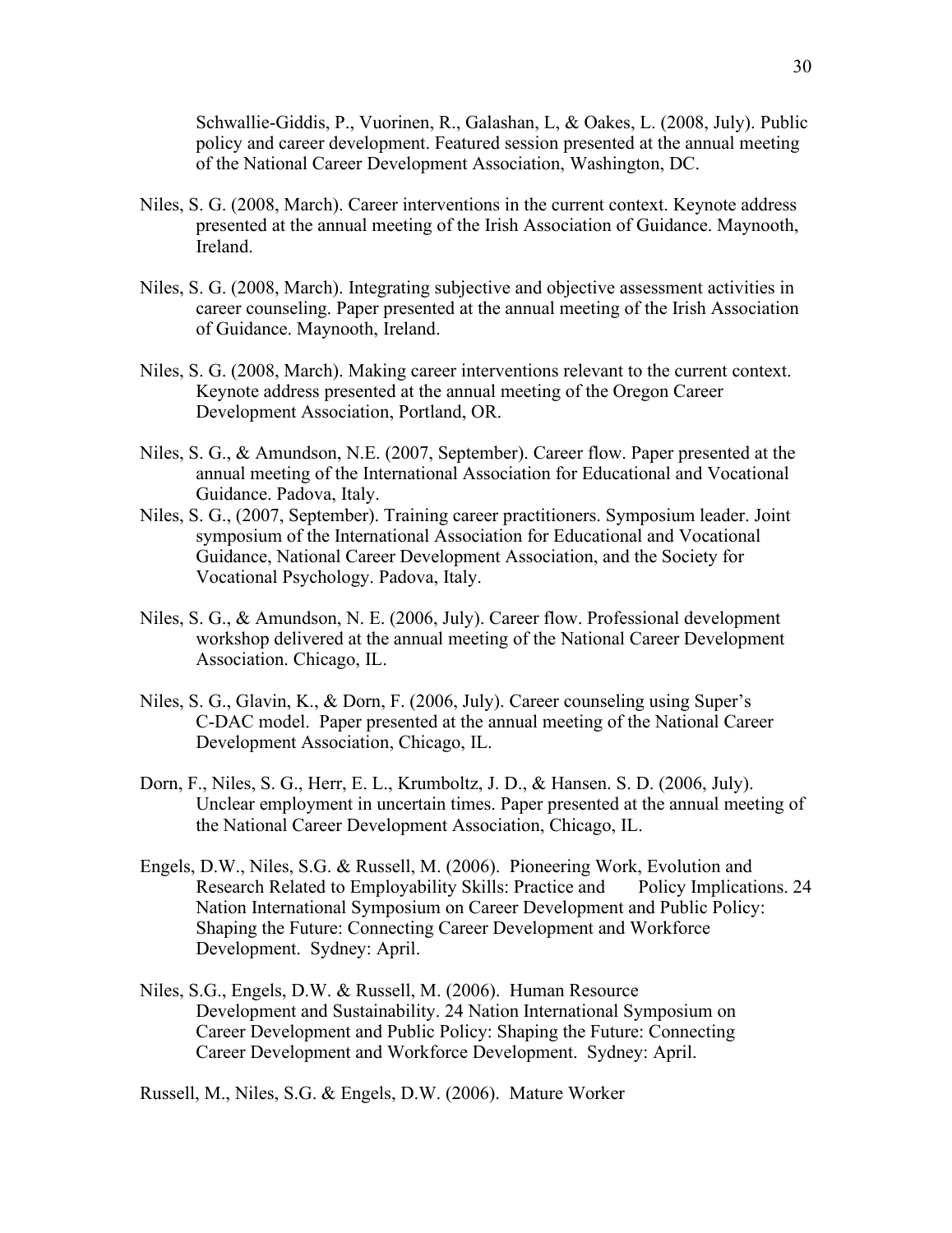Sustainability. 24 Nation International Symposium on Career Development and Public Policy: Shaping the Future: Connecting Career Development and Workforce Development. Sydney: April.

- Niles, S.G. (2005, November). Contextually relevant career counseling. Keynote address presented to the Mid-Atlantic Career Counseling Association. Lancaster, PA.
- Niles, S. G., Savickas, M., Sampson, J., & Brott, P. (2005, June). Modern and postmodern interventions in career counseling. Symposium at the annual meeting of the National Career Development Association. Orlando, FL.
- Niles, S. G., Amundson, N. E., & Garraway, G. (2005, June), Possibility and probability thinking in career development. Symposium at the annual meeting of the National Career Development Association. Orlando, FL.
- Akos, P., Konold, T., & Niles, S. G. (2005, March). Career readiness typology and typal membership in middle school. Paper presented at the annual meeting of the American Educational Research Association. San Diego, CA.
- Niles, S. G. (2004, November). Critical issues confronting career counselors. Keynote address delivered at the Italian Association for Educational and Vocational Guidance Congress. Padova, Italy.
- Niles, S G. (2004, June). Counseling for the life structure. Paper presented at the Joint Symposium of the National Career Development Association-International Association for Educational and Vocational Guidance. San Francisco, CA.
- Niles, S. G. (2003, September). Life structure counseling for career development. Presentation at the Congress of the International Association for Educational and Vocational Guidance. Berne, Switzerland.
- Amundson, N. E, Niles, S. G., & Herr, E. L. (2003, June). Transformational career counseling. Presentation at the annual meeting of the National Career Development Association. Denver, CO.
- Niles, S. G. (2003, March). Career counselors confront critical crossroads: Building on our past to construct a vision for the future. Keynote address at the annual meeting of the Japanese Career Development Association. Tokyo, Japan.
- Niles, S. G. (2003, March). Life structure counseling for career development. Workshop presented to the Japanese Career Development Association. Tokyo, Japan.
- Kelly, V., Niles, S. G., Amundson, N., Ginter, E., Carlson, J., Engels, D., Herring, Hughy, K., R., Kelly, K., Owens, & Parker, R. (2003, March). Publishing in ACA refereed journals: Suggestions from the council of editors. Paper presented at the annual meeting of the American Counseling Association. Anaheim, CA.
- Niles, S. G., & Pope, M. (2002, October). Making career courses lively. Presentation at the Association for Counselor Education and Supervision. Park City, UT.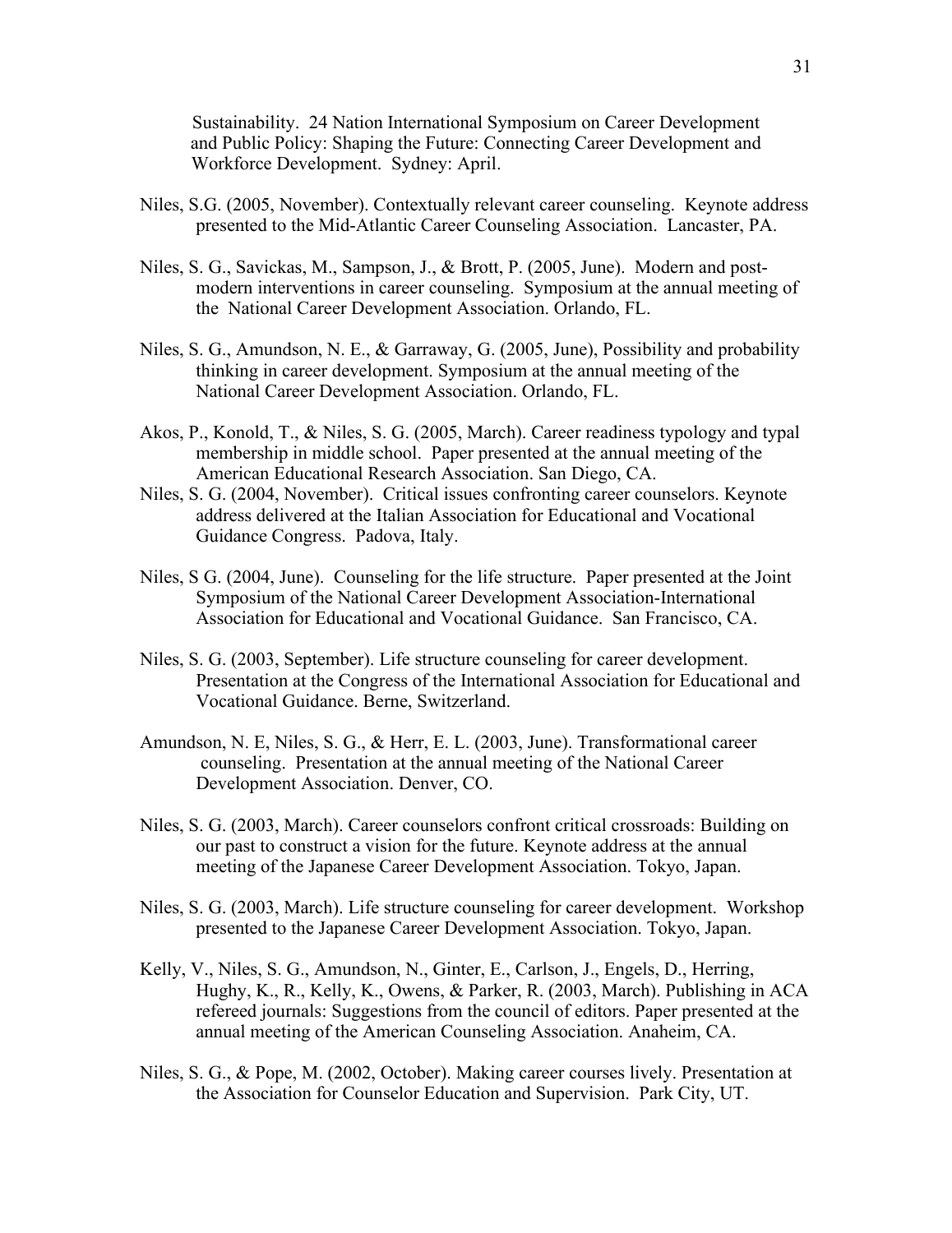- Colozzi, E., Niles, S. G., & Luzzo, D. A. (2002, July). Moving beyond objective assessment. Paper presented at the annual meeting of the National Career Development Association. Chicago, IL.
- Rehfuss, M., & Niles, S. G. (2002, July). Using objective and storied approaches in Career counseling. Paper presented at the annual meeting of the National Career Development Association. Chicago, IL.
- Ward, L., & Niles, S. G. (2002, July). Strategic planning in NCDA. Presented at the annual meeting of the National Career Development Association. Chicago, IL.
- Kelly, V., Niles, S. G., Amundson, N., Ginter, E., Carlson, J., Engels, D., Herring, Hughy, K., R., Kelly, K., Owens, & Parker, R. (2002, March). Publishing in ACA refereed journals: Suggestions from the council of editors. Paper presented at the annual meeting of the American Counseling Association. New Orleans, LA.
- Niles, S. G.  $(2001, October)$ . Career development interventions for the  $21<sup>st</sup>$  century. Paper presented at the annual meeting of the Pennsylvania Counselors Association. Harrisburg, PA.
- Niles, S. G., Colozzi, E., & Luzzo, D. A. (2001, June). Beyond objective assessment in career interventions. Paper presented at the annual meeting of the National Career Development Association. Tucson, AZ.
- Niles, S. G., & Harris-Bowlsbey, J. H. (2001, June). Career interventions in the 21<sup>st</sup> century. Paper presented at the annual meeting of the National Career Development Association. Tucson, AZ.
- Niles, S. G., Jepsen, D., Helwig, A., Mau, W. , Sheu, H., Dickson, G. (2001, March), Using longitudinal research to inform career guidance practice. Paper presented at the annual meeting of the American Counseling Association. San Antonio, TX.
- Kelly, V., Niles, S. G., Amundson, N., Ginter, E., Carlson, J., Engels, D., Herring, R., Kelly, K., Owens, N, Delucia-Waack, J., Szymanski, E., & Parker, R. (2001, March). Publishing in ACA refereed journals. Paper presented at the annual meeting of the American Counseling Association. San Antonio, TX.
- Hartung, P., Lewis, D., Niles, S. G., & May, K. (2000, August). Family influences on role salience and vocational identity. Paper presented at the annual meeting of the American Psychological Association. Washington, DC.
- Niles, S. G. (2000, June). Lessons learned from career counseling with adults. Paper presented at the meeting of the National Career Development Association, Pittsburgh, PA.

Niles, S. G., Toepfer-Hendey, L., & Rayman, J. (2000, June). Using a case study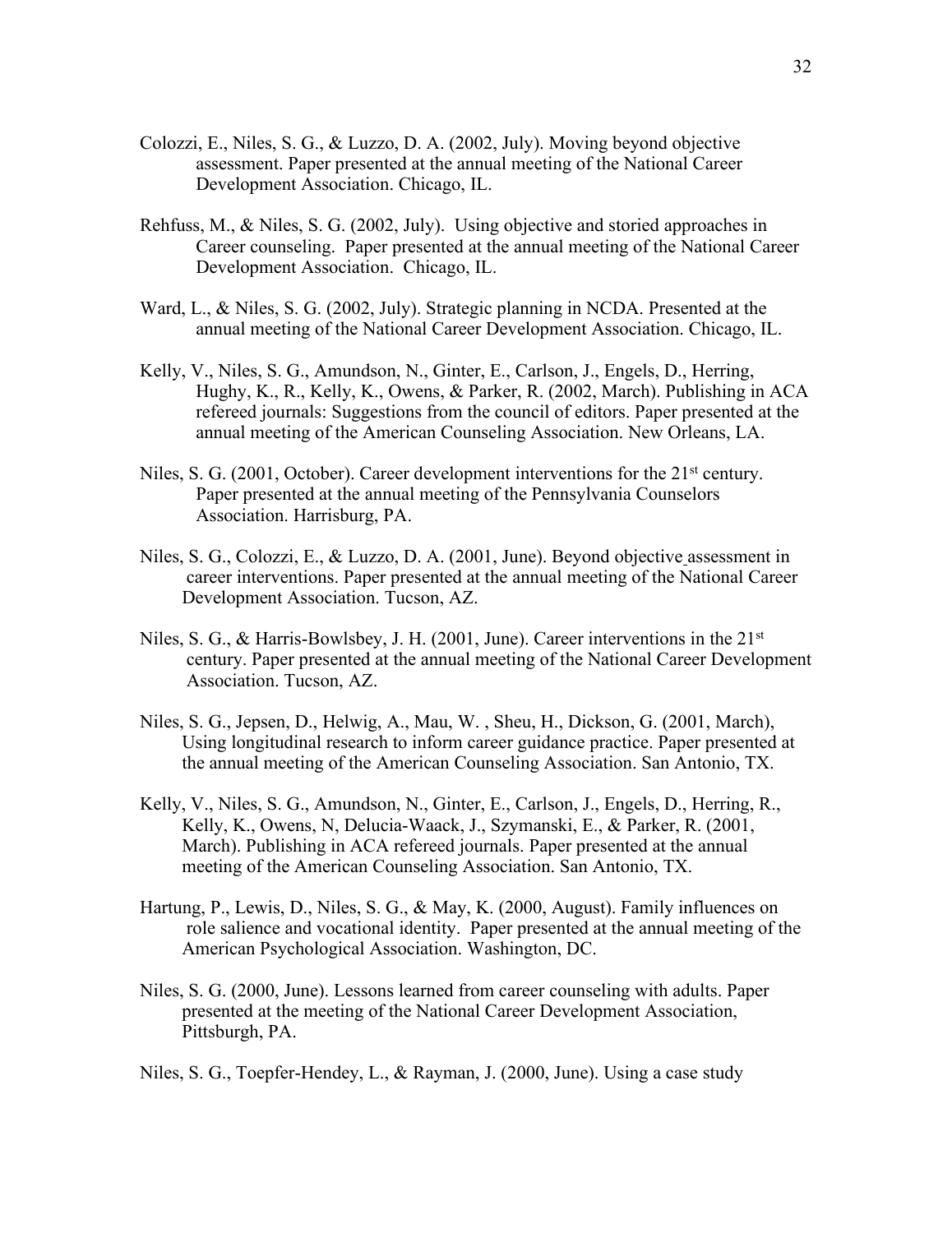approach to teaching career development. Paper presented at the meeting of the National Career Development Association, Pittsburgh, PA.

- Niles, S. G., Akos, P., & Cutler, H. (2000, March). Mentoring in counselor education. Paper presented at the meeting of the American Counseling Association, Washington, DC.
- Niles, S. G. (2000, January). Career counseling with adults: Lessons learned from clients. Keynote address, NATCON Conference, Ottawa, Canada.
- Niles, S. G., Akos, P., & Cutler, H. (1999, October). Mentoring counselor educators: Navigating by the stars. Paper presented at the meeting of the Association for Counselor Education and Supervision, New Orleans, LA.
- Niles, S. G. (1999, August). Comparing intake concerns and goals with career counseling content. Paper presented at the meeting of the International Association for Educational and Vocational Guidance, Warwick, England.
- Niles, S. G. (1999, July). Career counseling process research in a university-sponsored counseling center. Paper presented at the meeting of the National Career Development Association, Portland, OR.
- Niles, S. G. & Hartung, P. J. (1998, August). Family influences on life-role salience. Paper presented at the meeting of the International Association of Applied Psychology, San Francisco, CA.
- Niles, S. G. (1998, August). Participation and commitment as predictors of college student development. Paper presented at the meeting of the International Association of Applied Psychology, San Francisco, CA.
- Niles, S. G. & Hartung, P. J. (1998, July). Career counseling clients: What their concerns are and what they talk about in career counseling. Paper presented at the annual meeting of the National Career Development Association, Chicago, IL.
- Niles, S. G. (1997, October). Career counseling in the post-modern era. Keynote speech delivered at the annual meeting of the New Mexico Career Development Association, Albuquerque, NM.
- Niles, S. G. (1997, October). Career counseling with the C-DAC Model. Paper presented at the annual meeting of the New Mexico Career Development Association, Albuquerque, NM.
- Niles, S. G., Vandiver, B., & Herr, E. L. (1997, April). The C-DAC model and the case of Deryl. Paper presented at the annual meeting of the American Counseling Association, Orlando, FL.
- Niles, S. G. (1997, January). ACCI scores: What they mean and how to use them. Paper presented at the meeting of the National Career Development Association Daytona, FL.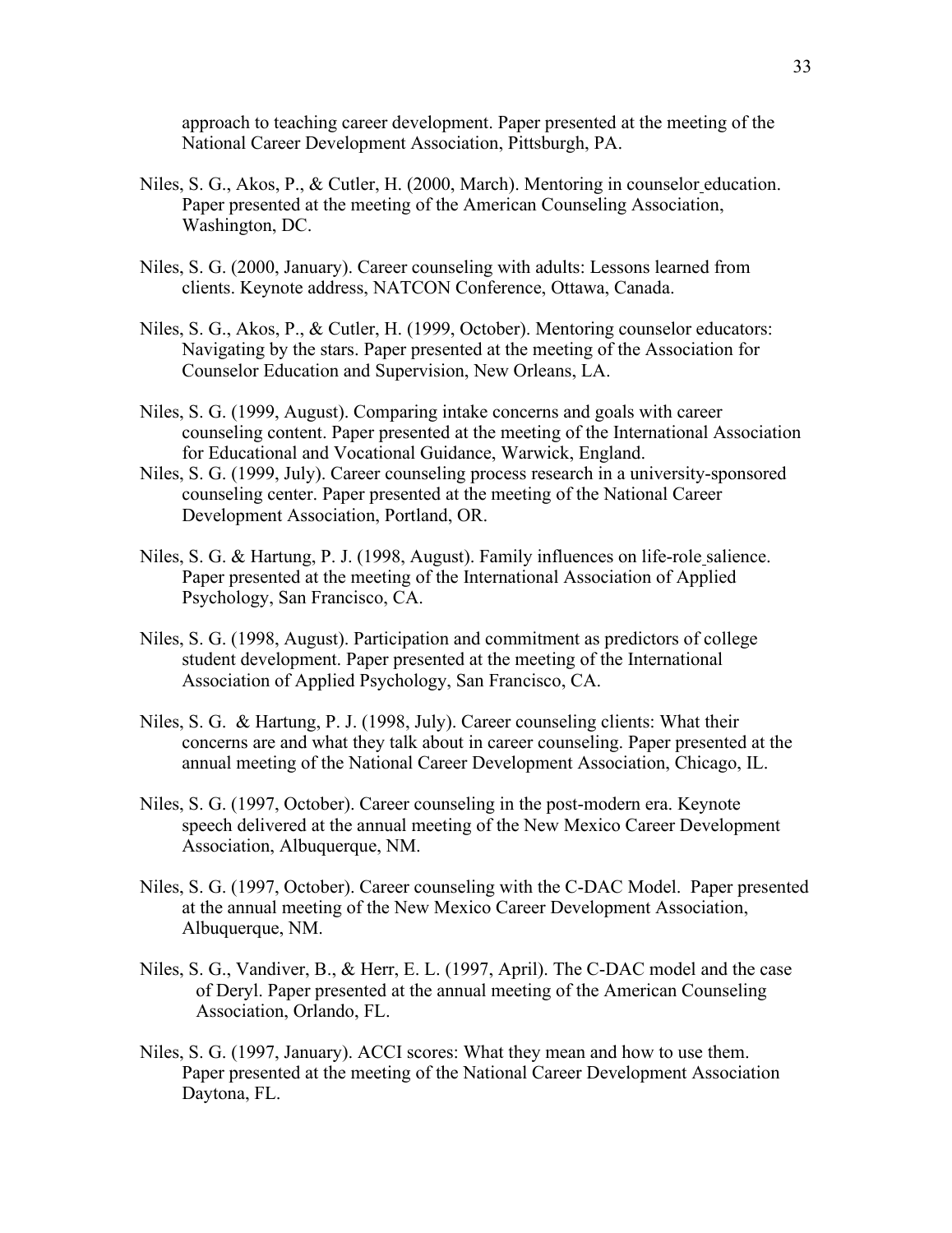- Niles, S. G., & Hartung, P. (1997, January). Family influence on life-role salience. Paper presented at the meeting of the National Career Development Association, Daytona, FL.
- Harrington, T., Herr, E. L., & Niles, S. G. (1997, January). Operationalizing a chunk of Super's theory: Abilities and self-beliefs. Paper presented at the meeting of the National Career Development Association, Daytona, FL.
- Niles, S. G. (1996, November). Counseling of adult career explorers. Paper presented at the annual meeting of the Virginia Counselors Association, Roanoke, VA.
- Niles, S. G., Hartung, P. J., & Lewis, D. M. (1996, August). The validity of a behavioral Adult Career Concerns Inventory. Paper presented at the annual meeting of the American Psychological Association, Toronto, Canada.
- Niles, S. G. (1996, May). Developing life-role readiness in a multicultural society: Topics to consider. Paper presented at the meeting of the International Roundtable for the Advancement of Counseling and the Canadian Counsellors Association, Vancouver, Canada.
- Hartung, P. J., Leong, F., Niles, S. G., Pope, M., & Vandiver, B. (1996, April). Multicultural counseling using the C-DAC model. Paper presented at the annual meeting of the American Counseling Association, Pittsburgh, PA.
- Niles, S. G. (1995, August). Developing life-role readiness in secondary school students. Paper presented at the annual congress of the International Association for Educational and Vocational Guidance, Stockholm, Sweden.
- Niles, S. G. (1995, April). The C-DAC model: A demonstration. Paper presented at the annual meeting of the American Counseling Association, Denver, CO.
- Niles, S. G. (1994, November). Important moments in career counseling. Paper presented at the annual meeting of the Virginia Counselors Association, Williamsburg, VA
- Niles, S. G. (1994, November). What college students and adults expect from life. Paper presented at the annual meeting of the Virginia Counselors Association, Williamsburg, VA.
- Niles, S. G. (1994, July). Work Importance Study research in the United States. Paper presented at the congress of the International Association Applied Psychology, Madrid, Spain.
- Niles, S. G. (1994, July). Concerns of adult career counseling clients. Paper presented at the Congress of the International Association of Educational and Vocational Guidance, Madrid, Spain.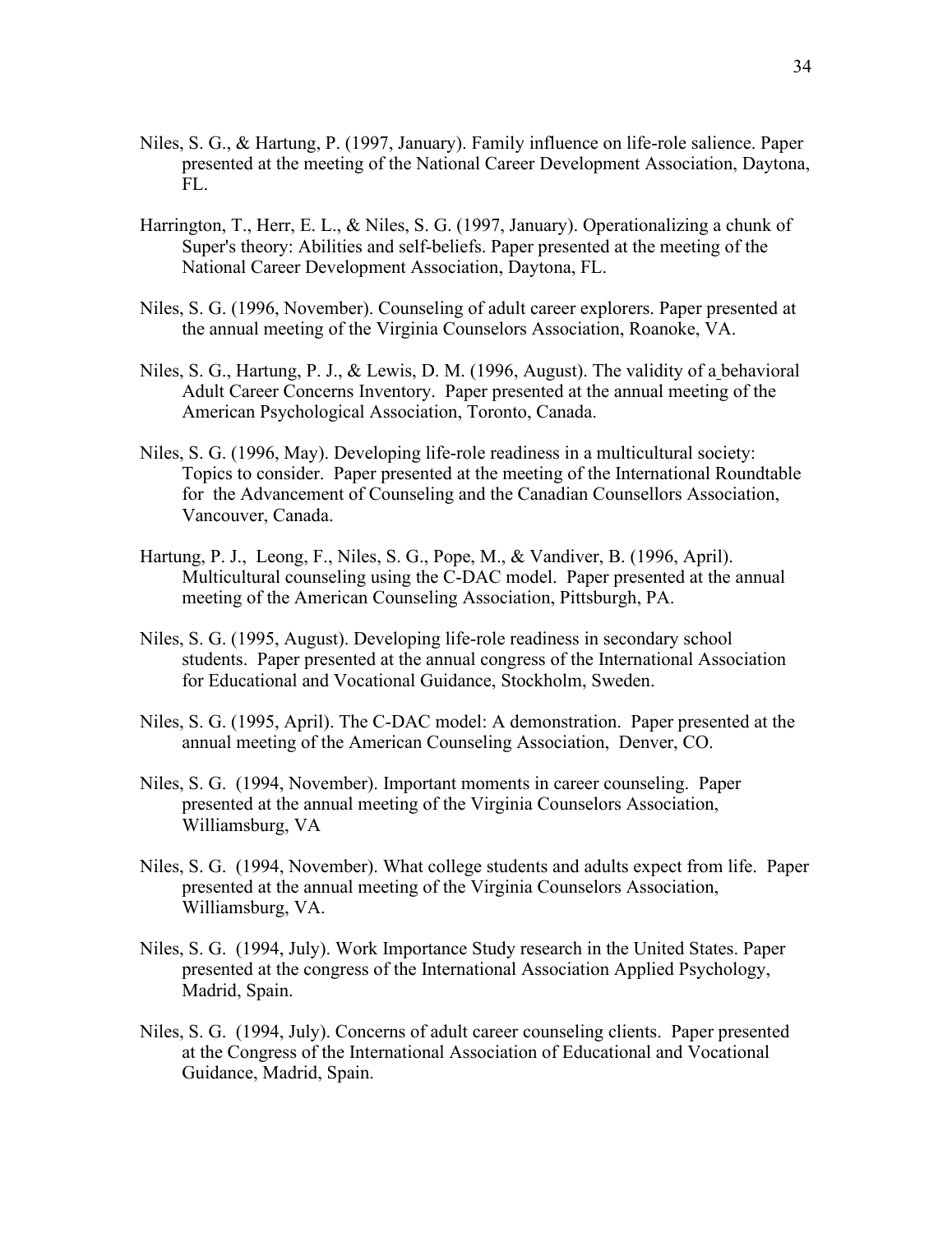- Niles, S. G. , & Ayers, D. (1994, April). Developing and using an educational and career planning portfolio with secondary school students. Paper presented at the convention of the Virginia School Counselors Association, Charlottesville, VA.
- Niles, S. G. , & Robinson, C. S. (1994, April). Counselors' and clients' perception of important moments in career counseling. Paper presented at the convention of American Counseling Association, Minneapolis, MN.
- Niles, S. G. , Herr, E. L., Osborne, L., Brown, S. & Usher, C. H. (1994, April). Using the C-DAC Model in career counseling. Paper presented at the convention of the American Counseling Association, Minneapolis, MN.
- Super, D. E., Niles, S. G. , Osborne, L., & Herr, E. L. (1993, March). Using the C-DAC model to examine career developmental differences in university and adult client populations. Paper presented at the convention of the American Counseling Association, Atlanta, GA.
- Gressard, C., Niles, S. G., & Sowa, C. (1993, November). Counseling for substance abuse and stress in the workplace. Paper presented at the convention of the Virginia Counselors Association Reston, VA.
- Niles, S. G. (1993, November). Using the C-DAC model to compare two college clients populations. Paper presented at the convention of the Virginia Counselors Association, Reston, VA.
- Niles, S. G. (1993, February). What student affairs professionals should know about adults in career transition. Paper presented at the convention of the Virginia College Personnel Association, Graves Lodge, VA.
- Niles, S. G. (1992, November). A world-class career education model. Paper presented at the convention of the Virginia Counselors Association, Richmond, VA.
- Dorn, F., & Niles, S. G. (1992, September). The pluralistic nature of clients: integrating personal and career counseling. Paper presented at the convention of the Association of Counselor Education and Supervision, San Antonio, TX.
- Niles, S. G. (1992), July). Using the Adult Career Concerns Inventory to predict characteristics of university students. Paper presented at the XXV International Congress of Psychology, Brussels, Belgium.
- Niles, S. G. (1992), July). Career development and adjustment: The relation between concerns and stress. Paper presented at the International Seminar on Career Development sponsored by the Organizational Psychology Division of the International Association of Applied Psychology, University of Ghent, Belgium.
- Niles, S. G. (1992), June). Life after sport. Paper presented at the University of Virginia Sport Psychology Conference, Charlottesville, VA.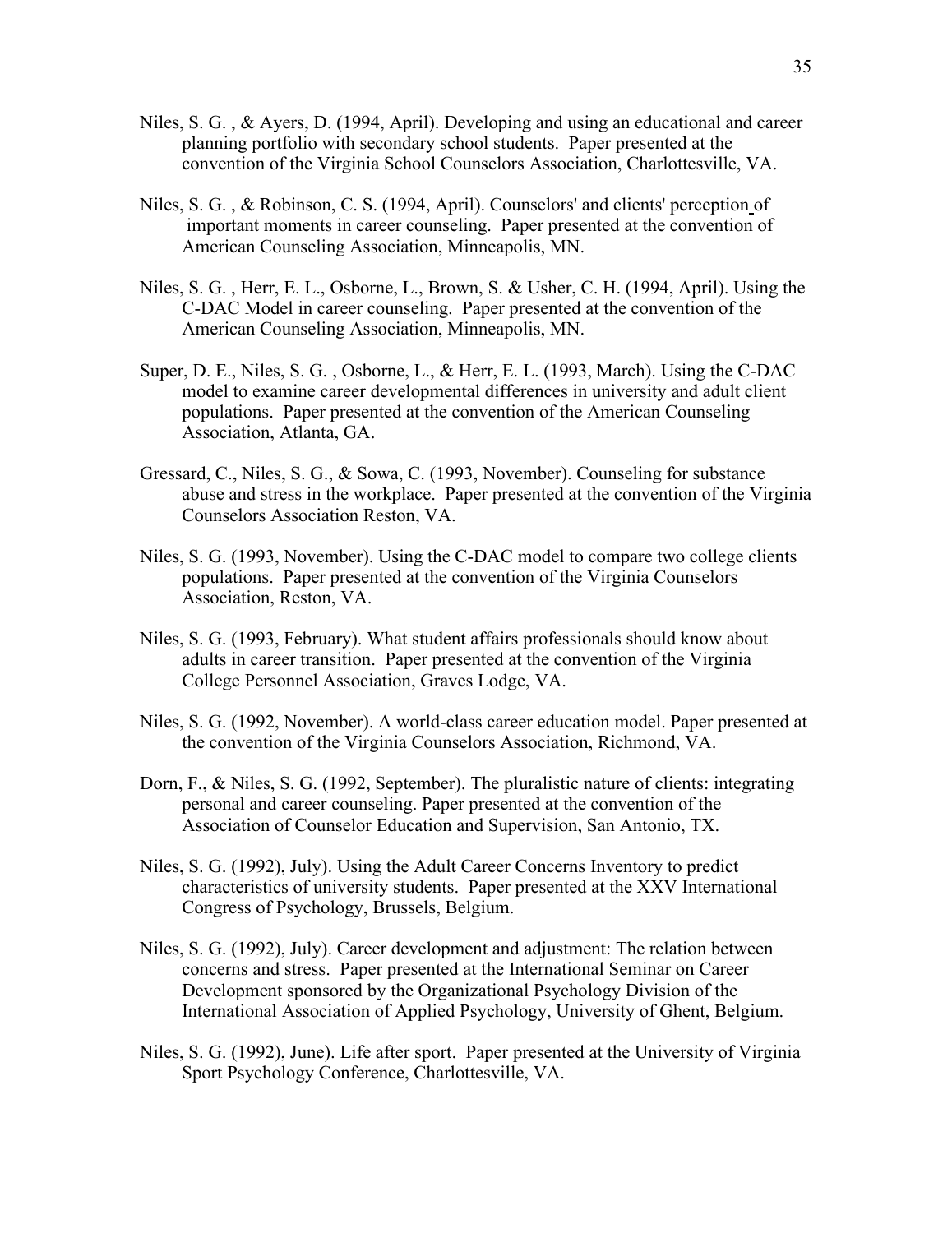- Niles, S. G. , & Sowa, C. J. (1992), March). Mapping the nomological network of career self-efficacy. Paper presented at the annual convention of the American Association for Counseling and Development, Baltimore, MD.
- Patrick, J., & Niles, S. G. (1992, March). The longitudinal effects of extracurricular activities on congruence within university students. Paper presented at the annual convention of the American Association for Counseling and Development, Baltimore, MD.
- Super, D. E., Niles, S. G. , Osborne, L., & Smith, J. (1992, March). Achieving excellence through career counseling. Paper presented at the annual convention of the American Association for Counseling and Development, Baltimore, MD.
- Niles, S. G. , & Garis, J. W. (1992, January). A training model for cross-culturally effective career counseling. A paper presented at the national conference of the National Career Development Association, San Antonio, TX.
- Niles, S. G. (1991, November) Using Super's C-DAC model in career counseling with adults. Paper presented at the annual conference of the Virginia Counselors Association, Norfolk, VA.
- Niles, S. G. (1990, October). Addressing counselor/client concerns in the use of the ASVAB. Presentation made for the Virginia Department of Education's State Teleconference on the use of the ASVAB in school counseling.
- Niles, S. G. , & Patrick, J. (1990), March). A case study approach to establishing evaluation procedures in student affairs offices. Paper presented at the annual convention of the American Association for Counseling and Development, Cincinnati, OH.
- Niles, S. G. (1989, June). The effects of a career planning course and two computersassisted career guidance systems on undecided university students. Paper presented at the International Teleconference on Technology and Career Development, Tallahassee, FL.
- Niles, S. G. , & Patrick, J. (1989, April). Establishing evaluation procedures in student affairs offices. Paper presented at the annual conference of the Pennsylvania College Personnel Association, Seven Springs, PA.
- Niles, S. G. , & Benner, R. (1989, March). Taking control: A 1-day developmental workshop for recent alumni. Paper presented at the annual convention for the American Association for Counseling and Development, Boston, MA.
- Niles, S. G. (1988, July). Career counseling with college athletes. Paper presented at the University of Virginia Sports Psychology Conference, Charlottesville, VA.
- Niles, S. G. , Sowa, C. J., Pate, R. H., & Riffenbary, D. (1988, October). Developmental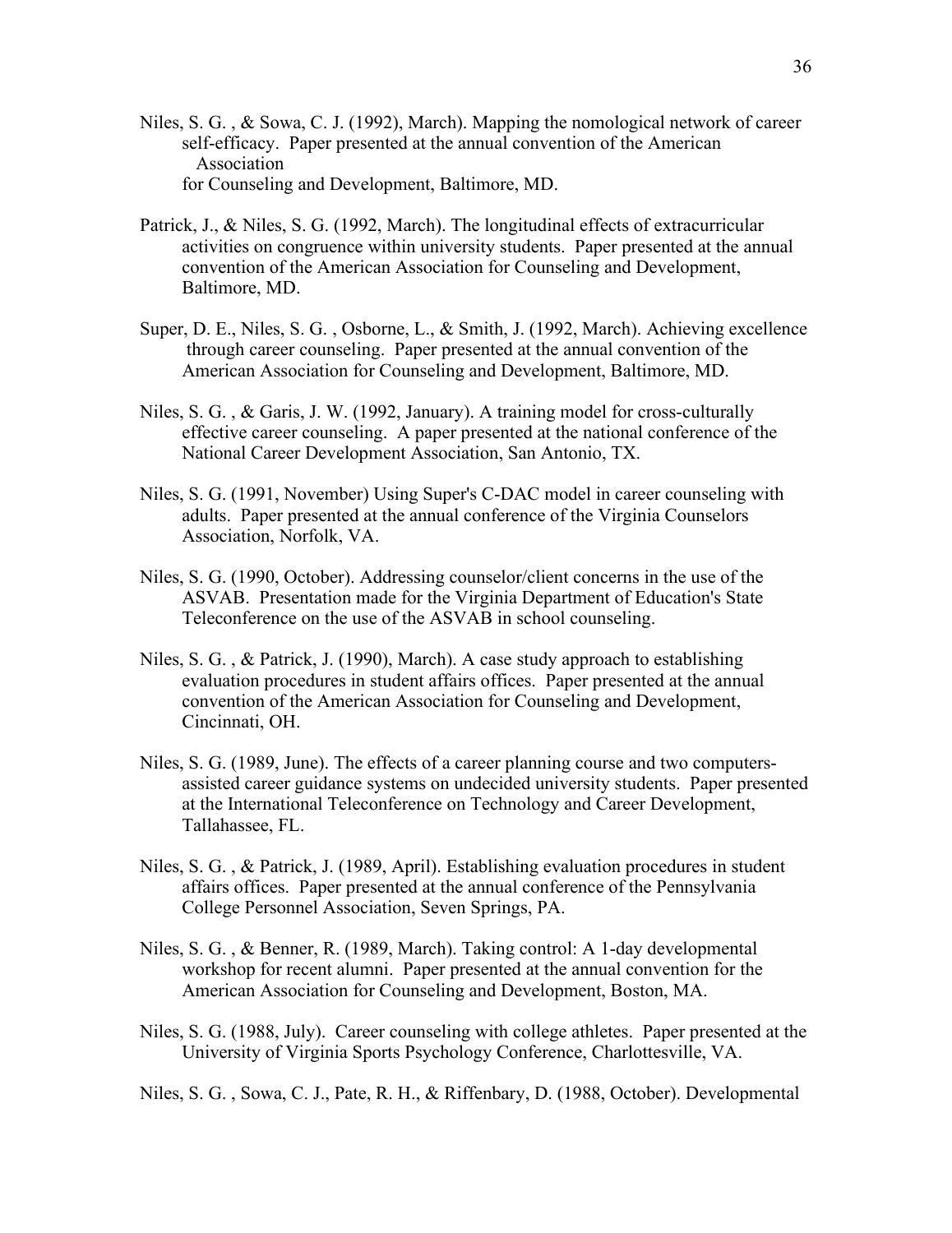stages of counselor educators. Paper presented at the national convention of the Association for Counselor Education and Supervision, St. Louis, MO.

- Pate, R. H., Lee, C., Sowa, C. J., & Niles, S. G. (1988, October). Counselor education and clinical psychology: Strange bedfellows. Paper presented at the national convention of the Association for Counselor Education and Supervision, St. Louis, MO.
- Niles, S. G. , & Garis, J. W. (1988, November). Using computer assisted career guidance systems in career counseling with college students. Paper presented at the annual conference of the Virginia Counselors Association, Charlottesville, VA.
- Niles, S. G. (1987, June). An update of DISCOVER for College Students and Adults. Paper presented at the Pennsylvania State University Counseling Conference, University Park, PA.
- Long, T. E., Niles, S. G. , & Ream, D. D. (1986, June). Transitions and self-esteem: Facts high school students wished teachers knew about them. Paper presented at the annual meeting of the Pennsylvania Vocational Education Association, Lancaster, PA.

# SELECTED WORKSHOPS AND SEMINARS

- Niles, S. G. (2021, July). Niles, S. G. Professionalizing career development: Continuing professional development and training. Career Development Institute (UK), International Think Tank.
- Niles, S. G., Amundson, N. E., & Fuhrling, A. (2021, June). Using self-reflection and counseling skills in career intervention. Workshop delivered to the Career Industry Council of Australia.
	- Niles, S. G. (2021, May). Hope-Action Theory in practice. Presentation delivered to the State of Talent Conference sponsored by the Society of Human Resources Management (SHRM).
- Amundson, N. E., & Niles, S. G. (2021, January). Graduate engagement program. Workshop delivered at CANNEXUS Conference, Ottawa, Canada.
- (2019, January). Transformational excellence: Your ethical imperative. Keynote address delivered at the Chi Sigma Iota Induction Ceremony, Williamsburg, VA.
- Niles, S. G. (2019, January). Reclaiming your soul from work: Making choices to honor your authentica self. Keynote and workshop presented at the annual meeting of the Louisiana Career Development Association, Baton, Rouge, LA.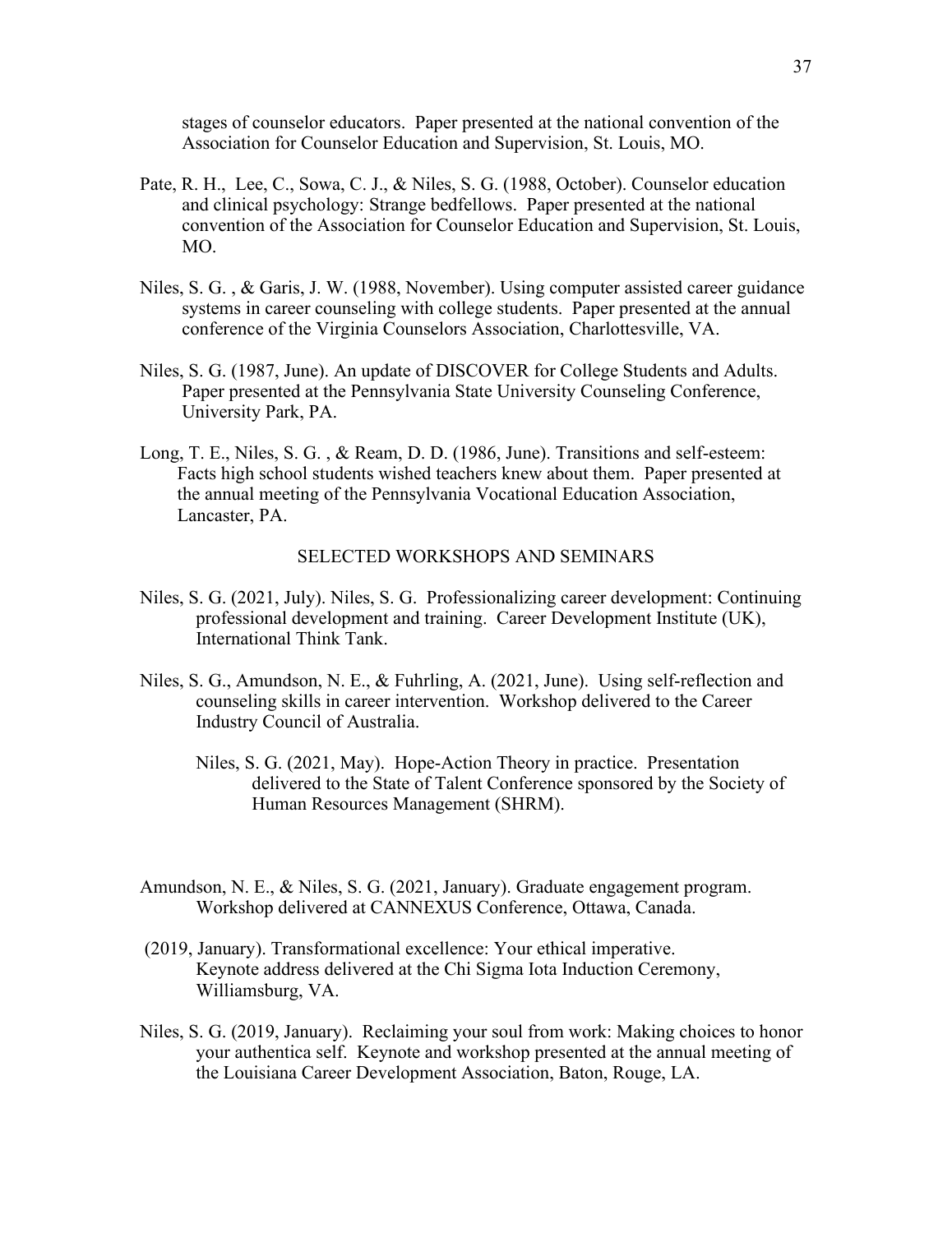- Niles, S. G. (2018, December). Hope-Action Theory research findings. Keynote presented at the PAC Conference, Shanghai, China.
- Niles, S. G. (2018, December). Essential elements of career intervention. Panel presentation at the PAC Conference, Shanghai, China.
- Niles, S. G. (2018, October). Reclaiming your soul from work: Making choices to honor your authentic self. Keynote provided at the Career Practitioners' Institute, Portland, OR.
- Niles, S. G. (2018, April). Transformational leaders. Keynote talk provided to the University of North Carolina Charlotte, Chi Sigma Iota Chapter. Charlotte, NC.
- Niles, S. G., (2018, April). Leading from a transformational perspective: Your professional imperative. Keynote talk provided to the Virginia Commonwealth University, Chi Sigma Iota Chapter. Richmond, VA.
- Niles, S. G. (2017, March). Training counselors to develop and sustain hope in their students/clients. Workshop provided to school and community-based counselors. Tallinn, Estonia.
- Niles, S. G. (2017 (March). Transformational Leadership. Keynote talk provided Rho Chapter of Chi Sigma Iota. Tuscaloosa, AL.
- Niles, S. G. (2017, Deceember). Hope-Action Theory of Development. Paper presented at the meeting of the PAC Conference, Shanghai, China.
- Niles, S. G. (2017, December). Reflections of career development theory. Panel presentation at the meeting of the PAC Conference, Shanghai, China.
- Niles, S. G. (2016, May). Using the hope-centered model of career development. Workshop delivered at the annual conference of the Asia Pacific Career Development Association, Taipei, Taiwan.
- Niles, S. G. (2016, May). Career advisor training. Qatar Foundation, Doha, Qatar.
- Niles, S. G. (2016, April). Reclaiming your soul from work. Keynote address and workshop presented to the Colorado Career Development Association, Denver, CO.
- Niles, S. G. (2016, March). Transformational excellence. Keynote address at University of Colorado- Colorado Springs Chi Sigma Iota Induction Ceremony. University of Colorado- Colorado Springs, Colorado Springs, CO.
- Niles, S. G. (2015, November). Transformational excellence. Keynote address at Bradley University Chi Sigma Iota Induction Ceremony. Bradley University, Peoria, IL.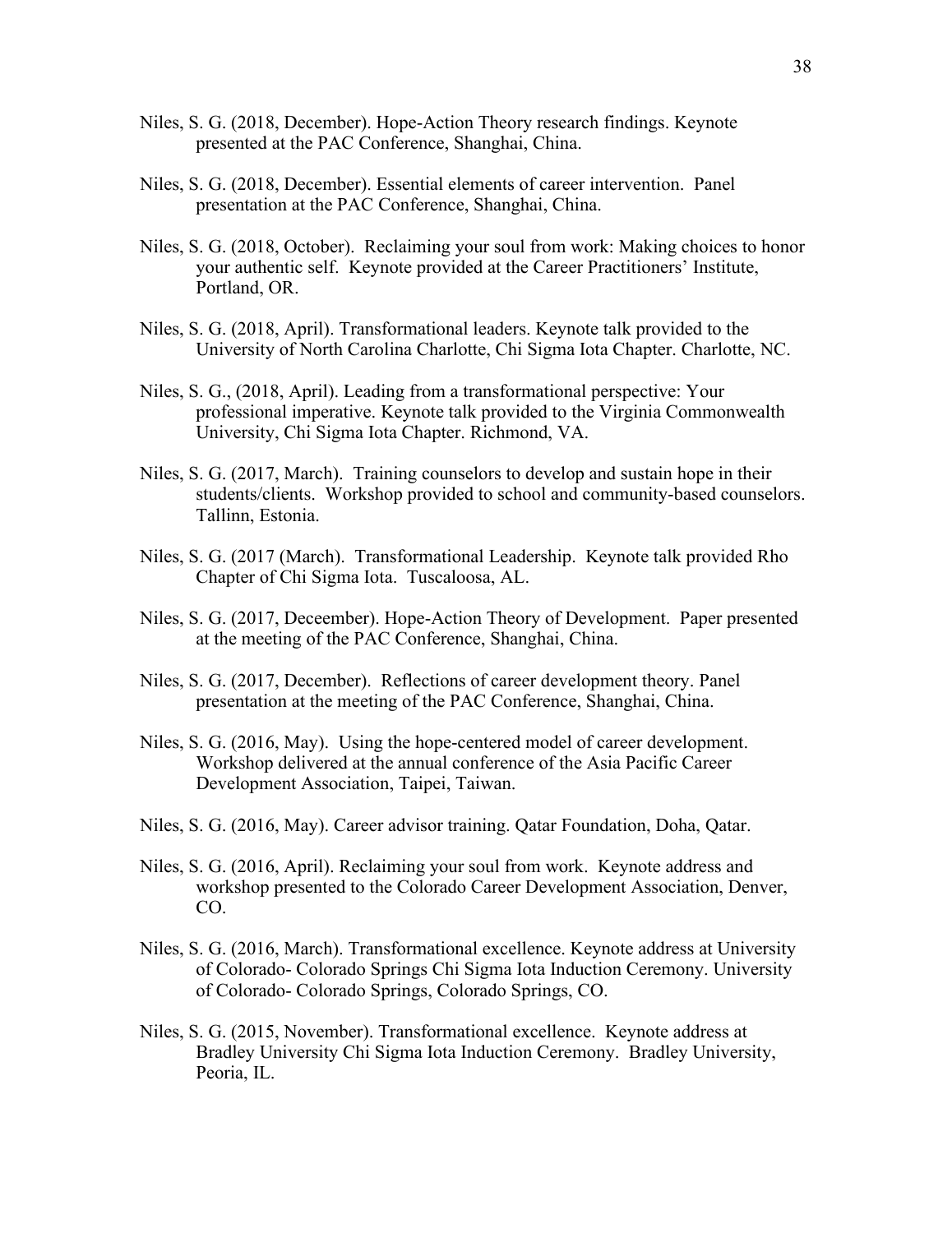- Niles, S. G. (2015, April). Career advisor training. A workshop provided to educators and ministry of education officials. Qatar Foundation, Education City, Doha, Qatar.
- Niles, S. G., & Amundson, N. E. (2014, December). Action-oriented, hope-centered career development for adolescents and adults. A workshop provided for the Ministry of Education in Melbourne, Australia.
- Niles, S. G. (2014, March). Career flow and action-oriented hope. A workshop presented to the Virginia Employment Commission, Hampton, VA.
- Niles, S. G. (2013, May). Hope-centered career interventions. Workshop presented to counselors, faculty, and students at the University of Padova, Padova, Italy.
- Amundson, N. E., & Niles, S. G. (2013, June). Hope-centered career interventions. A workshop presented for continuing education students at the University of British Columbia, Vancouver, Canada.
- Niles, S. G., (2013, May). Career advisor training. A workshop provided for the representatives of government of the United Arab Emirates, Dubai.
- Niles, S. G. (2012, April). A hope-centered model of career development. Workshop presented to the faculty and students at Jyvaskyla University, Jyvaskyla, Finland.
- Niles, S. G. (2012, April). Hope-centered career assessment and virtual career counseling. A workshop presented at the University of Eastern Finland, Joensuu, Finland.
- Niles, S. G., Christ, B., Easterling, W., Achampong, F. (2012, April). Strategies for enhancing leadership effectiveness. A panel presentation to the Academic Leadership Forum, Penn State University, University Park, PA.
- Niles, S. G. (2012, March). Hope-centered career interventions with adolescents and adults. Keynote presentation to the spring meeting of the Wake Forest University chapter of Chi Sigma Iota, Winston-Salem, NC.
- Niles, S. G.,  $(2011, May)$ . Making career decisions in the  $21<sup>st</sup>$  century. Workshop presented to the Bahcesehir University, Istanbul, Turkey.
- Niles, S. G. (2010, May). Using hope to foster student success. Keynote presentation provided to the joint education conference for Turkish and Azerbaijan Education. Haceteppe University, Ankara, Turkey.
- Niles, S. G. (2008, March). Making career interventions relevant in the  $21<sup>st</sup>$  century. Keynote address delivered at the annual conference of the Irish Guidance and Counselling Association, Maynooth, Ireland.

Niles, S. G. (2008, March), Making career interventions relevant. Workshop presented to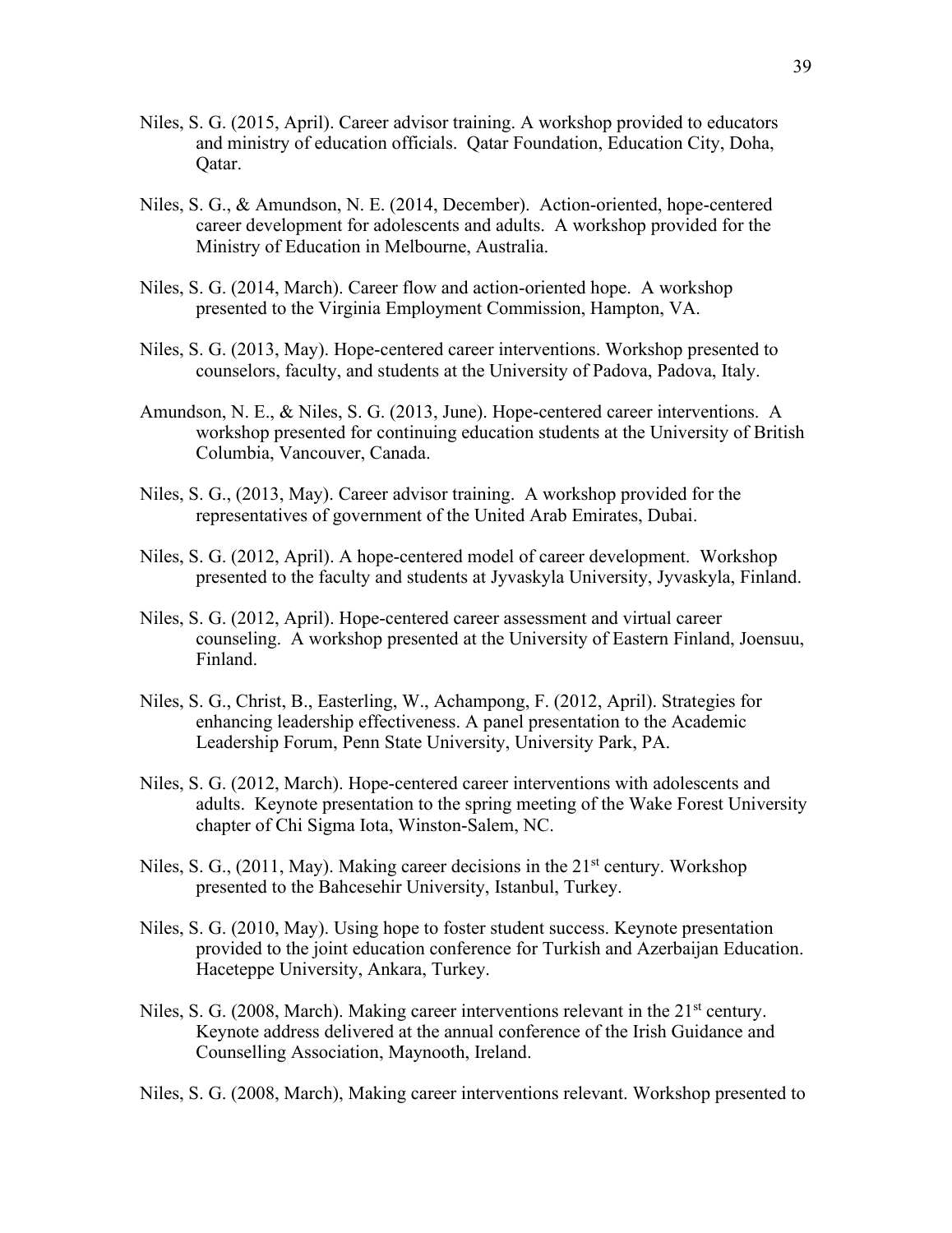the counseling department at the University College, Cork, Ireland.

- Niles, S. G. (2007, October). Career development and public policy in the United States. Fourth International Symposium on Public Policy and Career Development. Co-leader. Aviemore, Scotland.
- Niles, S. G. (2007, July). Career flow. Seminar presented to E-NET Association, Vancouver, British Columbia.
- Niles, S. G. (2005, October). Career development theory and practice. Seminar presented to counselors at the University of Padova, Padova, Italy.
- Niles, S. G. (2004, March). Creative career counseling strategies. Seminar presented to the Japanese Career Development Association, Tokyo, Japan.
- Niles, S. G. (2003, May). Preparing career counselors for the current context. Ohio Career Development Association, Columbus, OH.
- Niles, S. G. (2001, July). Counseling for life structure issues: The future of career counseling. University of British Columbia, College of Education, Vancouver, Canada.
- Niles, S. G. (1999, July). Fostering life role development in a multicultural society. Penn State University, College of Education, University Park, PA.
- Niles, S. G. (1998, November). Career counseling strategies in the schools. Workshop presented to school counselors in training. Odense, Denmark.
- Niles, S. G. (1998, November). Multicultural counseling interventions in the schools. Workshop presented to school counselors. Aalborg, Denmark.
- Niles, S. G. (1998, April). Tips on getting published. Workshop presented at the annual meeting of the American Counseling Association, Indianapolis, IN.
- Niles, S. G. (1997, November). Career counseling theories and models. Workshop presented to the Danish Counsellors Association.
- Niles, S. G. (1995, March). Career concerns and life-role expectations of college students. Paper presented to faculty and students in the College of Human Development, University of Rochester, Rochester, NY.
- Niles, S. G. (1994, October). Multicultural career guidance in the schools, universities, and armed forces. Paper presented to the Faculty of Psychology and Education, University of Lisbon, Lisbon, Portugal.
- Niles, S. G. (1994, October). Career guidance and counseling in the schools. Seminar presented to graduate students in Counseling Psychology, University of Lisbon, Lisbon, Portugal.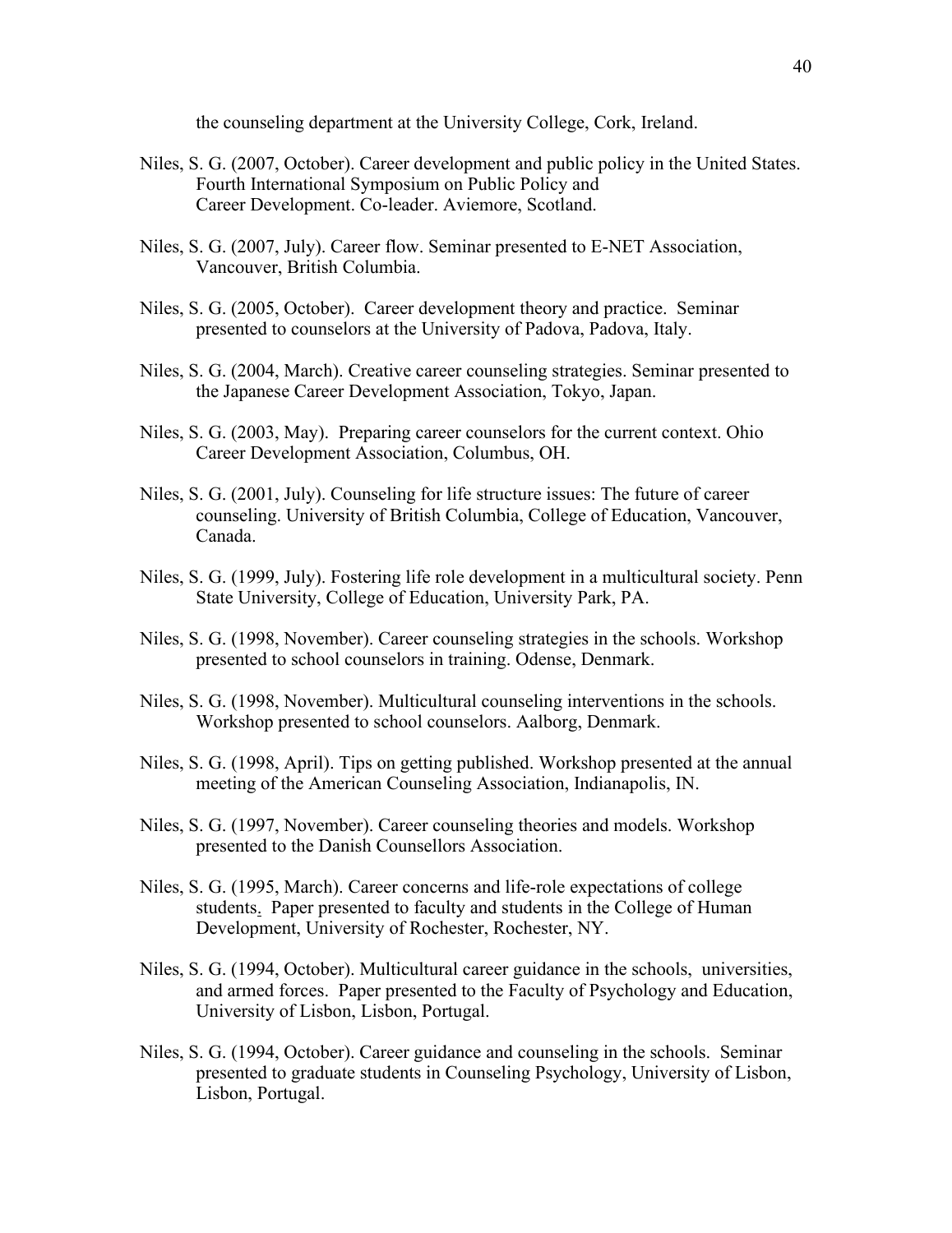- Niles, S. G. (1994, June). Basics of career counseling. Workshop presented to community counselors through the Richmond Continuing Education Center, University of Virginia.
- Niles, S. G. (1993, October). Career education in the schools. Workshop presented to school counselors through the Northern Virginia Continuing Education Center, University of Virginia.
- Niles, S. G. (1993, October). Identifying your managerial style. Lecture presented as part of the President's Lecture Series, Institute of Textile Technology, Charlottesville, VA.
- Niles, S. G. (1992, April). Re-employment training for the hardcore unemployed. Seminar presented to the Piedmont Job Training Administration, Charlottesville, VA.
- Niles, S. G. (1992, March). Coping with job loss. Workshop presented to dislocated employees of GE-Fanuc, Charlottesville, VA.
- Niles, S. G. (1992, February). Writing an effective resume. Workshop presented to the Piedmont Job Training Administration, Charlottesville, VA.
- Niles, S. G. (1992, January). Identifying the job you need. Workshop presented to clients of Charlottesville Social Services, Charlottesville, VA.
- Niles, S. G. (1991, June). Managing the career plateaued employee. Seminar presented at the annual conference of the U.S. Treasury Department, Charlottesville, VA.
- Niles, S. G. (1991, October). Self-assessment in the career planning process. Lecture presented as part of the President's Lecture Series, Institute of Textile Technology, Charlottesville, VA.
- Niles, S. G. (1990, October). Defining your job values: An application of research findings. Seminar presented as part of the President's Lecture Series, Institute of Textile Technology, Charlottesville, VA.
- Niles, S. G. (1989, November). Developing job acquisition skills. Lecture presented as part of the President's Lecture Series, Institute of Textile Technology, Charlottesville, VA.
- Niles, S. G. (1988, June). Careers after college. Workshop presented to recent college graduates through the Office of Continuing Education, University of Virginia, Falls Church, VA.
- Niles, S. G. (1988, Fall; 1987, Fall). Personalizing instruction. Seminar presented to teachers in the Roanoke City Schools.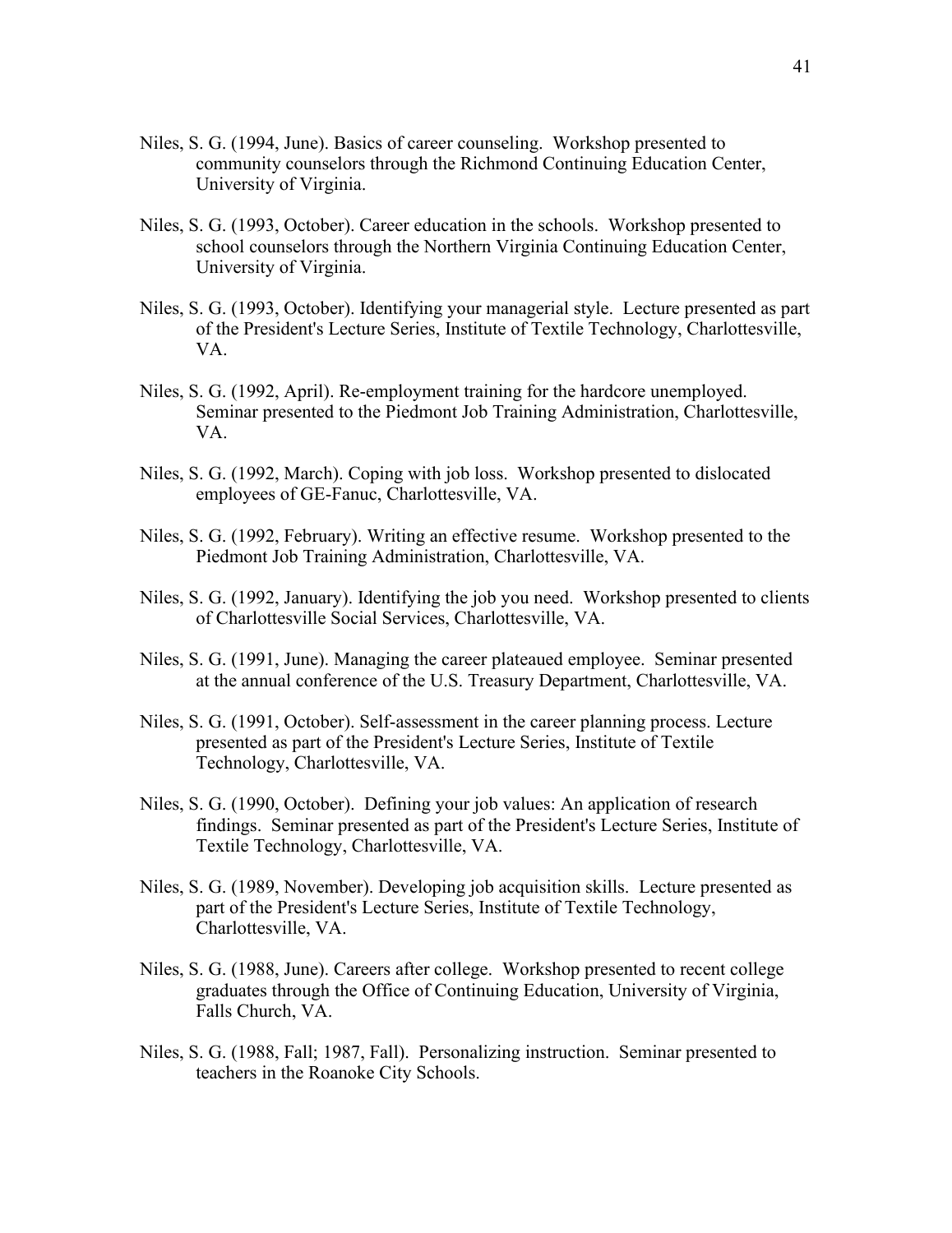#### **SERVICE**

Professional Associations and Service (International) Fulbright Scholar Program Reviewer (2016-Present) Fulbright Scholar, Finnish Institute for Educational Research, Jyvaskyla University, Jyvaskyla, Finland (2012)

International Centre for Career Development and Public Policy Board of Directors (2011-Present)

British Columbia Career Development Association Honorary Lifetime Member

International Association for Educational and Vocational Guidance Board of Directors, (2004-2007) United States National Correspondent (1996-2002) Scientific Committee, 2012, International Conference, Manheim, Germany Scientific Committee, 2013, International Conference, Quebec, Canada

Journal of African Career Development Editorial Board, 2018-Present)

Career Development Association of Australia Scientific Committee, 2011 International Career Conference Cairns, Australia

International Association for Education and Vocational Guidance Editorial Board (2010-Present)

Center for Action and Contemplation Board of Directors (2013-2015)

Chi Sigma Iota International Past-President (2016-2017) President (2015-2016) President-elect (2014-2015) By-laws Chair Co-advisor, Rho Alpha Mu Chapter, Penn State University (2000-2001)

Professional Associations and Service (National)

Advisory Committee, National Coalition for Career Development (2016-Present)

American Counseling Association Senior Associate Editor, Journal of Counseling & Development (2018-Present) Consulting Editor, Journal of Counseling & Development (2013-2018) Editor, Journal of Counseling & Development (2008-2013) Governing Council Member (2008-2011)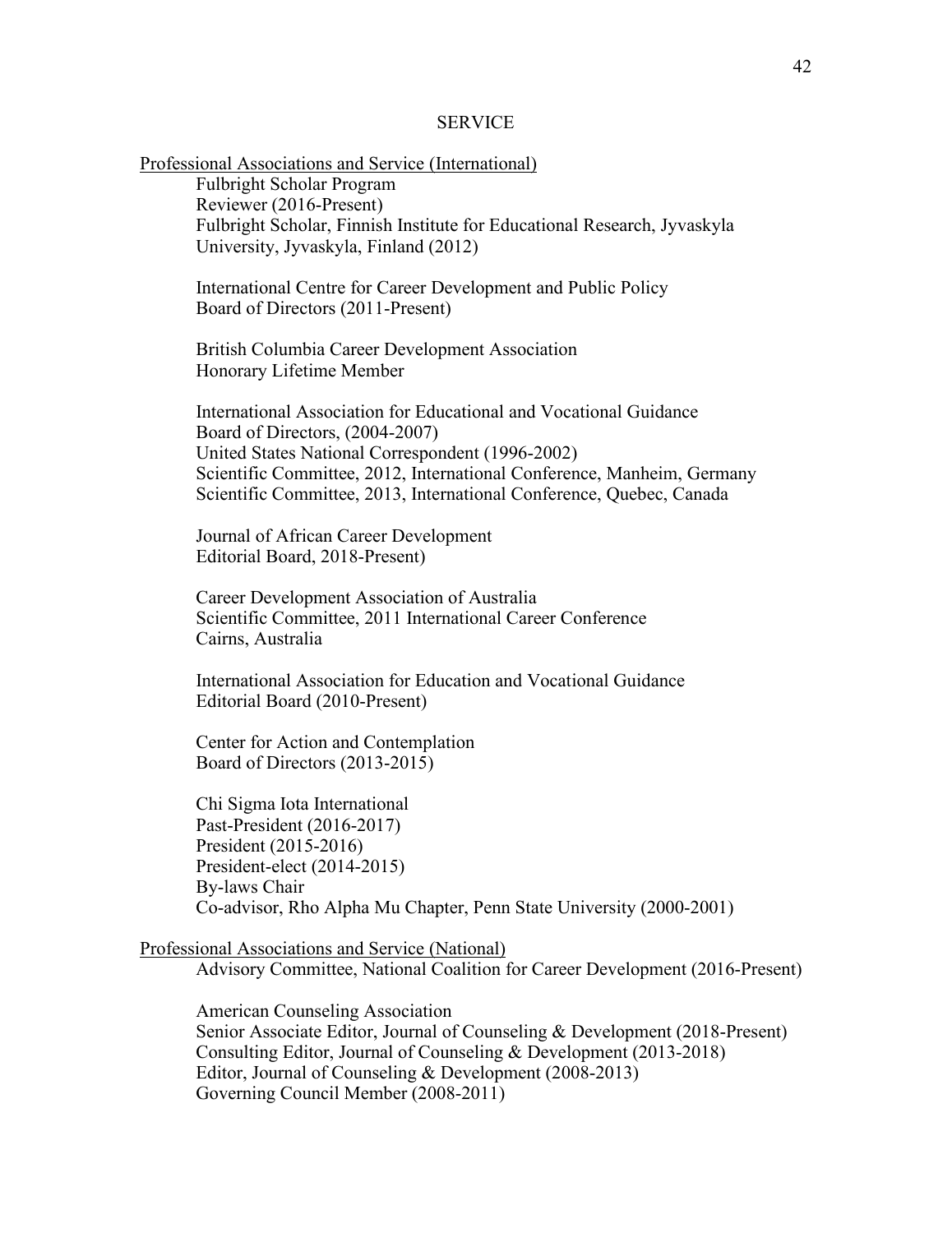Publications Committee (2008-2011) Financial Affairs Committee (2008-2011) 20/20 Vision Committee (2010-2013) Member, Council of Editors (2008-2013)

American Educational Research Association Divisions: Administration, Organization, and Leadership; Counseling and Human Development

National Board for Certified Counselors Foundation Board of Trustees (2016)

National Career Development Association Past-President (2019-2020) President (2018-2019) President-elect (2017-2018) President-Elect-Elect (2016-2017) International Collaboration Task Force, Chair (2018) Credentialing Review Committee (2016-2017) Counselor Educator Academy (2015-Present) Representative to the Governing Council for the American Counseling Association (2008-2011) NCDA Board of Directors (2008-2011) Co-chair, International Symposium on Career Development (2010) Eminent Career Award Selection Committee (2008-2013) President (2003-2004) President-Elect (2002-2003) North Atlantic Regional Trustee (2004-2005) NCDA Representative to ACA Presentation Proposal Review Committee (2005) NCDA Fellow (2002) Chair, Public Policy and Career Development Council (2006- present) Co-chair, Long Range Planning Committee (2001-2002) Board of Directors, Trustee-at-Large (1996-1999) Research Awards Committee (1997, 1998) Publications Task Force, Chair (1996) Chairperson, Counselor Educator and Graduate Student Career Development Network (1988-1991) Chairperson, International Committee (1997-1998) Chairperson, Graduate Student Research Award Committee (1988-1991) Ethics Committee (1996-1998) Archives Committee (1992-1997) Editor, Counselor Educator and Graduate Student Career Development Network Newsletter (1988-1991) Member, Delegate Assembly (1991, 1992, 1994, 1995) Research Committee (1993-present)

NCATE Board of Examiners (2008-2012)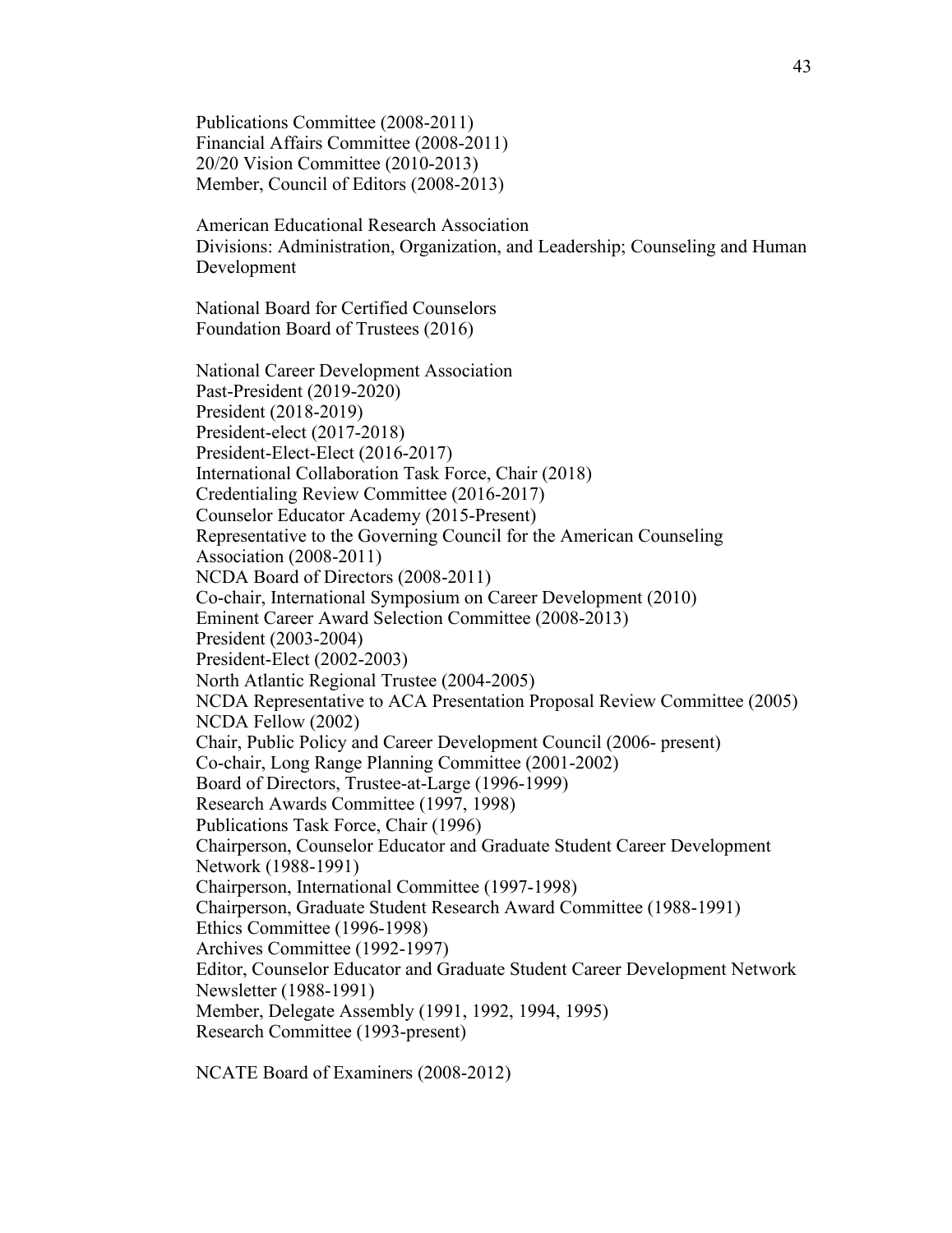E-NET Society Honorary International Director (2006-Present)

Career Development Leadership Alliance Board of Directors, (2004-Present)

Maine Department of Education Reviewer of Proposed Career and Life Development Standards (2006)

American College Personnel Association Commission VI

American College Counseling Association Chair, Media Committee (1994-1995) Co-authored successful proposal for the creation of the Journal of College Counseling

Association for Counselor Education and Supervision Editor, Counselor Education and Supervision (2021-Present) National Awards Committee (1992) Chair, College Student Affairs Preparation Interest Network (1997-1999)

Council for the Accreditation of Counseling and Related Programs (CACREP) Site Reviewer (1996-Present) Doctoral Programs (1996-2010) Team Chair (2002-2010)

Education Trust and Pennsylvania Department of Education Consultant for implementing the Transforming School Counseling Model in Pennsylvania (2004-2013)

American Red Cross Mental Health Disaster Training (2002)

Educational Testing Service NTE, School Guidance and Counseling Examination, Committee of Examiners (1991-2010)

Project Discovery ,Inc. Designed career education curricula for grades 6-12.

Professional Associations and Service (State)

Pennsylvania Career Development Association President (2004-2006)

Pennsylvania Association for Counselor Educators and Supervisors President (2001-2002)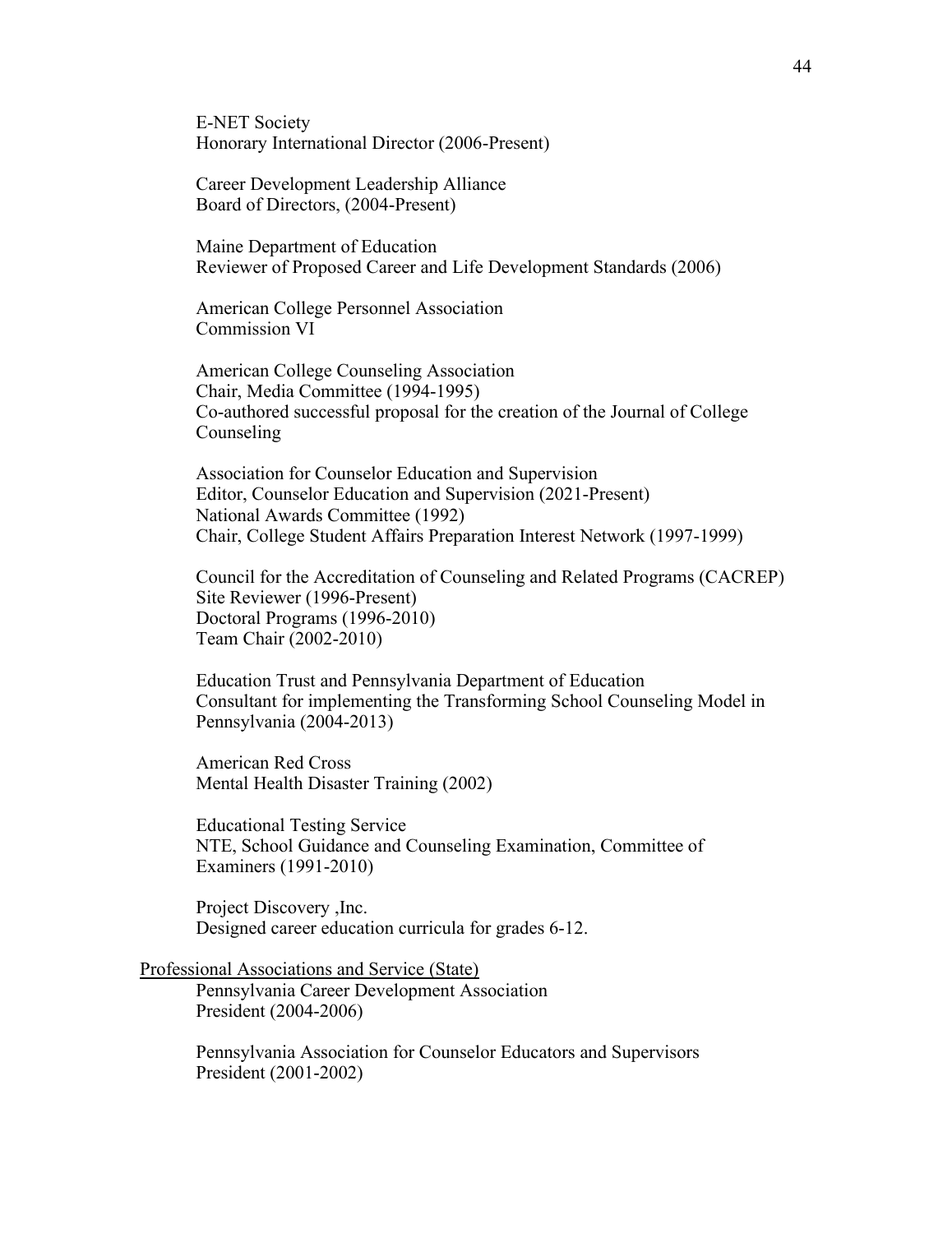Virginia Career Development Association President (1994-1995) President (1992-1993) President-Elect (1991-1992) Editor, Career Directions (1991-1994) Executive Committee Member (1991-1997) Outstanding Member Award (1993) Virginia College Personnel Association Invited Speaker VCPA Conference (1993)

Virginia Counselors Association Board of Directors (1992-1993) (1994-1996) Co-Chairperson, Special Events Planning Committee for the 1988 Convention

Virginia Department of Education Career Education Advisory Committee (1990-1992) Career Assessment Review Committee (1990-1991) Consultant (1993), Created Educational and Career Planning Portfolio used by secondary school counselors throughout the Commonwealth of Virginia.

#### University and Community Service

William & Mary President's Cabinet (2018-2020) University Strategic Planning Committee (2015-2020)\_ Review Committee for the Dean of Arts & Sciences, William & Mary Policies and Procedures Committee, William & Mary (2013-2020) Review Committee, Vice-President of Human Resources, William & Mary Williamsburg-James City County Schools, Advisory Council (August, 2013- Present) Faculty Executive Committee, Chair Literacy for Life, Board of Directors, Williamsburg, VA (2013-2016)

Center for Action and Contemplation, Board of Directors, Albuquerque, NM (2013-2015)

Penn State University: University and Community Career Services Director Search Committee (2010-2011) Globalization Task Force (2008) Graduate School, Program and Curricula Review Subcommittee (2006) Faculty Associate, Career Services (2003-2013) Member, Lesbian, Gay, Bisexual, and Transgendered Support Network (2002- 2013) Career Services Search Committee (2002) Advisory Board, Career Development Leadership Alliance (2003-2013) Volunteer Counselor, Red Cross Disaster Mental Health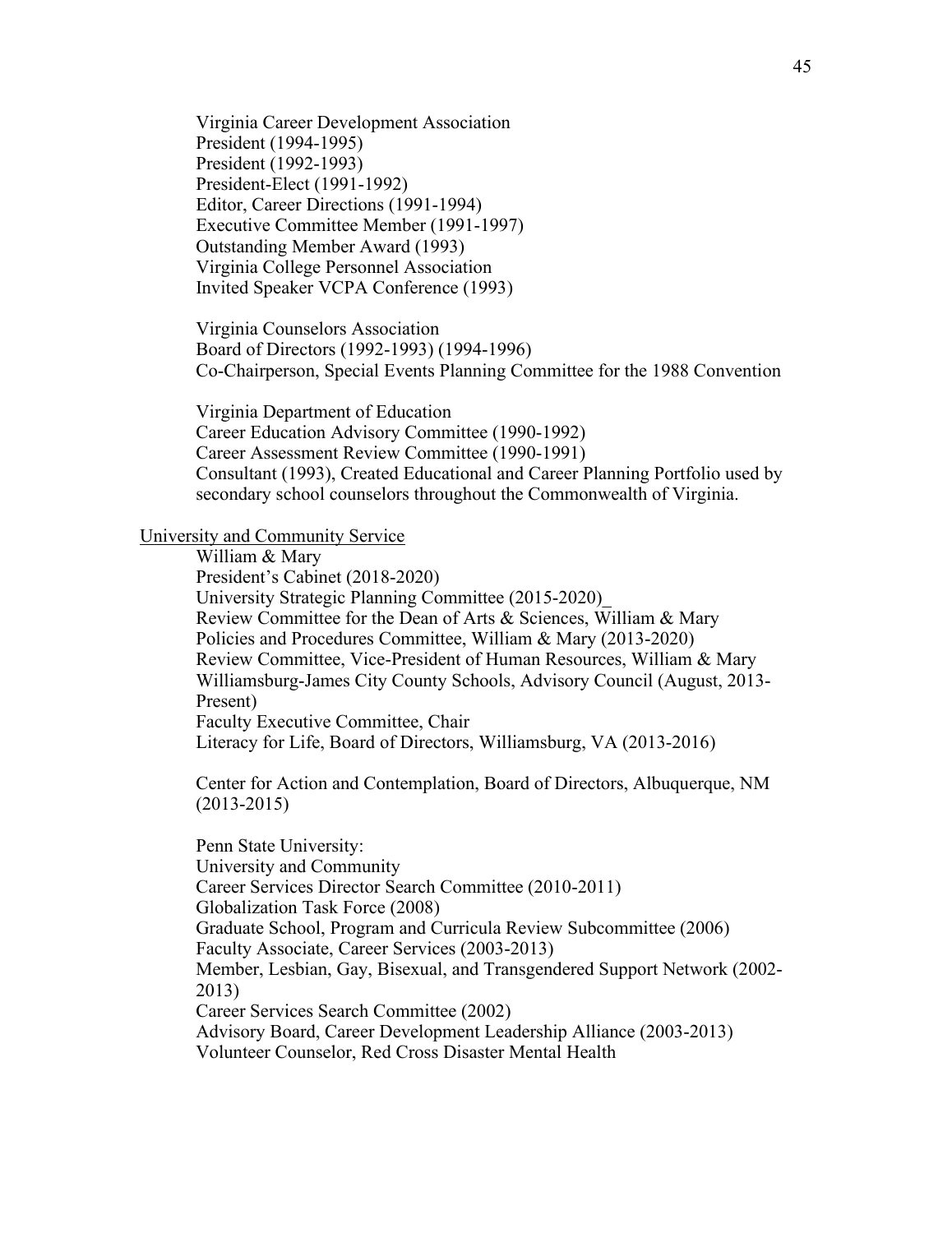College Member, Dean's Advisory Council (2005-2013) Chair, Merger Committee (2010-2011) Member, Re-Design Committee (2010) Co-Chair, Merger Design Committee (2009-2010) Member, AD-14 (Review of the Dean) Committee (2010) Member, Director of International Studies Search Committee (2008) Chair, Associate Dean for Research, Graduate Studies, and Faculty Development Search Committee (2007) Member, Associate Dean Review Committee (2007) Chair, College of Education Sabbatical Review Committee (2006) Member, Coordinator of College Relations Search Committee (2005) Chair, College Promotion and Tenure Committee (2003 – 2005) Chair, Diversity and Community Enhancement Committee (2003 – 2004) Co-Chair, Diversity and Community Enhancement Committee (2002 – 2003) Chair, Search Committee, College Student Affairs Program (2004) Co-Chair, Search Committee, Higher Education Program (2002) Advisory Board, SCOPE Program (2002 – present) Co-Chair, Special Education Search Committee (2003) Member, School Psychology Search Committee (2003) Student Awards and Scholarships Committee (2002) College Student Personnel Program Review (2000-2013) Doctoral Program Assessment Review Committee, Educational Theory and Policy Studies Program (2001)

Department

Department Head, Educational Psychology, Counseling, and Special Education (2011-2013) Department Head, Counselor Education, Counseling Psychology, and Rehabilitation Services (2005-2011) Member, Counselor Education Search Committee (2003) Interim Department Head (2002) Professor-in-Charge, Counselor Education Program (2000-2005) Coordinator, Doctoral Program (2000-2004) CACREP Liaison (2003-2004) Coordinator, Secondary School Counseling Program (2000-2001) Chair, CACREP Accreditation Self-Study (2000-2003) Chair, Counselor Education Search Committee (2002) Chair, Curriculum Committee (2001-2002) Co-Chair Counselor Education Program and Higher Education Program Search Committee (2001-2002) Co-Chair, Counselor Education Search Committee (College Counseling) (2004- 2005) Promotion and Tenure Committee (2000-2002)

University of Virginia: University and Community Awards Committee, College of Education, Penn State University (2000)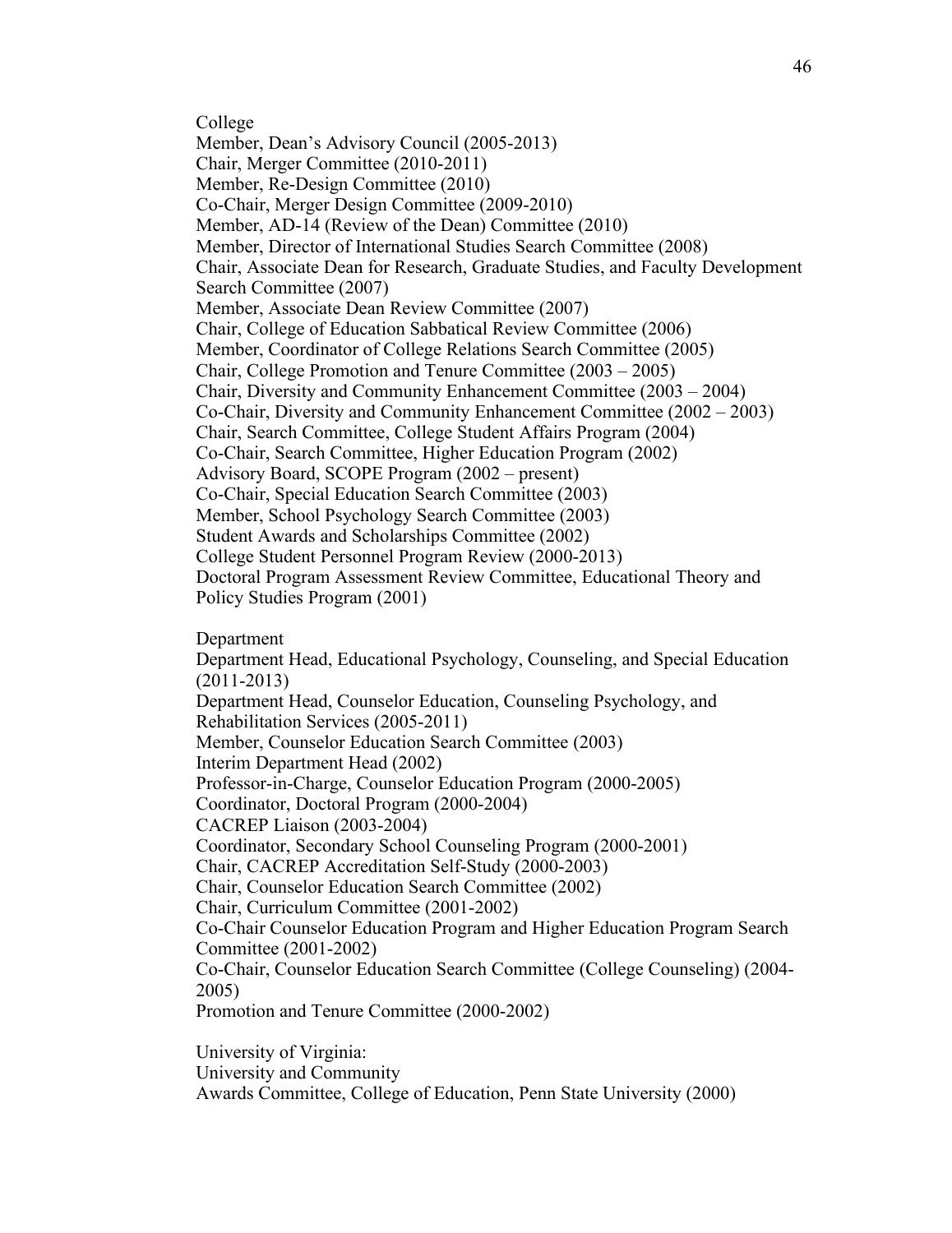Faculty Advisor, Phi Delta Kappa, University of Virginia Chapter (1997-1999) University Commencement and Convocation Committee (1988-2000) University Admissions Committee (1998-2000) University Committee on Residential Staffing (1998-2000) International Students Committee (1999-2000) Trainer, Communication Techniques for Resident Staff, University of Virginia (1988, 1989) Board of Directors, Sexual Assault Resource Agency, Charlottesville, VA (1988-1990)

Curry School of Education (University of Virginia) Promotion and Tenure Committee, School of Education (1996-1999; 1993-1996) Academic Affairs Committee, Vice-Chair (1997-1999) Administrative Council, Department of Human Services Representative (1997-1999) Curry School of Education Honors Committee Representative (1993-Present) Curry School of Education Development Committee (1996-1997) Curry School of Education Academic Affairs Committee (1991-1992) Department of Human Services Curriculum Review Committee (1992) Marshal, Curry School of Education Graduation Ceremonies (1987-1993) Selection Panelist for the Lynchburg City Schools' Teacher Achievement Award (1989) NCATE Subcommittee IV, Faculty, Curry School of Education (1989) Dean's Fellowship Committee, Curry School of Education (1989) Curry School of Education Dissertation Awards Committee (1989) Faculty Development Subcommittee, Curry School of Education (1989) Group Leader, Values in Education Institute, University of Virginia (1989) Counselor Education Program Coordinator, Student Affairs Practice in Higher Education (1994-1998) Chair, Counselor Education Search Committee (1996) Ph.D. and Ed.D. Admissions Committee, Chairperson, Counselor Education Program (1996-1997)

M.Ed. Admissions Committee, Chairperson, Counselor Education Program (1987-1996)

Counselor Education Curriculum Review Committee (1992) Counselor Education Policies and Procedures Committee (1992) Counselor Education Search Committee (1988-1989)

Faculty Director, Personal and Career Development Center (1987-2000): As director of the Personal and Career Development Center I supervised the total operation of this center, which serves as a training facility for, advanced students in Counselor Education and a counseling resource for community residents. My responsibilities included providing supervision to the student coordinator of the Center, conducting individual and group supervision of counselors, providing training in career counseling and assessment techniques to counselors, providing workshops to community residents, maintaining a client caseload, and consulting with area agencies.